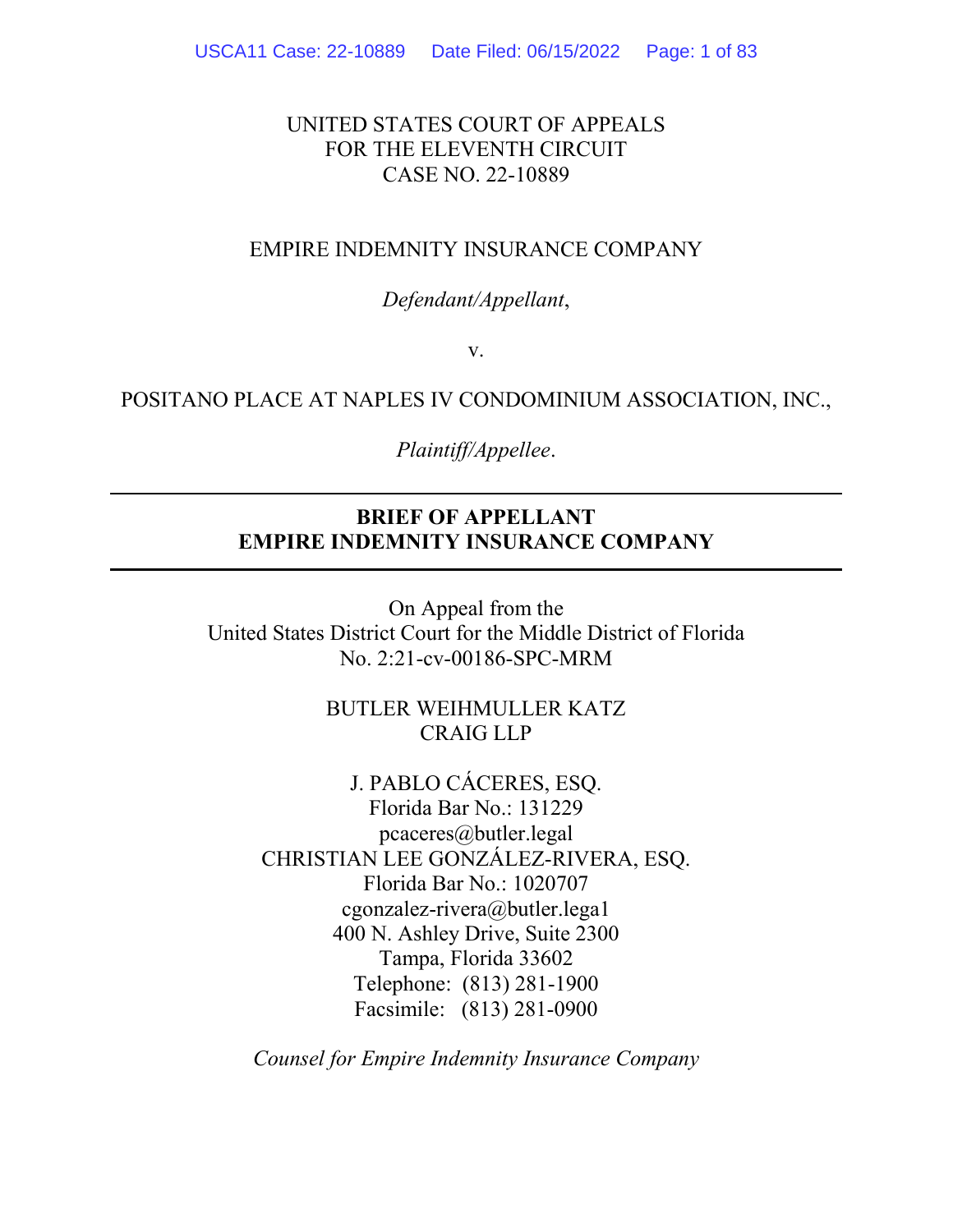Empire Indemnity Insurance Company v. Positano Place at Naples IV Condo. Assn., Inc. Case No. 22-10889 USCA11 Case: 22-10889

# **CERTIFICATE OF INTERESTED PERSONS**

Pursuant to Federal Rules of Appellate Procedure 26.1 and 28(a)(1), and 11th Circuit Rules 26.1-1, 26.1-2, and 26.1-3, Appellant, Empire Indemnity Insurance Company, files this Certificate of Interested Persons and Corporate Disclosure Statement. The following is a full and complete list of all attorneys, persons, associations of persons, firms, partnerships, or corporations that have an interest in the outcome of this appeal.

- 1. Butler Weihmuller Katz Craig LLP Counsel for Appellant
- 2. J. Pablo Caceres Appellate Counsel for Appellant
- 3. Christian Lee González-Rivera Appellate Counsel for Appellant
- 4. Empire Indemnity Insurance Company Appellant
- 5. Positano Place at Naples IV Condominium Association, Inc.– Appellee
- 6. Pavese Law Counsel for Appellee
- 7. Justin B. Mazzara Counsel for Appellee
- 8. Boyle, Leonard & Anderson, P.A. Counsel for Appellee
- 9. Gregory L. Evans Appellate Counsel for Appellee
- 10. Mark Boyle, Sr. Appellate Counsel for Appellee

/s/ *Christian Lee Gonzalez-Rivera* CHRISTIAN L. GONZALEZ-RIVERA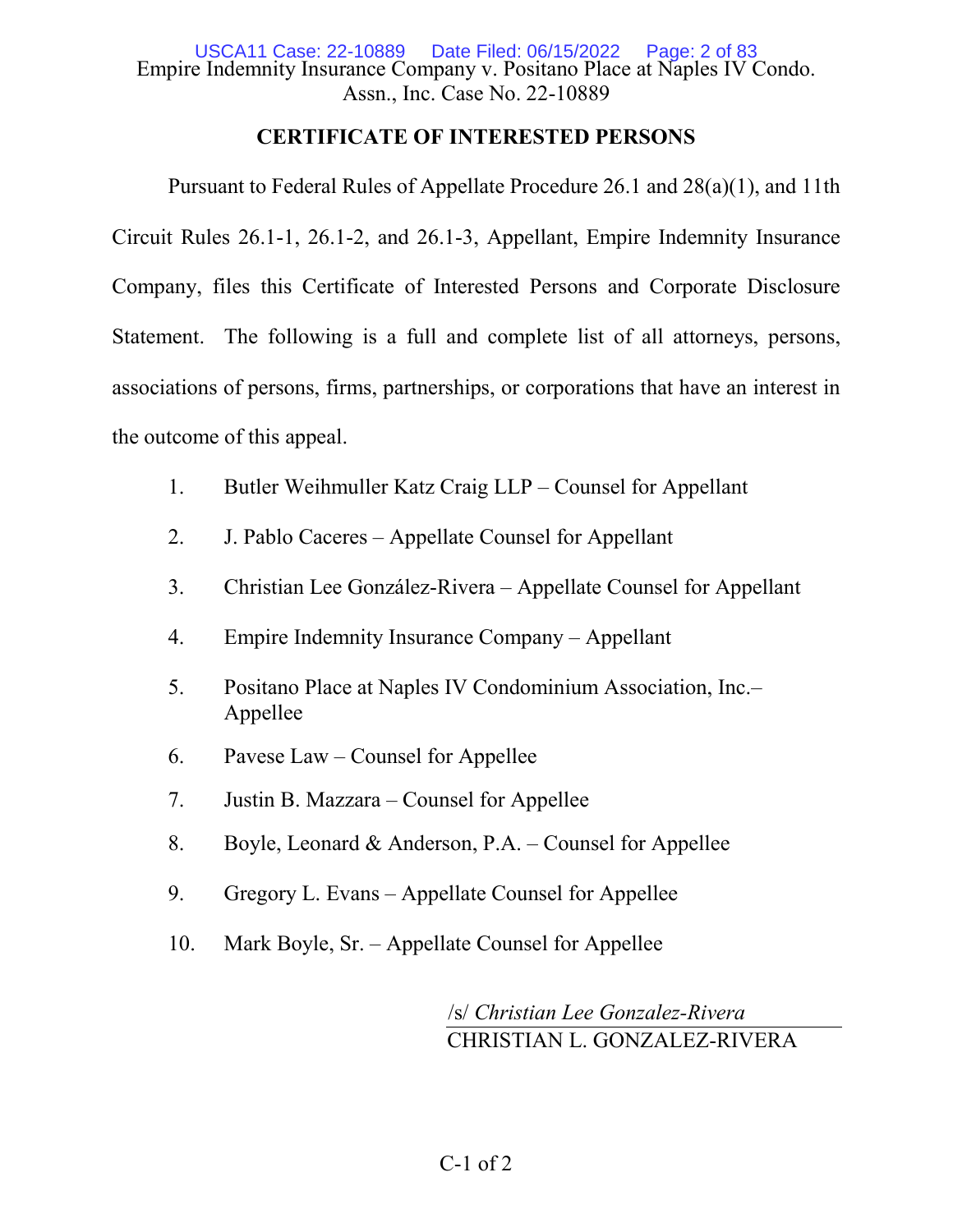# **CORPORATE DISCLOSURE STATEMENT**

Pursuant to 11th Circuit Rule 26.1-1, Appellant, Empire Indemnity Insurance Company, makes the following Corporate Disclosure:

Empire Indemnity Insurance Company is a wholly owned subsidiary of Empire Fire and Marine Insurance Company, an Illinois corporation. Empire Fire and Marine Insurance Company is a subsidiary of Zurich American Insurance Company, a New York corporation. Zurich American Insurance Company is a wholly owned subsidiary of Zurich Holding Company of America, Inc., a Delaware corporation. Zurich Holding Company of America, Inc. is wholly owned by Zurich Insurance Company Ltd., a Swiss corporation. Zurich Insurance Company Ltd. is directly owned by Zurich Insurance Group Ltd., a Swiss corporation. Zurich Insurance Group Ltd. is the only publicly traded parent company, with a listing on the Swiss stock exchange, and a further trading of American Depositary Receipts (Stock Ticker: ZURVY).

> /s/ *Christian Lee Gonzalez-Rivera* CHRISTIAN L. GONZALEZ-RIVERA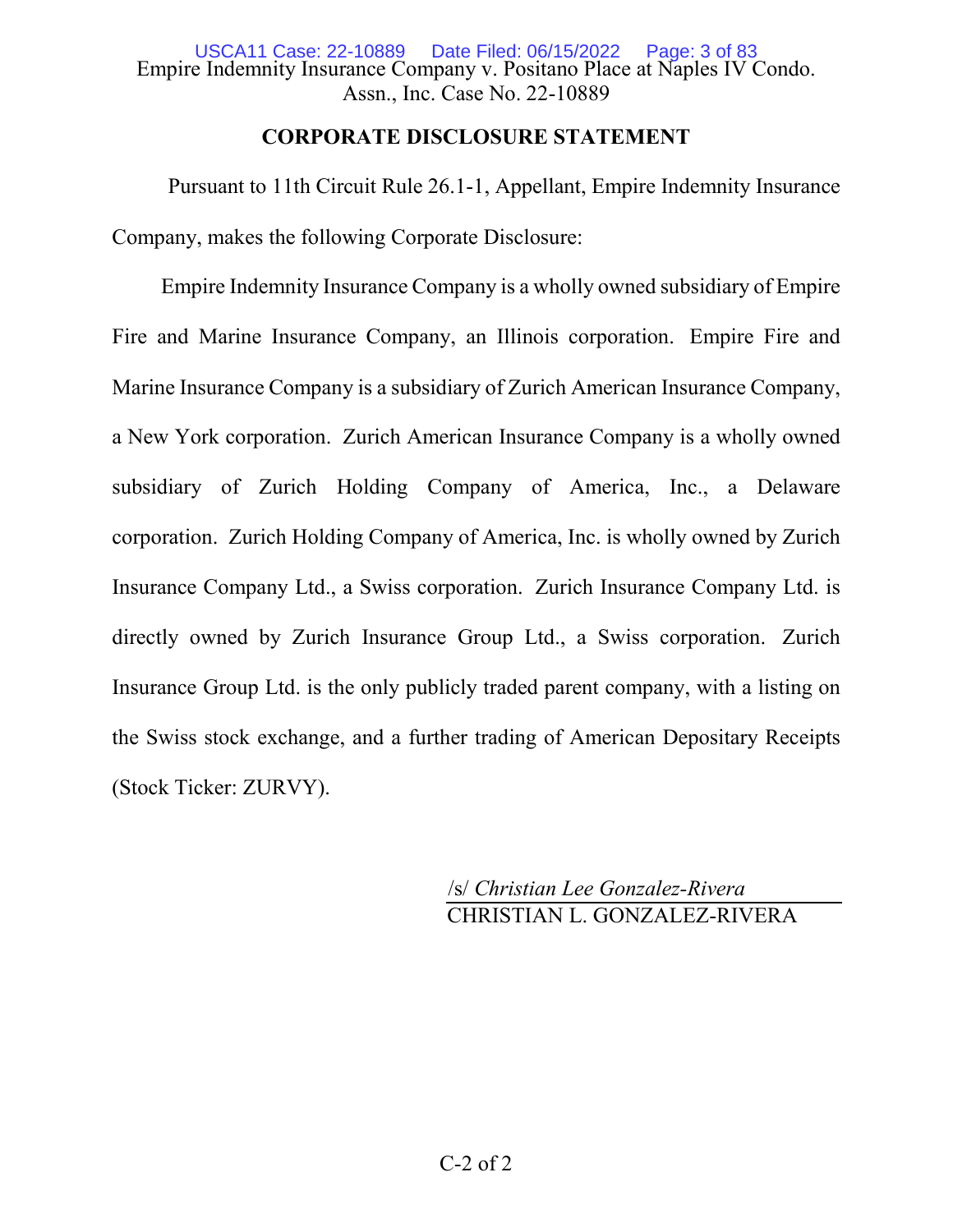# **STATEMENT REGARDING ORAL ARGUMENT**

Because the issues are of first impression and their resolution impacts the enforcement of insurance appraisal provisions state and circuit-wide, Empire requests oral argument to assist the Court under Fed. R. App. P. 34(a)(1) and 11th Cir. R. 28-1(c).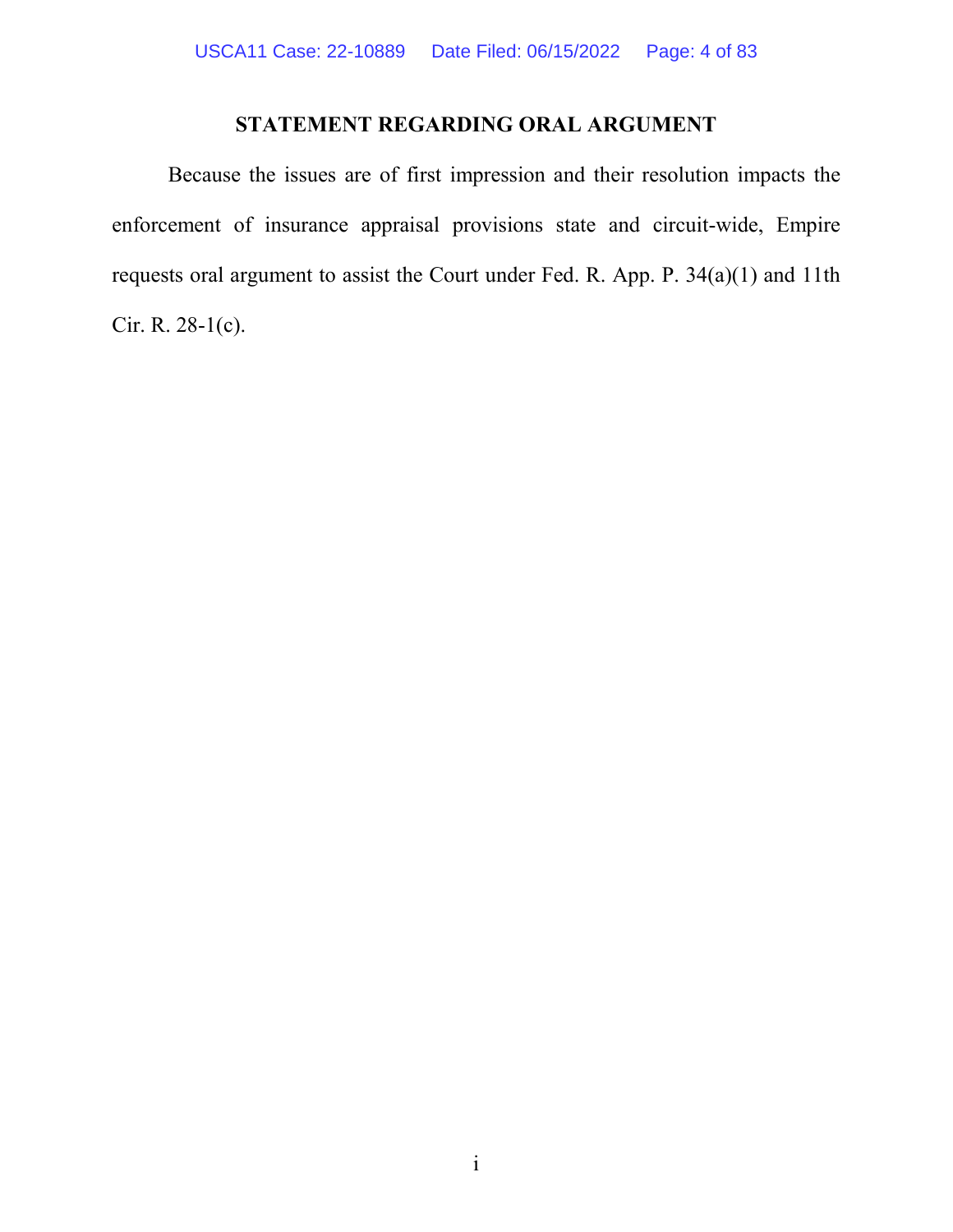# **TABLE OF CONTENTS**

|      |                 | STATEMENT OF SUBJECT-MATTER AND APPELLATE               |  |
|------|-----------------|---------------------------------------------------------|--|
|      |                 |                                                         |  |
|      |                 |                                                         |  |
|      |                 |                                                         |  |
| I.   |                 |                                                         |  |
| II.  |                 |                                                         |  |
|      | A.              | Growth of Procedural Disarray in Compelling Appraisal 5 |  |
|      | <b>B.</b>       |                                                         |  |
| III. |                 |                                                         |  |
|      | A.              |                                                         |  |
|      | <b>B.</b>       |                                                         |  |
|      | $\mathcal{C}$ . |                                                         |  |
|      |                 | STATEMENT OF THE STANDARD AND SCOPE OF REVIEW20         |  |
|      |                 |                                                         |  |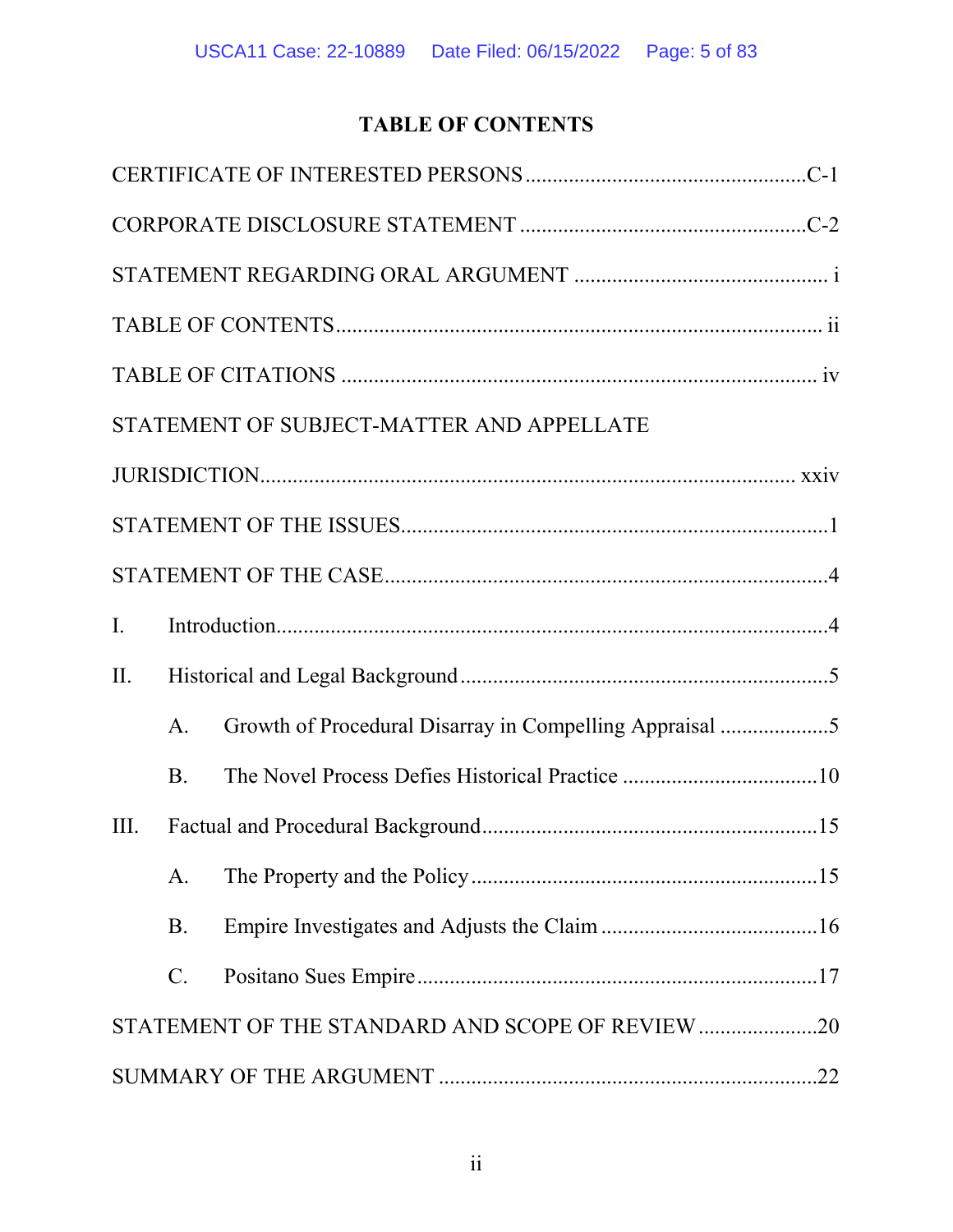| $\mathbf{I}$ . | Compelling Appraisal without a Showing of Specific Performance |                                                                     |  |
|----------------|----------------------------------------------------------------|---------------------------------------------------------------------|--|
|                |                                                                |                                                                     |  |
|                | A.                                                             | Compelling Appraisal Constitutes Specific Performance24             |  |
|                | <b>B.</b>                                                      | Positano Failed to Plead and Show Entitlement to Specific           |  |
|                |                                                                |                                                                     |  |
| II.            |                                                                | Compelling Appraisal Absent Summary Judgment that Empire            |  |
|                |                                                                | Breached the Provision Constituted a Grant of Unpled Relief         |  |
|                |                                                                |                                                                     |  |
| III.           |                                                                | The District Court Erroneously Compelled Appraisal of Buildings for |  |
|                |                                                                |                                                                     |  |
| IV.            |                                                                | The District Court Refused Imparting Guidelines for Appraisal Based |  |
|                |                                                                | on the Erroneous Legal Conclusion that It Lacked Such Discretion 45 |  |
|                | A.                                                             |                                                                     |  |
|                | <b>B.</b>                                                      | The District Court Improperly Refused to Impart Appraisal           |  |
|                |                                                                |                                                                     |  |
|                |                                                                |                                                                     |  |
|                |                                                                |                                                                     |  |
|                |                                                                |                                                                     |  |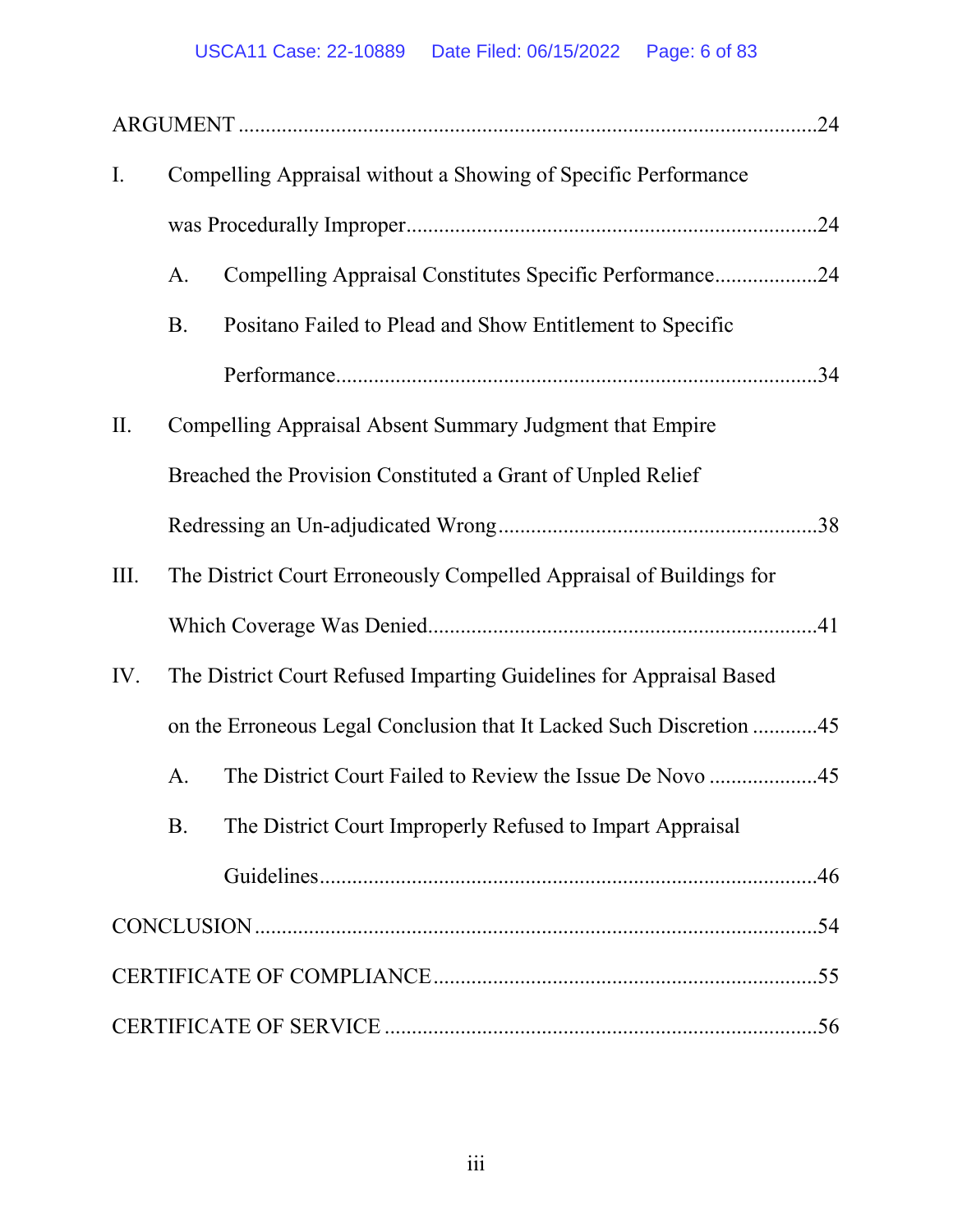# **TABLE OF CITATIONS**

# **Cases**

| Alabama v. U.S. Army Corps of Engineers,                             |
|----------------------------------------------------------------------|
|                                                                      |
| Allegro at Boynton Beach, L.L.C. v. Pearson,                         |
|                                                                      |
| Allen v. Amica Mutual Ins. Co.,                                      |
|                                                                      |
| Allen v. USAA Cas. Ins. Co.,                                         |
|                                                                      |
| Allstate Insurance Company v. Suarez,                                |
|                                                                      |
| Am. Storage Centers v. Safeco Ins. Co. of Am.,                       |
|                                                                      |
| American Capital Assurance Corp. v. Leeward Bay at Tarpon Bay Condo. |
| Ass'n, Inc.,                                                         |
|                                                                      |
| Anderson v. Auto-Owners Ins. Co.,                                    |
|                                                                      |
| Ashcroft v. Iqbal,                                                   |
| .34                                                                  |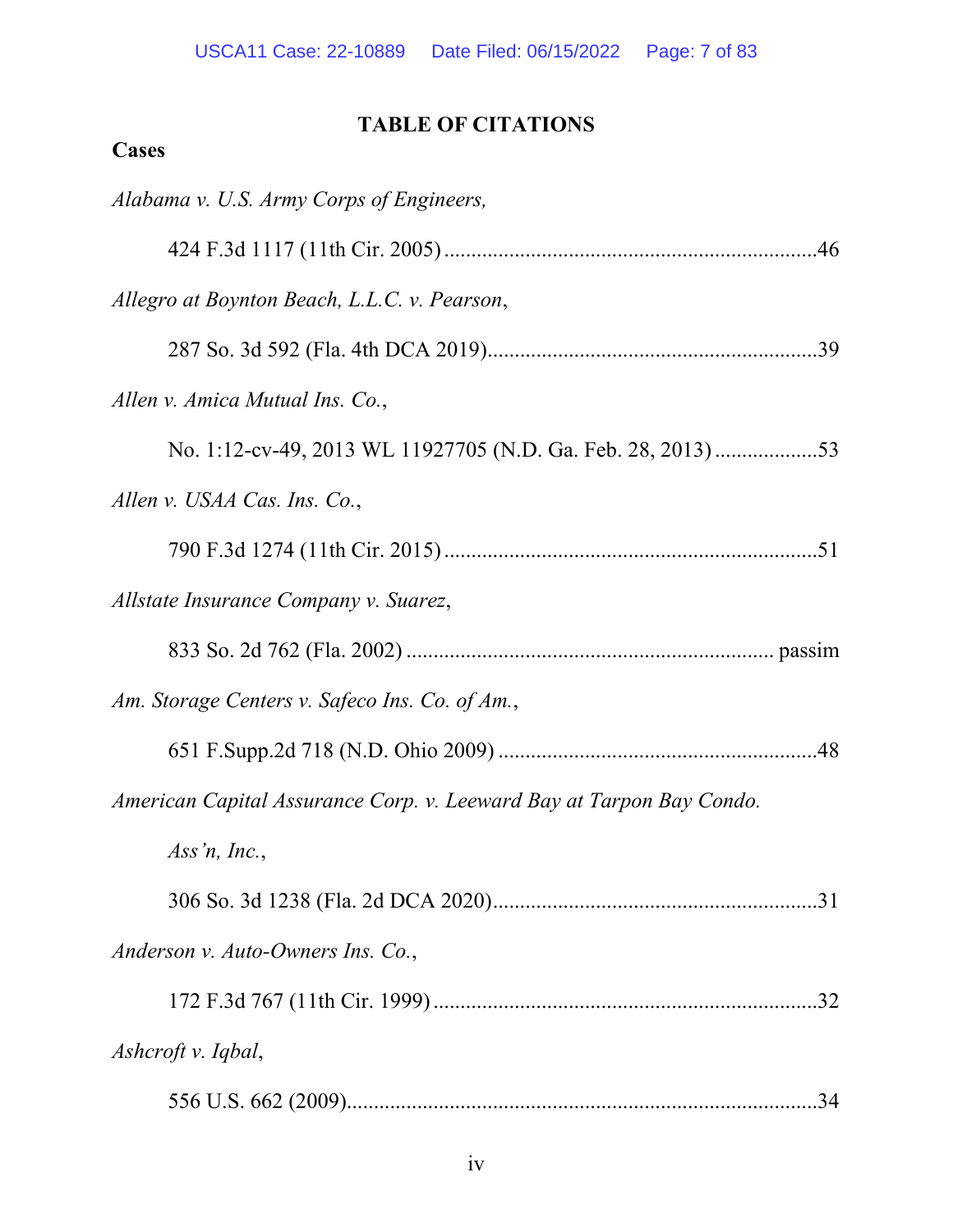| Auto-Owners Ins. Co. v. Anderson,                               |
|-----------------------------------------------------------------|
|                                                                 |
| Auto-Owners Ins. Co. v. Summit Park Townhome Ass'n,             |
|                                                                 |
| Baldwin Realty Group Inc. v. Scottsdale Ins. Co.,               |
| No. 6:18-cv-785-Or1-41DCI, 2018 WL 5221228 (M.D. Fla. Oct. 22,  |
|                                                                 |
| Battles, Inc. v. Nationwide General Ins. Co.,                   |
| No. 3:19-cv-13-DML-DCP, 2020 WL 6365513 (E.D. Tenn. March       |
|                                                                 |
| Bettor v. Esurance Property and Casualty Ins. Co.,              |
| No.: 18-61860-CIV-MORENO, 2019 WL 3408900 (S.D. Fla. June       |
|                                                                 |
| Biscayne Cove Condo. Ass'n, Inc. v. QBE Ins. Corp.,             |
|                                                                 |
| Blue-Grace Logistics LLC v. Fahey,                              |
|                                                                 |
| Bonafonte v. Lexington Ins. Co.,                                |
| No. 08-cv-21062-CIV, 2008 WL 2705437 (S.D. Fla. July 9, 2008)51 |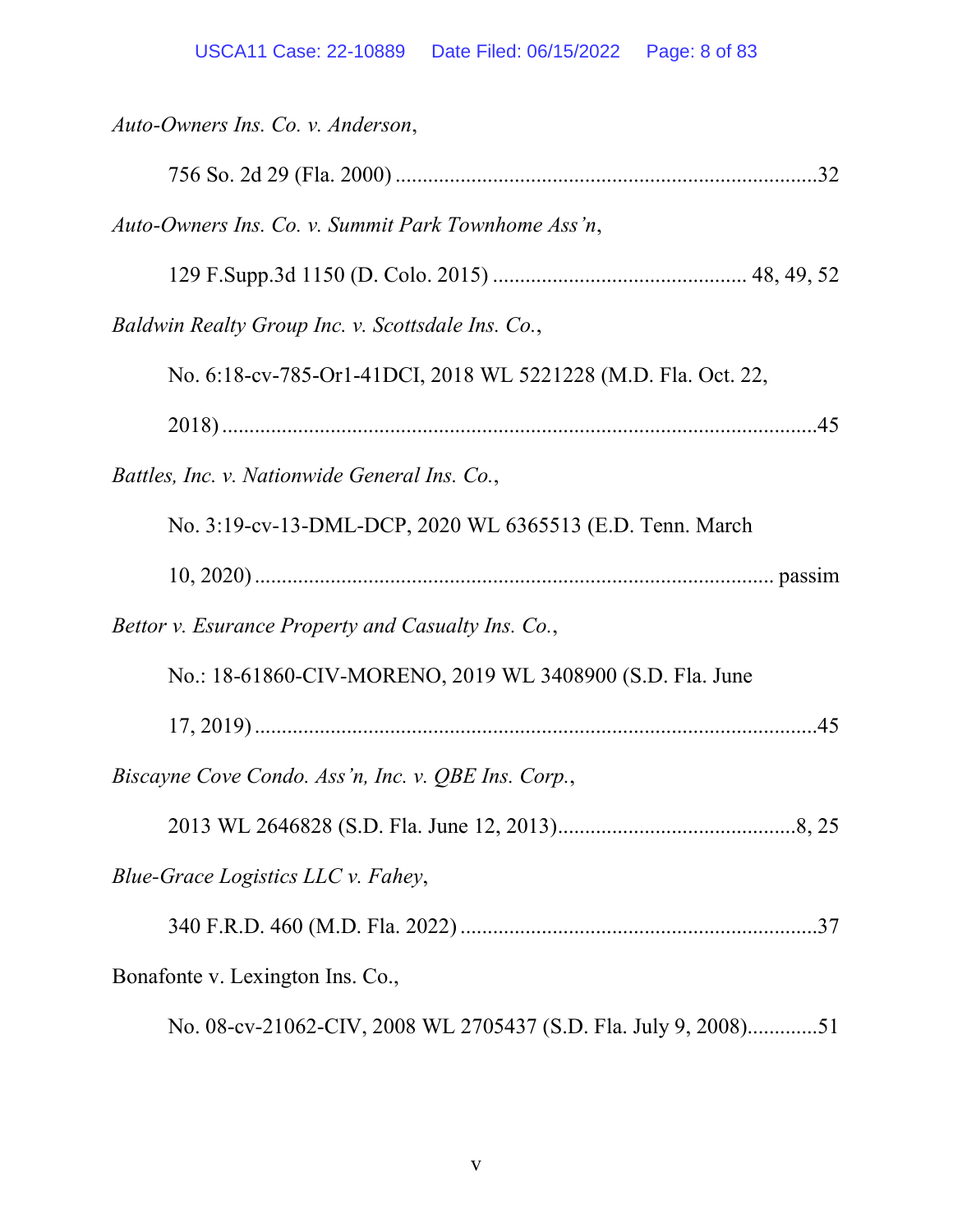| Buckley Towers Condo., Inc. v. QBE Ins. Corp.,                            |
|---------------------------------------------------------------------------|
|                                                                           |
| Burchell v. Marsh,                                                        |
|                                                                           |
| Burgess v. Miller,                                                        |
|                                                                           |
| Calzadilla v. Scottsdale Ins. Co.,                                        |
|                                                                           |
| Castigliano v. O'Connor,                                                  |
|                                                                           |
| Castillo at Tiburon Condominium Ass'n, Inc. v. Empire Indemnity Ins. Co., |
| No. 2:20-cv-468, 2021 WL 4438370 (M.D. Fla. Sept. 28, 2021)45             |
| Cedant Corp. v. Forbes,                                                   |
|                                                                           |
| Chambers v. Nasco, Inc.,                                                  |
|                                                                           |
| CIGNA Ins. Co. v. Didimoi Prop. Holdings, N.V.,                           |
|                                                                           |
| Citizens Prop. Ins. Corp. v. Cuban-Hebrew Congregation of Miami, Inc.,    |
|                                                                           |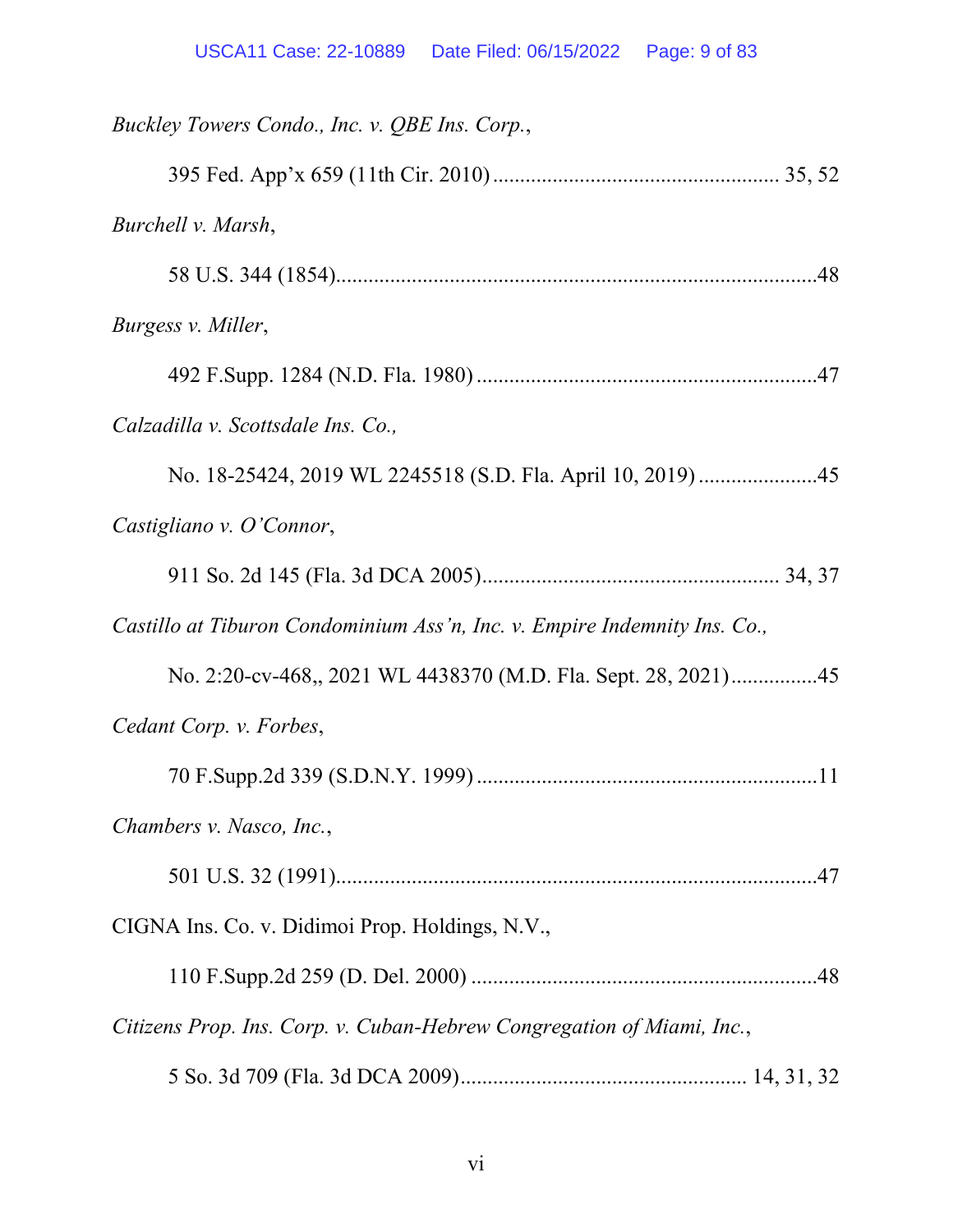| Citizens Prop. Ins. Corp. v. Mango Hill #6 Condo. Ass'n, Inc.,           |
|--------------------------------------------------------------------------|
|                                                                          |
| City of Omaha v. Omaha Water Co.,                                        |
|                                                                          |
| Collins v. Collins,                                                      |
|                                                                          |
| Columbia Cas. Co. v. Southern Flapjacks, Inc.,                           |
|                                                                          |
| Compare Creekside Crossing Condo. Ass'n, Inc. v. Empire Indem. Ins. Co., |
|                                                                          |
| Coral Reef Metro, LLC v. Scottsdale Ins. Co.,                            |
|                                                                          |
| Coral Reef Metro, LLC v. Scottsdale Ins. Co.,                            |
| No. 2:18-cv-460, 2019 WL 721286 (M.D. Fla. Jan. 30, 2019)50              |
| Creekside Crossing Condo. Ass'n, Inc. v. Empire Indem. Ins. Co.,         |
| No. 2:20-cv-00136, 2021 WL 2003007 (M.D. Fla. May 19, 2021) 9, 25, 28,   |
| 40                                                                       |
|                                                                          |

*Cresthaven-Ashley Master Ass'n, Inc. v. Empire Indem. Ins. Co.*,

No. 19-80959-civ, 2022 WL 873998 (S.D. Fla. Mar. 24, 2022) ...................52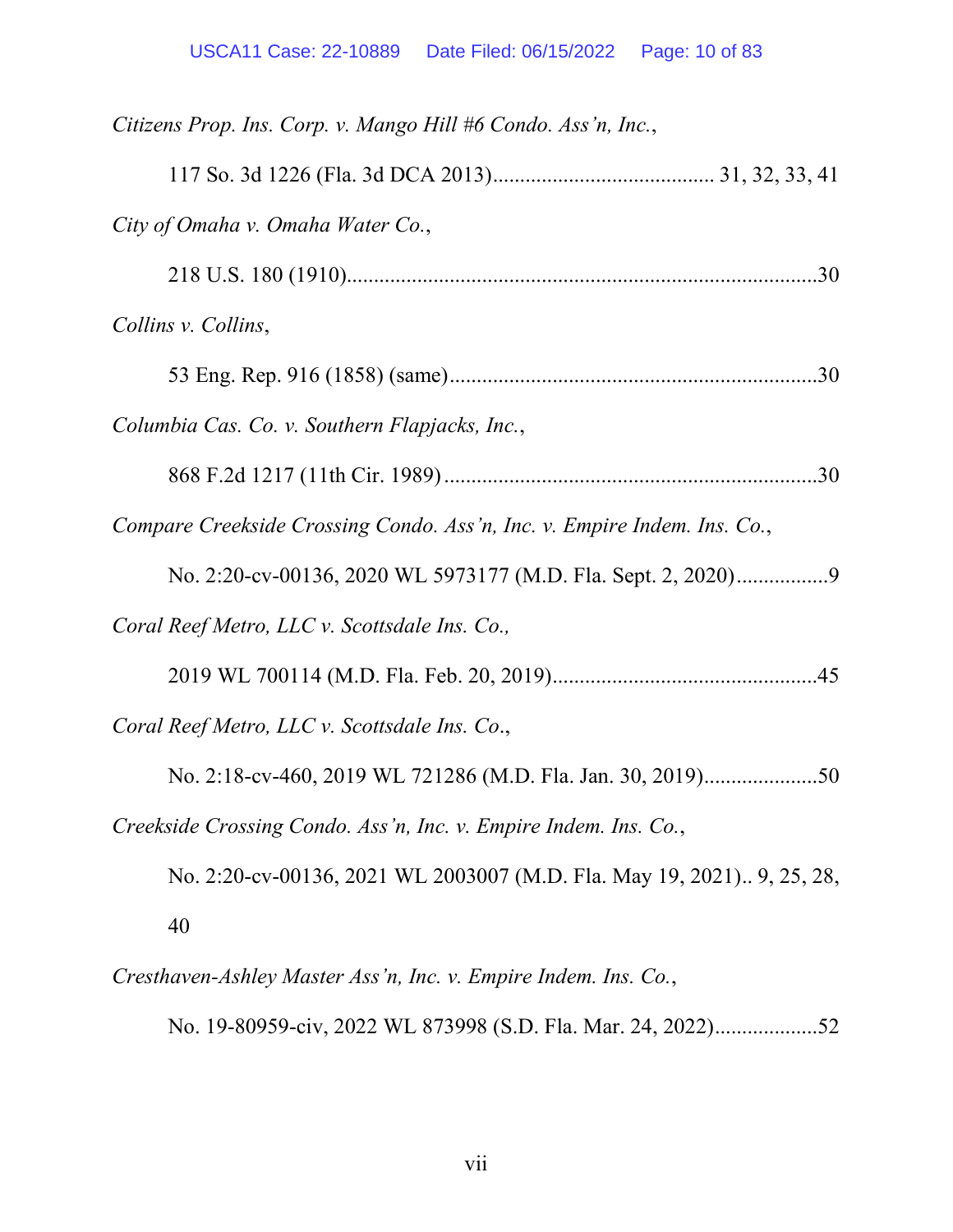| Crossing Condo. Ass'n, Inc. v. Empire Indem. Ins. Co.,          |
|-----------------------------------------------------------------|
| No. 2:20-cv-136, 2022 WL 780950 (M.D. Fla. Mar. 15, 2022) 40    |
| Cypress Chase Condo. Ass'n A v. QBE Ins. Corp.,                 |
| No. 10-61987, 2013 WL 1191413 (S.D. Fla. Mar. 22, 2013)39       |
| Diamond Lake Condo. Ass'n, Inc. v. Empire Indem. Ins. Co.,      |
| No. 2:19-cv-547, 2021 WL 6118076 (M.D. Fla. Dec. 27, 2021)52    |
| Evanston Ins. Co. v. Cogswell Properties, LLC,                  |
|                                                                 |
| <i>Executive Plaza, LLC v. Peerless Ins. Co.,</i>               |
|                                                                 |
| Ferrero v. Assoc. Materials Inc.,                               |
|                                                                 |
| Fireman's Fund Ins. Co. v. Steele Street Limited II,            |
|                                                                 |
| Fla. Gaming Corp. v. Affiliated FM Ins. Co.,                    |
|                                                                 |
| Fla. Ins. Guaranty Ass'n v. Olympus Ass'n,                      |
|                                                                 |
| Florida Ins. Guar. Ass'n v. B.T. of Sunrise Condo. Ass'n, Inc., |
|                                                                 |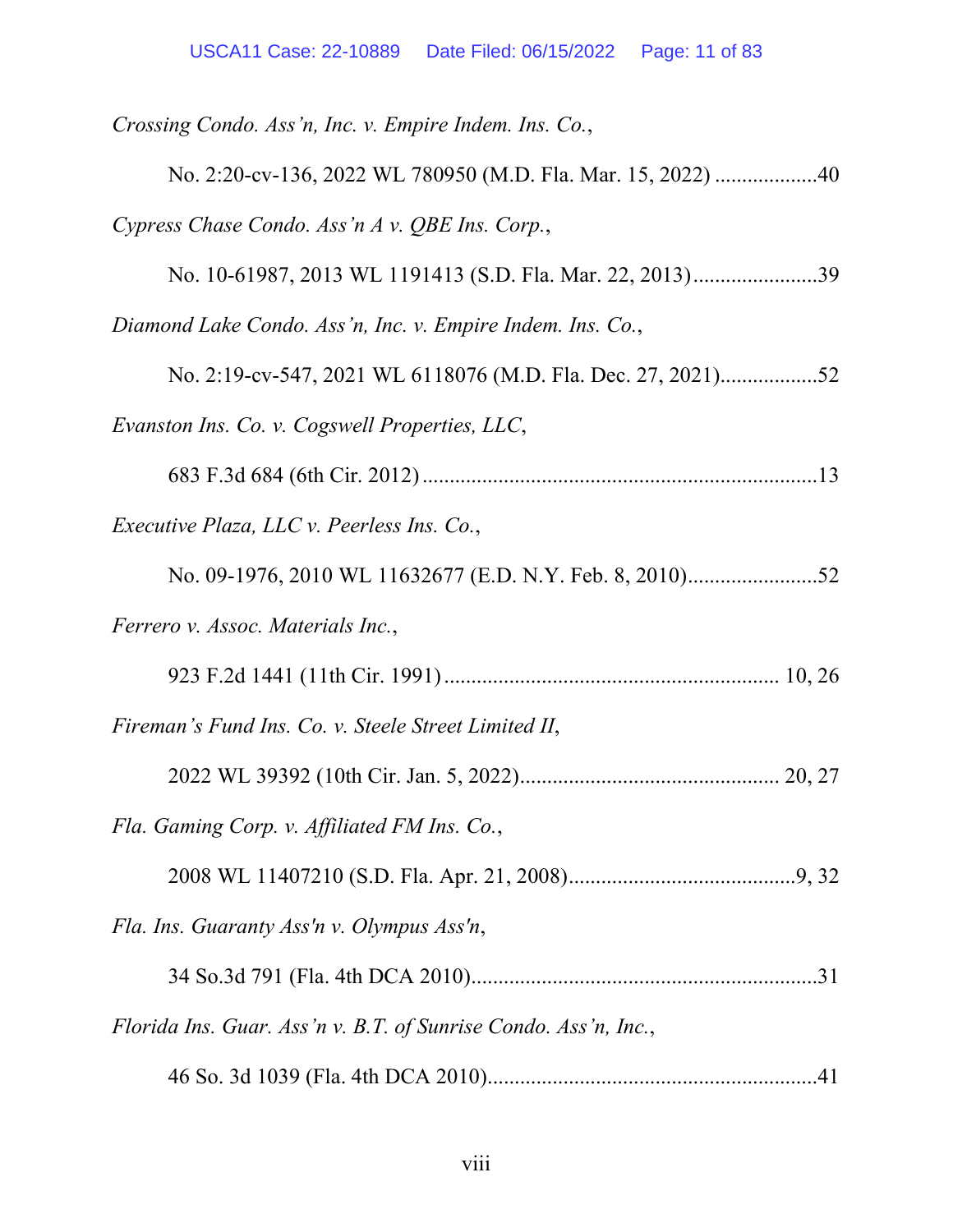*Ford v. American Security Ins. Co.*,

| No. 1:19-cv-20223-JLK, 2019 WL 6609239 (S.D. Fla. Dec. 5, 2019)53 |
|-------------------------------------------------------------------|
| Fouladi v. Geovera Specialty Ins. Co.,                            |
| No. 6:18-cv-326-Orl-40KRS, 2018 WL 3761039 (M.D. Fla. April 30,   |
|                                                                   |
| Gauche v. London & L. Ins. Co.,                                   |
|                                                                   |
| Georgia Advocacy Office v. Jackson,                               |
|                                                                   |
| Gray Ins. Co. v. Fla. Paving & Trucking, Inc.,                    |
|                                                                   |
| Great Lakes Ins. SE v. Concourse Plaza, A Condo. Ass'n, Inc.,     |
| No. 21-cv-21873, 2022 WL 1681883 (S.D. Fla. May 26, 2022)39       |
| Grove Towers Condo. Ass'n, Inc. v. Lexington Ins. Co.,            |
| No. 19-24199-Civ-Cooke/Goodman, 2020 WL 4561599 (S.D. Fla.        |
| .32                                                               |
| Hale v. Johnson,                                                  |
|                                                                   |
| Hanover Fire Ins. Co. v. Lewis,                                   |
|                                                                   |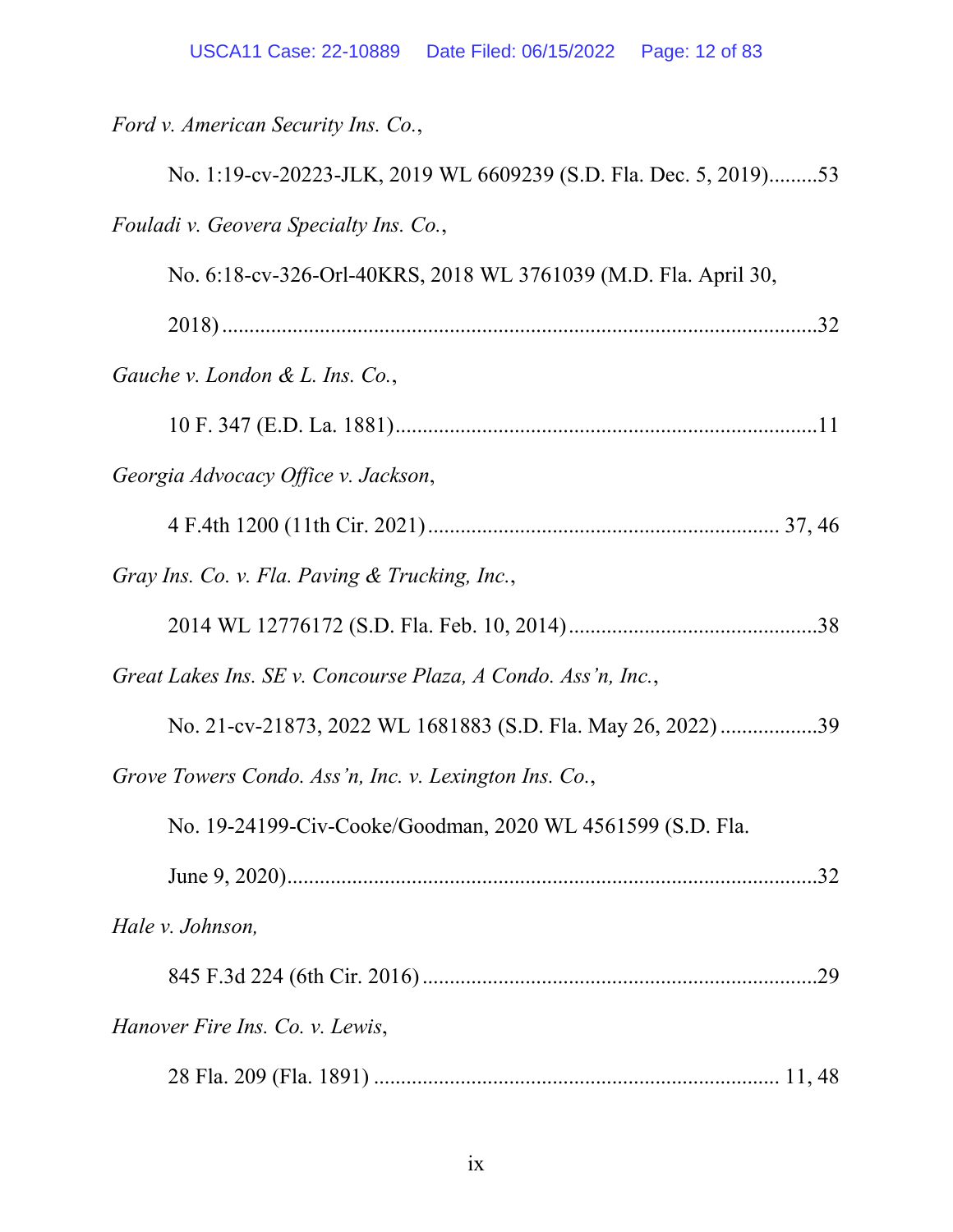| Happy Hank Auction Co. v. American Eagle Fire Ins. Co.,                   |
|---------------------------------------------------------------------------|
|                                                                           |
| Hardware Dealers' Mut. Fire Ins. Co. of Wis. v. Glidden Co.,              |
|                                                                           |
| Harris v. Equifax Information Services, LLC,                              |
|                                                                           |
| Hayes v. Allstate Ins. Co.,                                               |
|                                                                           |
| Hepburn et al. v. Auld. et al.,                                           |
|                                                                           |
| Holmes v. Richet,                                                         |
|                                                                           |
| Hozlock v. Donegal Companies/Donegal Mut. Ins. Co.,                       |
|                                                                           |
| Indian Harbor Insurance Company v. International Studio Apartments, Inc., |
| No. 09-60671-CIV-ALTONAGA/Brown, 2009 WL 10668754 (S.D.                   |
|                                                                           |
| Intervest Constr. Of Jax, Inc. v. Gen. Fid. Ins. Co.,                     |
|                                                                           |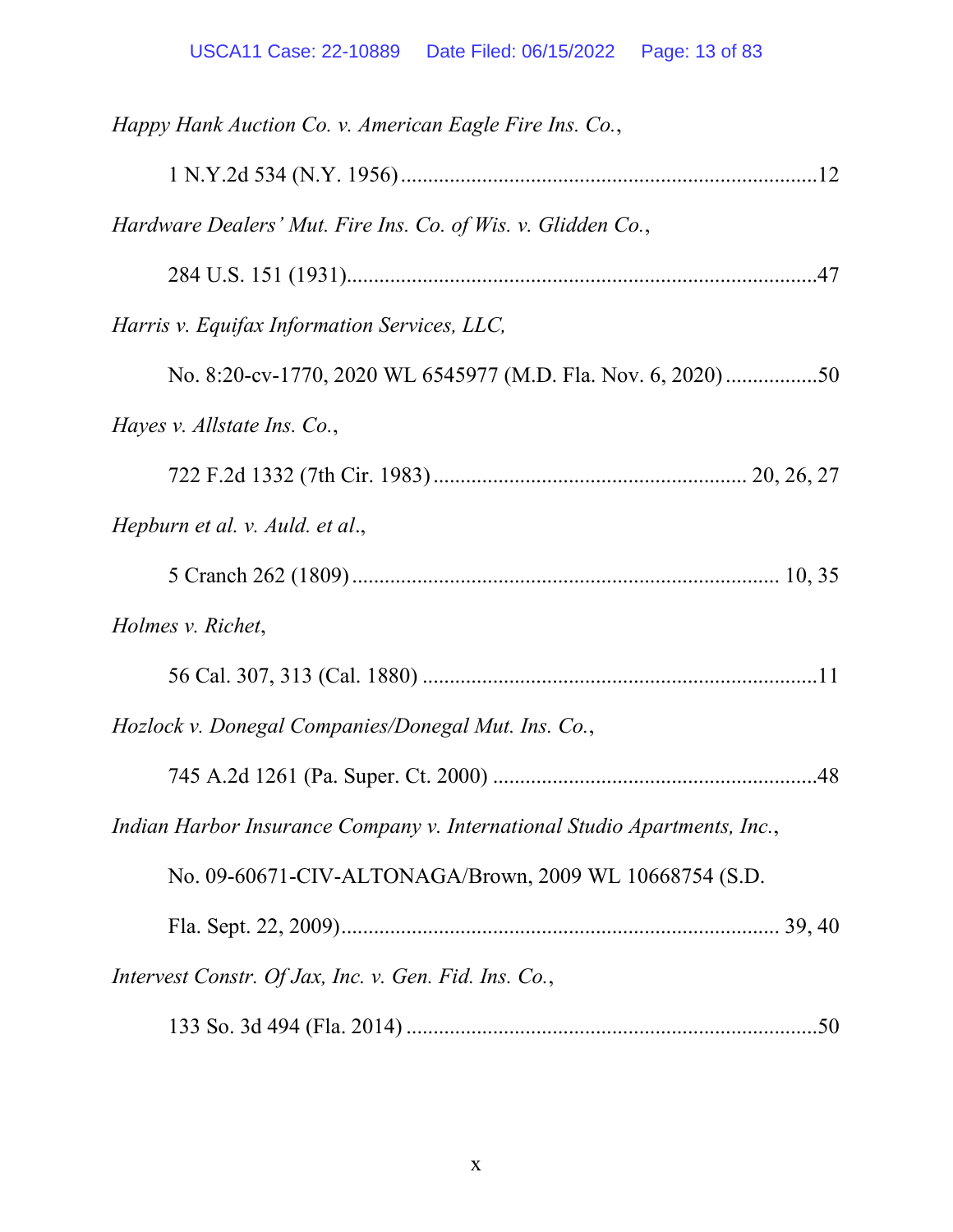| Itasca Paper Co. v. Niagara Fire Ins. Co.,                        |
|-------------------------------------------------------------------|
|                                                                   |
| J.P.F.D. Investment Corporation v. United Specialty Ins. Co.,     |
|                                                                   |
| J.W. Mariner Corp. v. Zurich American Ins. Co.,                   |
| No. 5:20-cv-143, 2021 WL 4958099 (N.D. Fla. July 7, 2021)39       |
| Jacobs v. Nationwide Mut. Fire Ins. Co.,                          |
|                                                                   |
| Jin Zhi Star Lt. LLC v. American Zurich Ins. Co.,                 |
| No. 08-61101-Civ-Moreno/Torres, 2011 WL 13110260 (S.D. Fla.       |
|                                                                   |
| JM Walker LLC v. Acadia Ins. Co.,                                 |
|                                                                   |
| Johnson v. Nationwide Mut. Ins. Co.,                              |
|                                                                   |
| Jossfolk v. United Property & Cas. Ins. Co.,                      |
|                                                                   |
| Kendall Lakes Townhomes Developers, Inc. v. Agricultural Excess & |
| Surplus Lines Insurance Co.,                                      |
|                                                                   |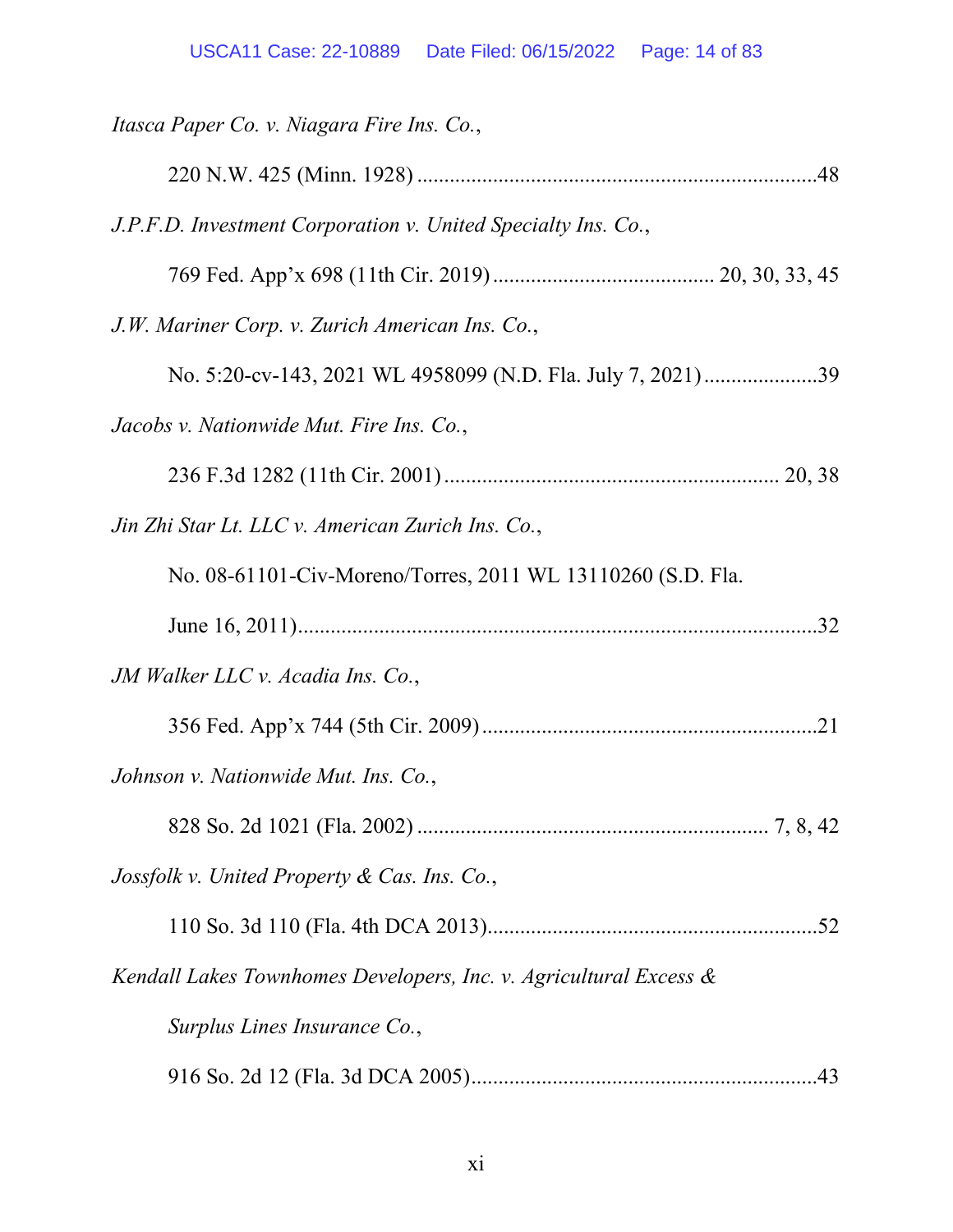| La Gorge Palace Condo Ass'n, Inc. v. QBE Ins. Corp.,                      |
|---------------------------------------------------------------------------|
|                                                                           |
| Liberty American Ins. Co. v. Kennedy,                                     |
|                                                                           |
| Macom Technology Solutions Holdings, Inc. v. Ifineon Technologies AG,     |
|                                                                           |
| Mapleton Processing, Inc. v. Society Ins. Co.,                            |
| No. C12-4083-LTS, 2013 WL 3467190 (N.D. Iowa July 10, 2013)  passim       |
| Marbella at Spanish Wells 1 Condo. Ass'n, Inc. v. Empire Indem. Ins. Co., |
|                                                                           |
| MaxLite, Inc. v. ATG Electronics, Inc.,                                   |
|                                                                           |
| McCoy v. American Family Mut. Ins. Co.,                                   |
|                                                                           |
| McMahan v. Toto,                                                          |
|                                                                           |
| Merrick Preserve Condo. Ass'n, Inc. v. Cypress Prop. & Cas. Ins. Co.,     |
|                                                                           |
| Metal Products Co., LLC v. Ohio Security Ins. Co.,                        |
|                                                                           |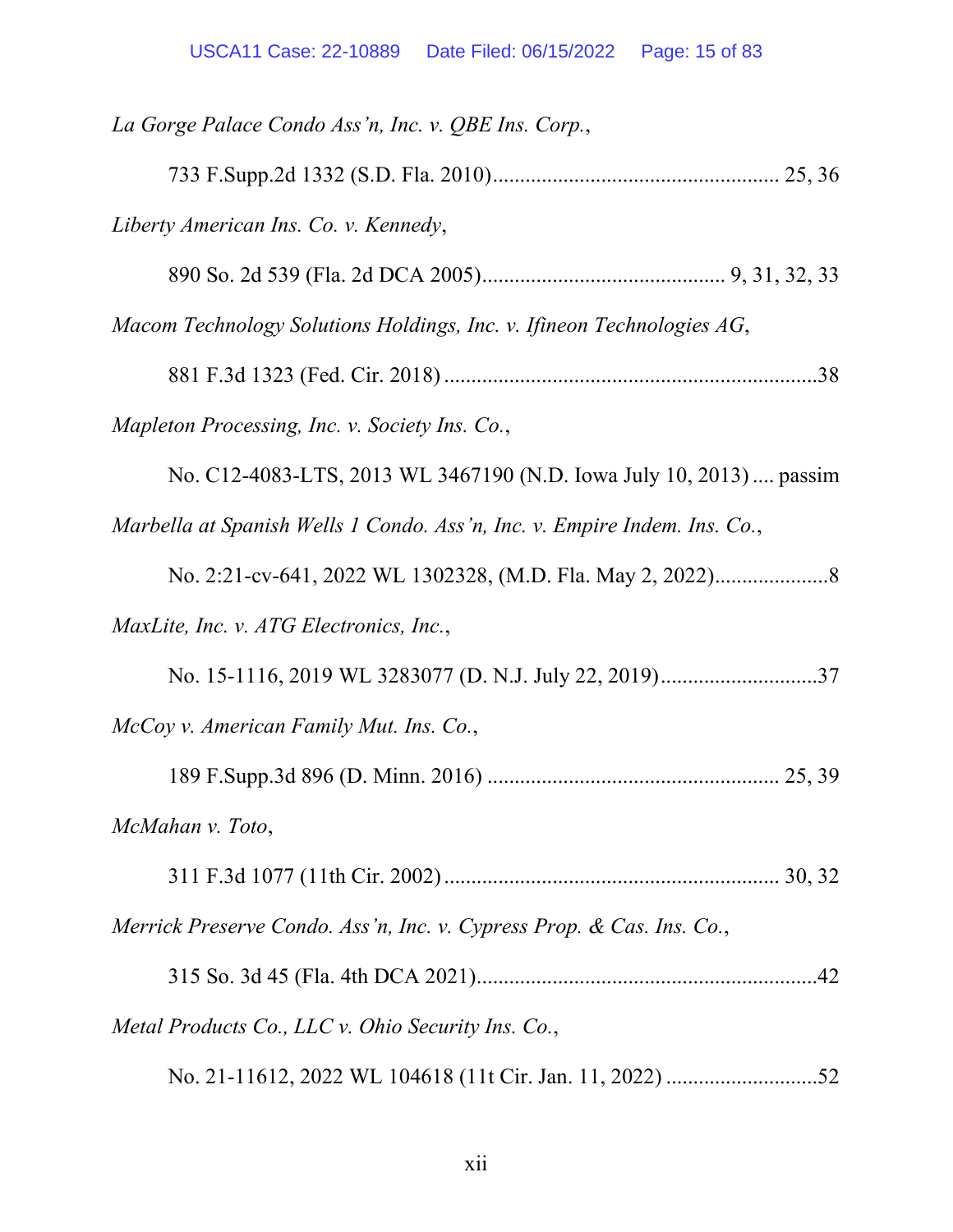| Metropolitan Casualty Ins. Co. v. SFR Services L.L.C.,                 |
|------------------------------------------------------------------------|
|                                                                        |
| Michelle Condominium, Inc. v. Certain Underwriters at Lloyd's, London, |
|                                                                        |
| Milligan v. CCC Information Services, Inc.,                            |
|                                                                        |
| New Amsterdam Cas. Co. v. J.H. Blackshear, Inc.,                       |
|                                                                        |
| Nygaard v. Property Damage Appraisers, Inc.,                           |
|                                                                        |
| Owners Ins. Co. v. Dakota Station II Condo. Ass'n, Inc.,               |
|                                                                        |
| Palmer v. Fidelity Nat'l Prop. & Cas. Ins. Co.,                        |
|                                                                        |
| Parents Involved in Community Schools v. Seattle School Dist. No. 1,   |
|                                                                        |
| Parkway Baptist Church, Inc. v. Guideone Elite Ins. Co.,               |
| No. 10-23965, 2011 WL 13099891 (S.D. Fla. Sept. 11, 2011) 25           |
| Parkway Baptist Church, Inc. v. Guideone Elite Ins. Co.,               |
| No. 10-23965-CIV, 2011 WL 13099891 (S.D. Fla. Sept. 21, 2011) 36       |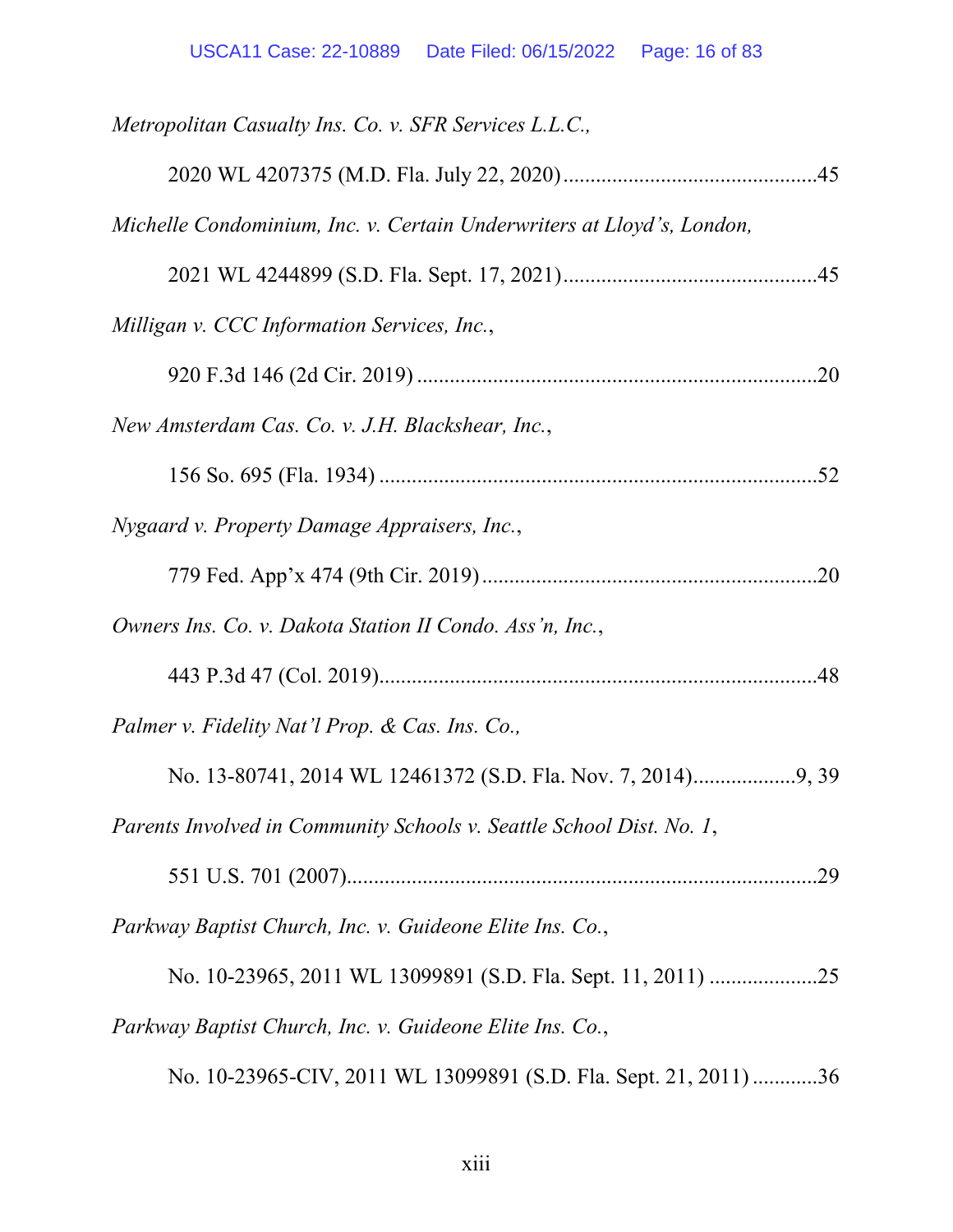| Penn Central Corp. v. Consolidated Rail Corp.,                            |
|---------------------------------------------------------------------------|
|                                                                           |
| People's Trust Ins. Co. v. Fernandez,                                     |
|                                                                           |
| People's Trust Ins. Co. v. Nowroozpour,                                   |
|                                                                           |
| People's Trust Ins. Co. v. Slavin,                                        |
| No. 4D21-3025, 2022 WL 1021043 (Fla. 4th DCA April 6, 2022)39             |
| People's Trust Ins. Co. v. Tracey,                                        |
|                                                                           |
| People's Trust Ins. Co. v. Vidal,                                         |
|                                                                           |
| Pernas v. Scottsdale Ins. Co.,                                            |
| No. 1:15-cv-21506, 2016 WL 471949 (S.D. Fla. Feb. 8, 2016) 39, 41, 42, 43 |
| Petrello v. White,                                                        |
|                                                                           |
| Positano Place at Naples I Condo. Ass'n, Inc. v. Empire Indem. Ins. Co.,  |
|                                                                           |
| Providence Washington Ins. Co. v. Gulinson,                               |
|                                                                           |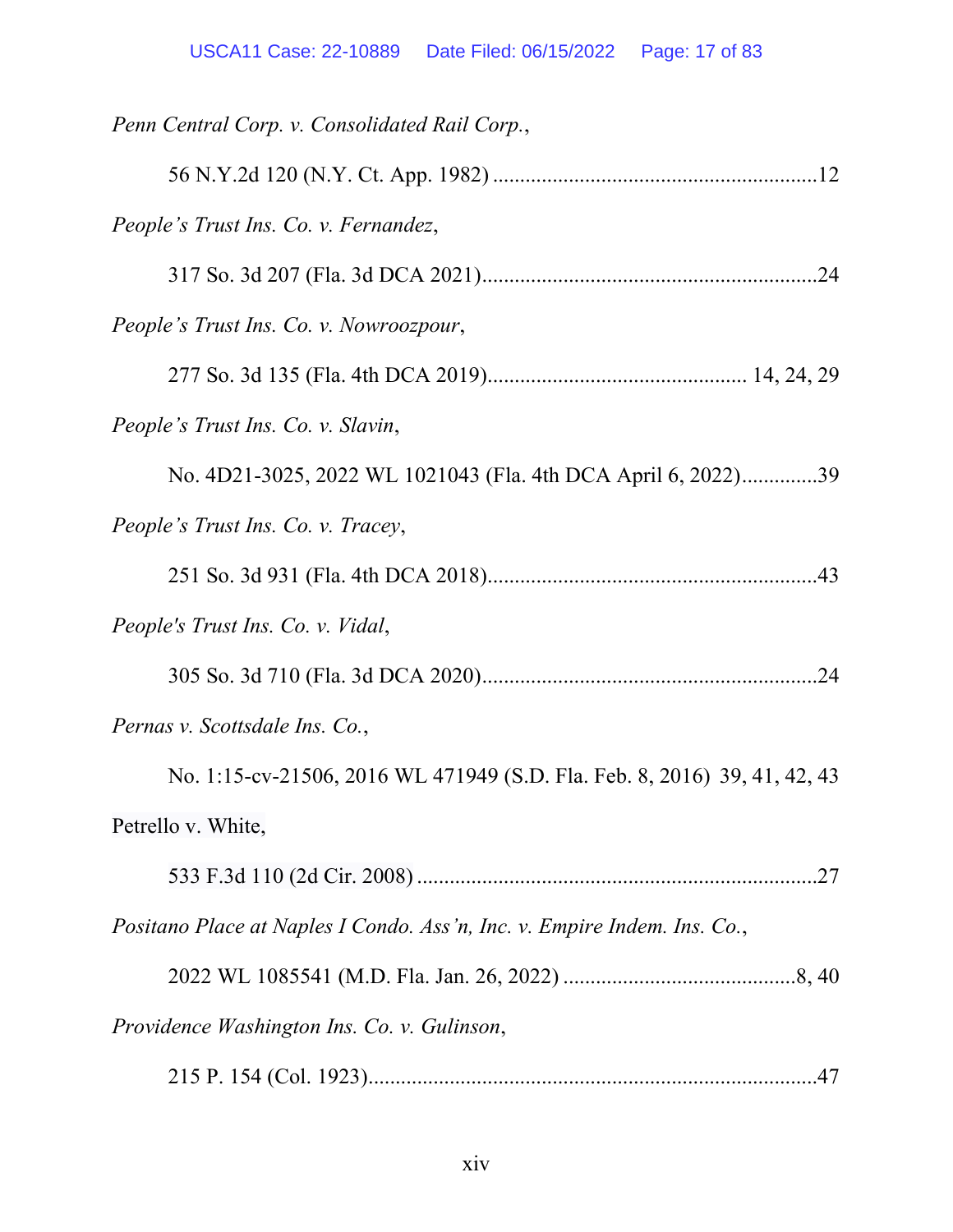| Red Cross Line v. Atlantic Fruit Co.,                                   |
|-------------------------------------------------------------------------|
|                                                                         |
| Residences at European Village Condo. Ass'n, Inc. v. Rockhill Ins. Co., |
| No. 3:19-cv-1490, 2020 WL 5948314 (M.D. Fla. July 17, 2020) 25          |
| Rodriguez v. Powell,                                                    |
|                                                                         |
| Rogers v. State Farm Fire & Cas. Co.,                                   |
|                                                                         |
| Ruckdeschel v. People's Trust Ins. Co.,                                 |
|                                                                         |
| Saba v. Homeland Ins. Co. of America, 159 Ohio St. 237, 248-249 (Ohio   |
|                                                                         |
| Safepoint Ins. Co. v. Hallet,                                           |
| No. 5D20-206, 2021 WL 2599656 (Fla. 5th DCA, June 25, 2021)31           |
| Salt Lake Tribune Publ'g Co., LLC v. Management Planning, Inc.,         |
|                                                                         |
| Saltponds Condo. Ass'n, Inc. v. Rockhill Ins. Co.,                      |
| No. 20-CV-10063-JEM, 2020 WL 6875747 (S.D. Fla. Oct. 26, 2020)25        |
| Sands on the Ocean Condo. Ass'n, Inc. v. QBE Ins. Corp.,                |
| No. 05-14362-Civ, 2009 WL 790120 (S.D. Fla. Mar. 24, 2009)32            |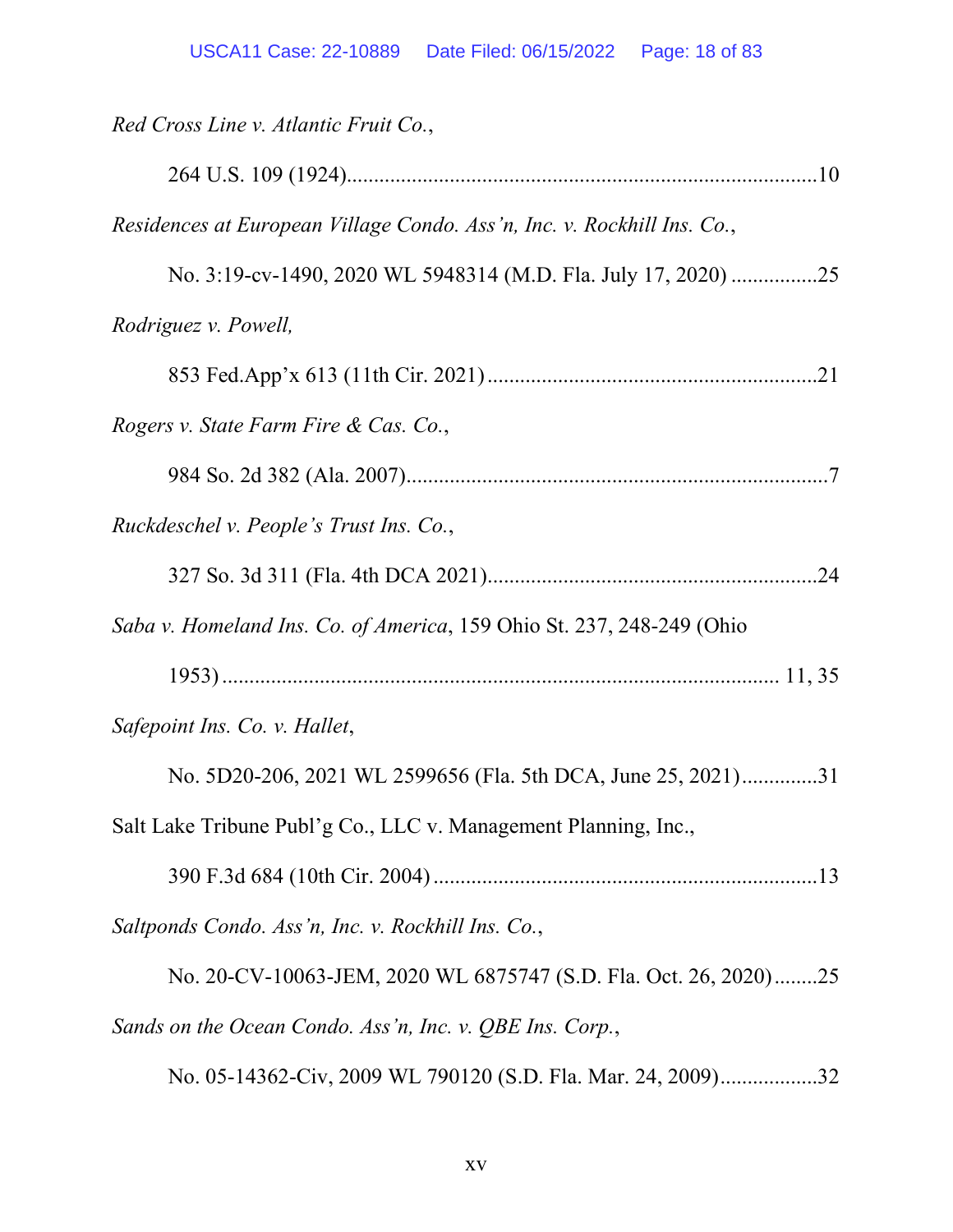| Sardinas v. Miami Veterinary Specialists, P.A.,                       |
|-----------------------------------------------------------------------|
| No. 1:20-cv-22987, 2020 WL 7241364 (S.D. Fla. Dec. 8, 2020)36         |
| Sauer v. Xerox Corp.,                                                 |
|                                                                       |
| SB Holdings I, LLC v. Indian Harbor Ins. Co.,                         |
| No. 6:19-cv-668-Or1-40DCI, 2020 WL 1674326 (M.D. Fla. Jan. 9,         |
|                                                                       |
| Smith v. Organization of Foster Families for Equality and Reform,     |
|                                                                       |
| Sos v. State Farm Mutual Auto. Ins. Co.,                              |
|                                                                       |
| St. Panteleimon Russian Orthodox Church v. Church Mut. Ins. Co.,      |
|                                                                       |
| St. Paul Fire & Marine Ins. Co. v. Walsenburg land & Development Co., |
|                                                                       |
| State Farm Fire & Cas. Co. v. Harper,                                 |
| No. 3:20-cv-00856, 2022 WL 989088 (M.D. Tenn. Mar. 31, 2022) 46       |
| State Farm Fla. Ins. Co. v. Gonzalez,                                 |
|                                                                       |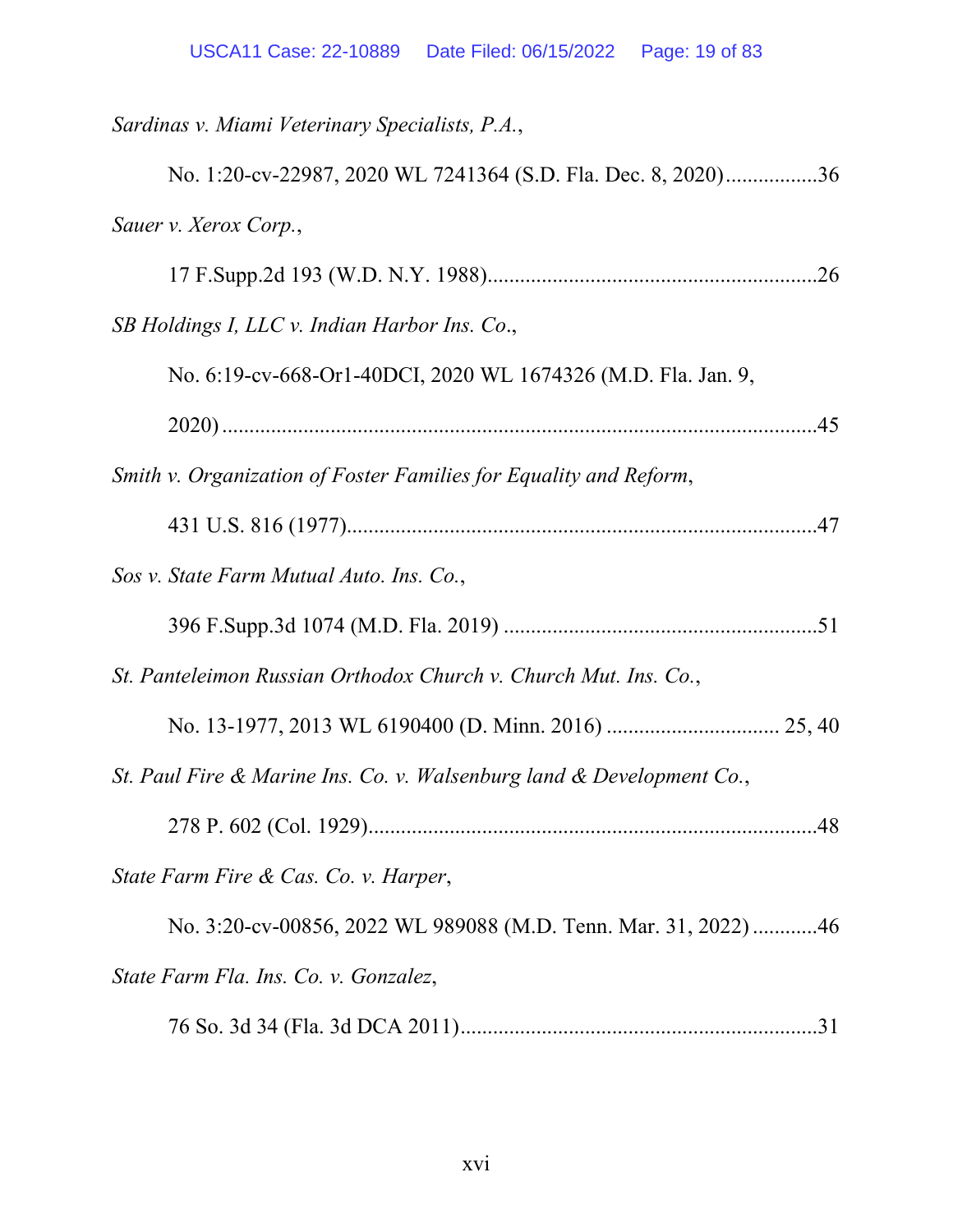| Stillman v. Travelers Ins. Co.,                         |
|---------------------------------------------------------|
|                                                         |
| Sun Ins. Office, Ltd. v. Clay,                          |
|                                                         |
| Supreme Fuels Trading FZE v. Sargeant,                  |
|                                                         |
| Terra Indus., Inc. v. Commonwealth Ins. Co. of Am.,     |
|                                                         |
| Three Palms Pointe, Inc. v. State Farm Fire & Cas. Co., |
|                                                         |
| Tipton v. Woodbury,                                     |
|                                                         |
| Todd v. Hyzer,                                          |
| .25                                                     |
| Trinidad v. Fla. Peninsula Ins. Co.,                    |
|                                                         |
| Tscheider v. Biddle,                                    |
|                                                         |
| Twelfth Ave. Investments, Inc. v. Smith,                |
| .24                                                     |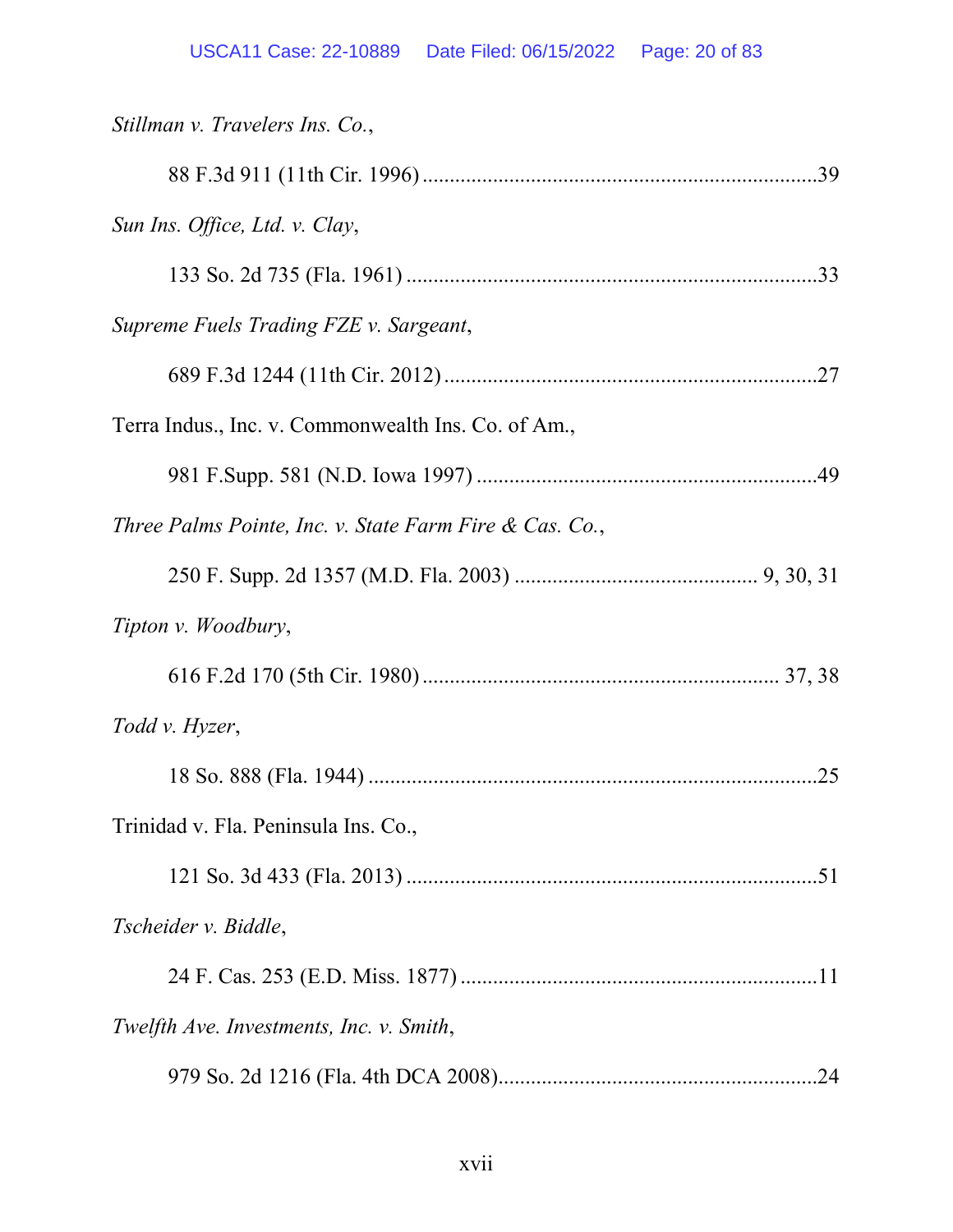| Underwriters at Lloyd's, London v. Sorgenfrei,                          |
|-------------------------------------------------------------------------|
|                                                                         |
| United States v. Carrigan,                                              |
|                                                                         |
| Vallina v. Mansiana Ocean Residences, LLC,                              |
|                                                                         |
| Vasquez v. Citizens Property Ins. Corp.,                                |
|                                                                         |
| Villareal v. Owners Ins. Co.,                                           |
|                                                                         |
| Vista Pointe Townhome Ass'n Inc. v. Auto-Owners Ins. Co.,               |
|                                                                         |
| Walnut Creek Townhome Ass'n v. Depositors Ins. Co.,                     |
|                                                                         |
| Waterford Condo. Ass'n of Collier Cty., Inc. v. Empire Indem. Ins. Co., |
| No. 2:19-cv-81, 2019 WL 3852731 (M.D. Fla. Aug. 16, 2019) 9, 40, 50     |
| Westar Energy, Inc. v. Lake,                                            |
|                                                                         |
| Western Surety Co. v. PASI of LA, Inc.,                                 |

334 F.Supp.3d 764 (M.D. La. Sept. 25, 2018) ....................................... 10, 26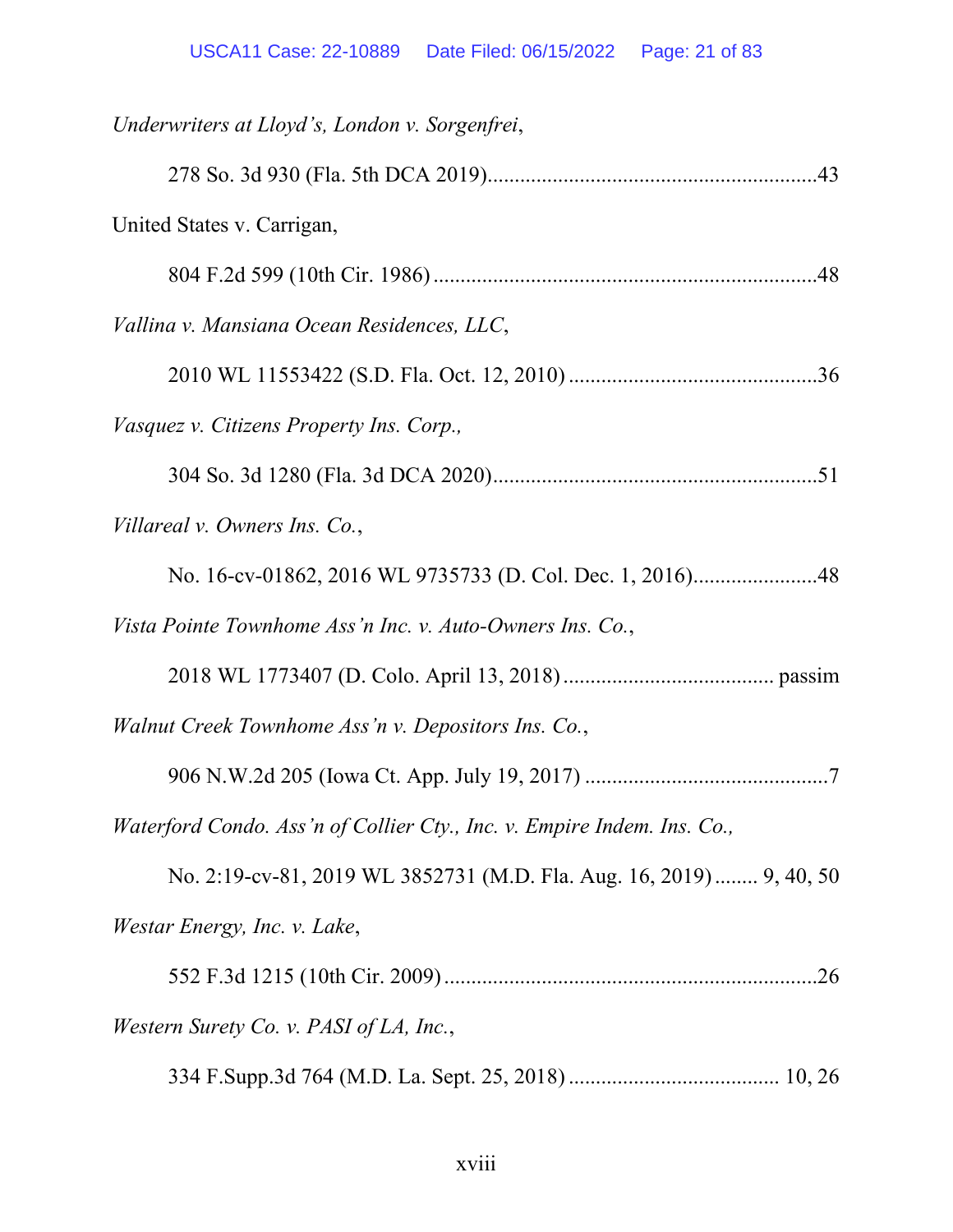| Williams v. Citizen Prop. Ins. Co.,                           |  |
|---------------------------------------------------------------|--|
|                                                               |  |
| Wingerter v. Chester Quarry Co.,                              |  |
|                                                               |  |
| <i>Woodward v. Liberty Mut. Ins. Co.,</i>                     |  |
| No. 3:09-cv-0228, 2010 WL 1186323 (N.D. Tex. Mar. 26, 2010)25 |  |
| <b>Rules</b>                                                  |  |
|                                                               |  |
|                                                               |  |
|                                                               |  |
|                                                               |  |
|                                                               |  |
| Codes                                                         |  |
|                                                               |  |
|                                                               |  |
| <b>Other Authorities</b>                                      |  |
|                                                               |  |
|                                                               |  |
|                                                               |  |
|                                                               |  |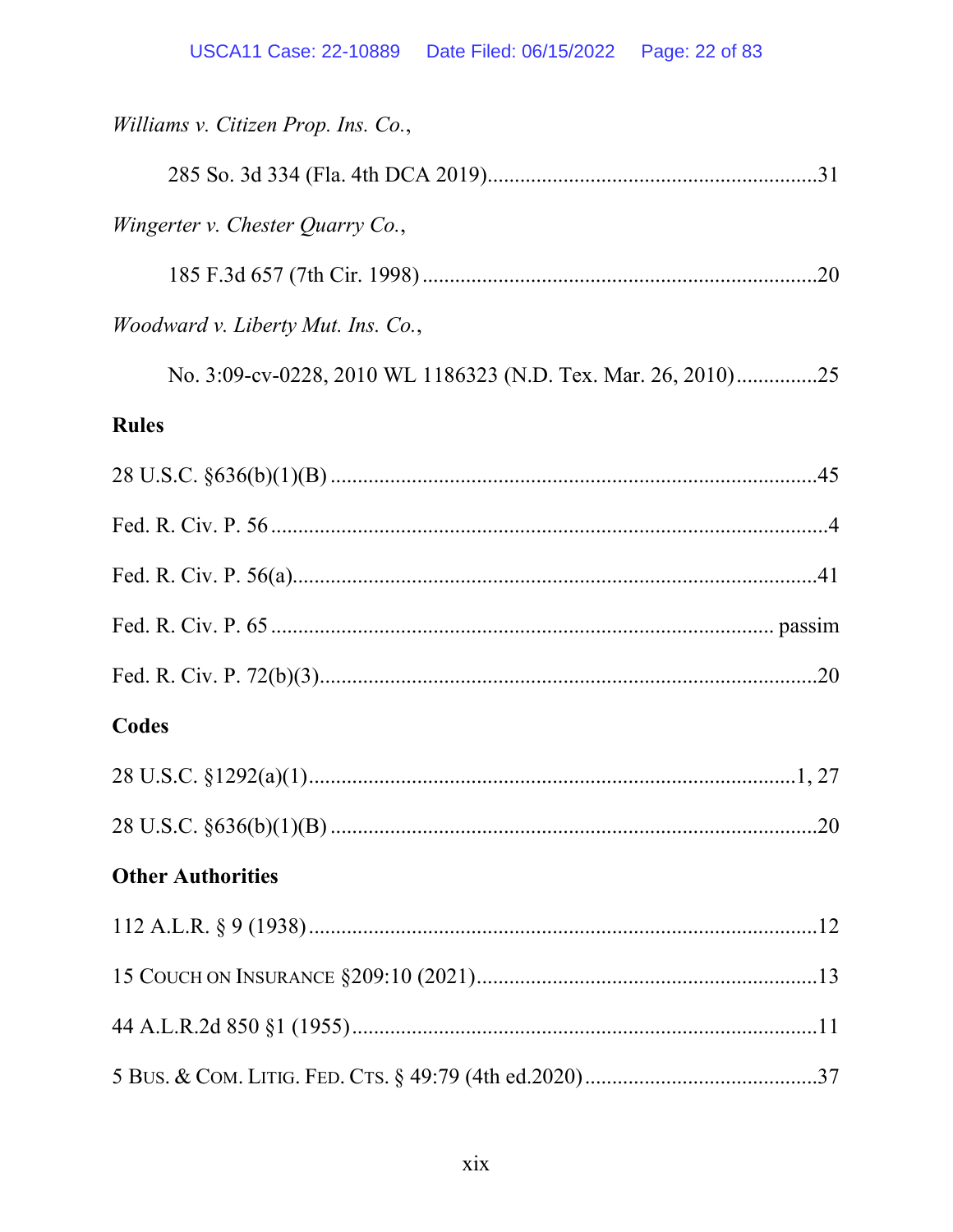| Alfred Hayes, Specific Performance of Contracts for Arbitration or        |
|---------------------------------------------------------------------------|
| <i>Valuation,</i>                                                         |
|                                                                           |
| Amy M. Coughenourd, <i>Appraisal and the Property Insurance Appraisal</i> |
| Clause—A Critical Analysis: Guidance and Recommendations for              |
|                                                                           |
| Amy O'Connor, NAIC Data: Florida Property Lawsuits Total 76% of           |
|                                                                           |
| Amy Schmitz, Ending A Mud Bowl: Defining Arbitration's Finality Through   |
|                                                                           |
| Amy Schmitz, Refreshing Contractual Analysis of ADR Agreements by         |
| Curing Bipolar Avoidance of Modern Common Law, 9 HARV. NEGOT.             |
|                                                                           |
| BAXTER DUNAWAY, 4 LAW OF DISTRESSED REAL ESTATE §44A:17 (2022)            |
|                                                                           |
| Charles Edwards, An Appraisal of the Appraisal Remedy in Property         |
|                                                                           |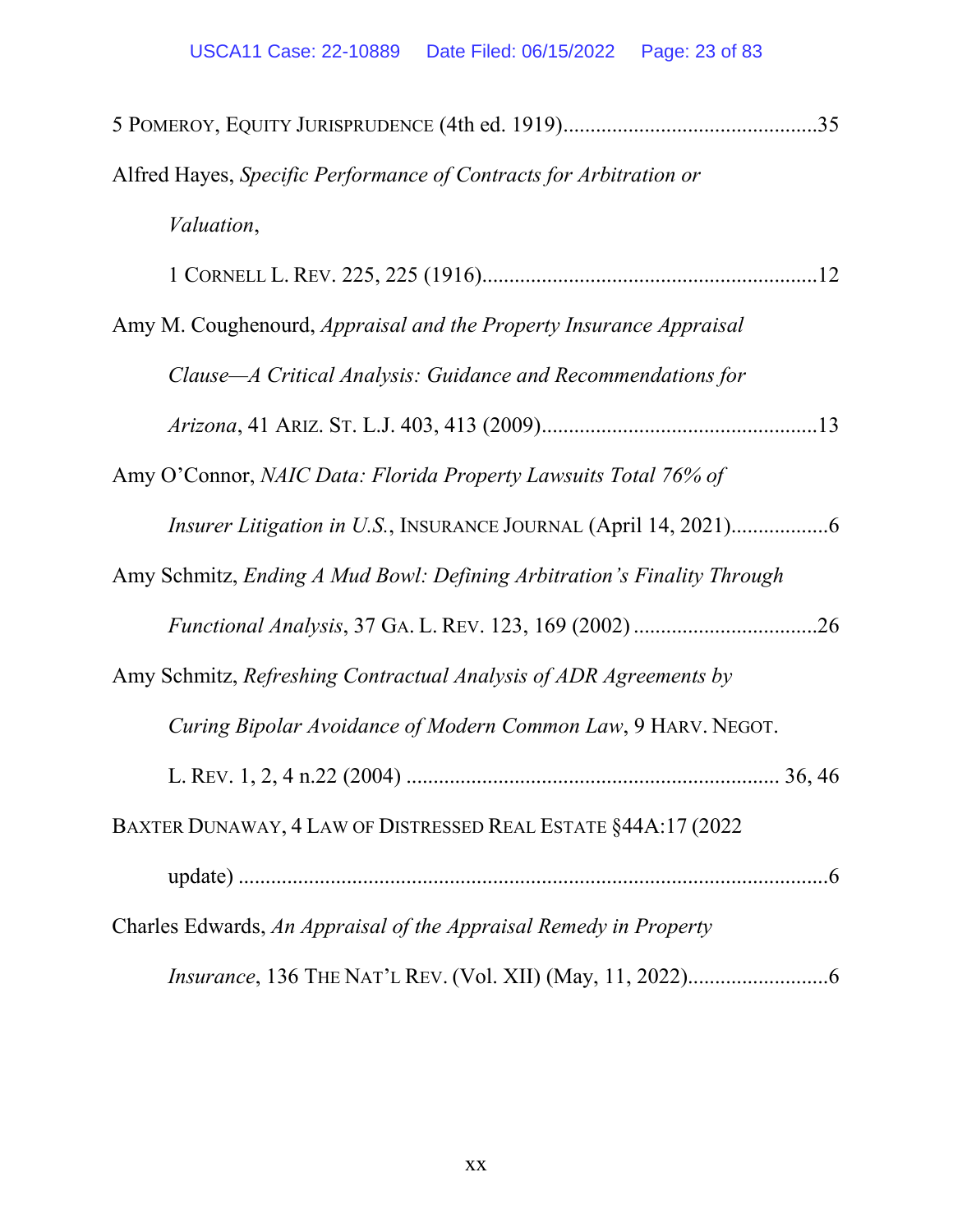| David Frisch, Commercial Common Law, the United Nations Convention on    |
|--------------------------------------------------------------------------|
| the International Sale of Goods, and the Inertia of Habit, 74 TLN. L.    |
|                                                                          |
| Ed Leefeldt, Why Is Homeowners Insurance In Florida Such a Disaster?,    |
|                                                                          |
| Evan Stephenson & Kayla Scroggins-Uptigrove, "Just Win, Baby": The       |
| Tenth Circuit Rejects the "Anything Goes" Tactics of the Hail-           |
|                                                                          |
| Gary Williams, <i>Winning the Property Insurance Appraisal</i> , 45-OCT  |
|                                                                          |
| GREGORY DELL ET AL., FLORIDA INSURANCE LAW & PRACTICE §14:8 (2021-       |
|                                                                          |
| Hayes, Specific Performance of Contracts for Arbitration or Valuation 1  |
|                                                                          |
| Jason Kirwan, Appraising A Presumption: A Modern Look at the Doctrine of |
| Specific Performance In Real Estate Contracts, 47 WM. & MARY L.          |
|                                                                          |
| Johnny Parker, Understanding the Insurance Policy Appraisal Clause: A    |
|                                                                          |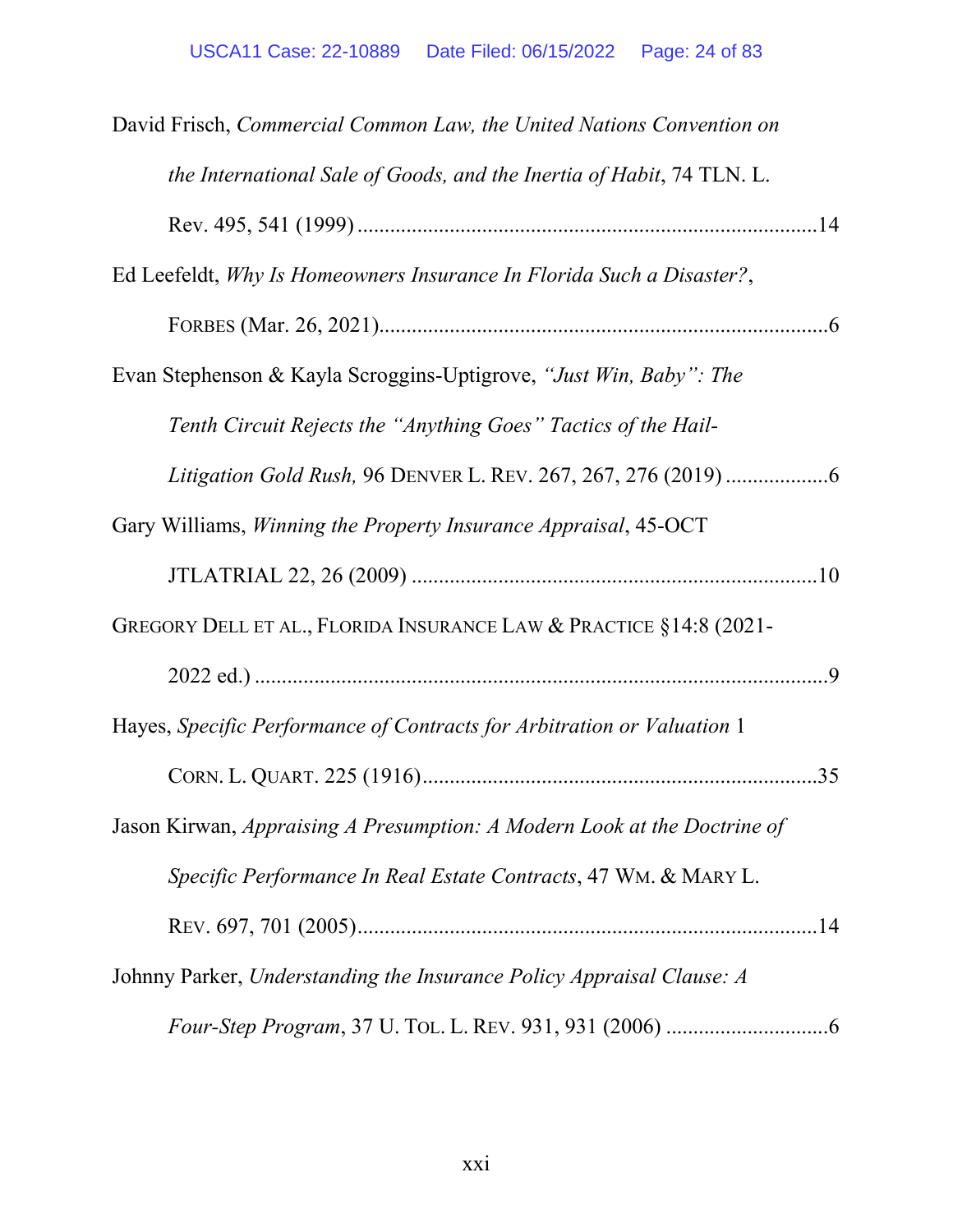| JONATHAN WILKOFSKY, THE LAW AND PROCEDURE OF APPRAISAL 344-345,                  |
|----------------------------------------------------------------------------------|
|                                                                                  |
| Law & Starinovich, What Is It Worth? A Critical Analysis of Insurance            |
|                                                                                  |
| Mark Ticer, A Primer on Appraisal in Texas: One of the Most Frequently           |
| Abused and Misused Provisions in an Insurance Policy, 5 J. TEX. INS.             |
|                                                                                  |
| MICHAEL BOYER & BARRY ZALMA, PROPERTY INVESTIGATION CHECKLISTS:                  |
|                                                                                  |
| Richard Coulson, <i>Is Contractual Arbitration an Unconstitutional Waiver of</i> |
| the Right to Trial by Jury in Oklahoma?, 16 OKLA. CITY U. L. REV. 1,             |
|                                                                                  |
| Samuel Bray, The System of Equitable Remedies, 63 UCLA L. REV. 530,              |
|                                                                                  |
| Specific Enforcement of Arbitration Contracts, U. PENN. L. REV. 160, 161,        |
|                                                                                  |
| Specific Performance of Contracts Containing A Provision to Arbitrate, 31        |
|                                                                                  |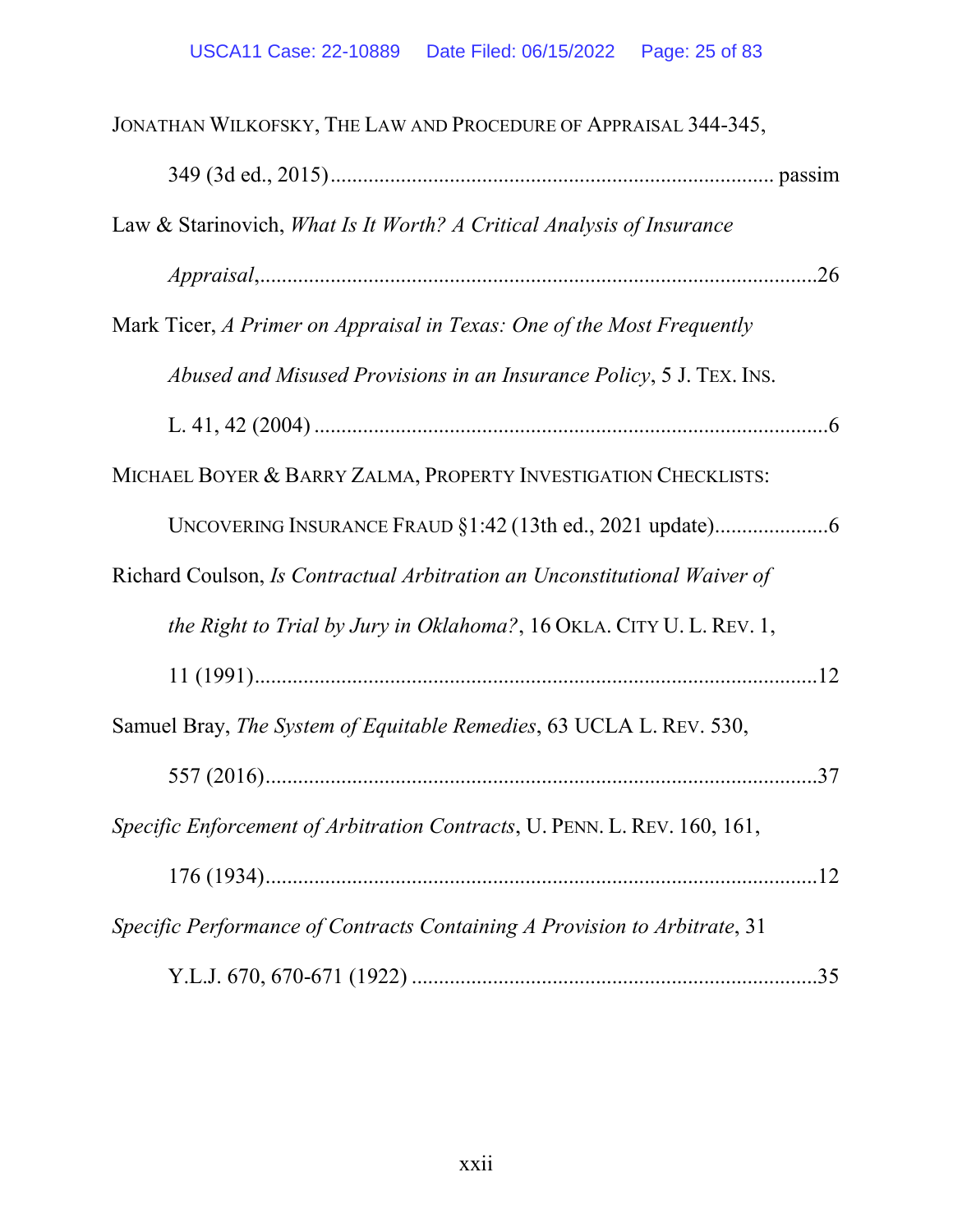| Stephen N. Subrin, How Equity Conquered Common Law: The Federal               |
|-------------------------------------------------------------------------------|
| <i>Rules of Civil Procedure in Historical Perspective, 135 U. PENN. L. R.</i> |
|                                                                               |
| Timothy Gray et al., Benefits, Pitfalls, and Trends in Property Appraisal,    |
|                                                                               |
| Timothy P. Law & Jillian L. Starnovicha, What Is It Worth? A Critical         |
| Analysis of Insurance Appraisal, 13 CONN. INS. L.J. 291, 298 (2006-           |
|                                                                               |
| Wesley A. Sturges & William W. Sturges, <i>Appraisals of Loss and Damage</i>  |
| Under Insurance Policies, 13 U. MIAMI L. REV. 1, 2 (1958) 12, 36, 46          |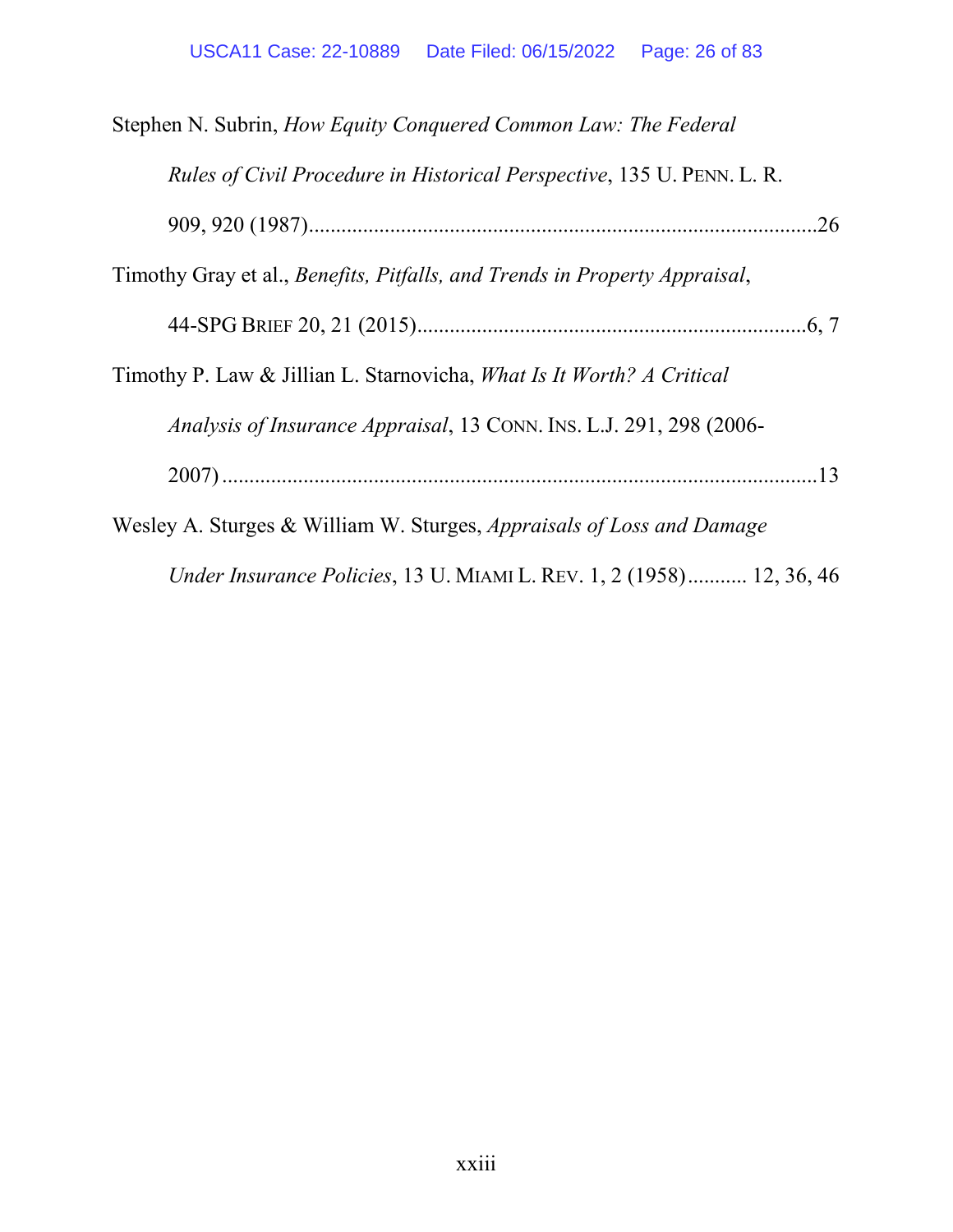# **STATEMENT OF SUBJECT-MATTER AND APPELLATE JURISDICTION**

The District Court has original jurisdiction under 28 U.S.C. §1332(a)(1) and this Court has appellate jurisdiction under §1292(a)(1). The order appealed constituted injunctive relief, since it compelled Empire's specific performance of the insurance policy's appraisal provision.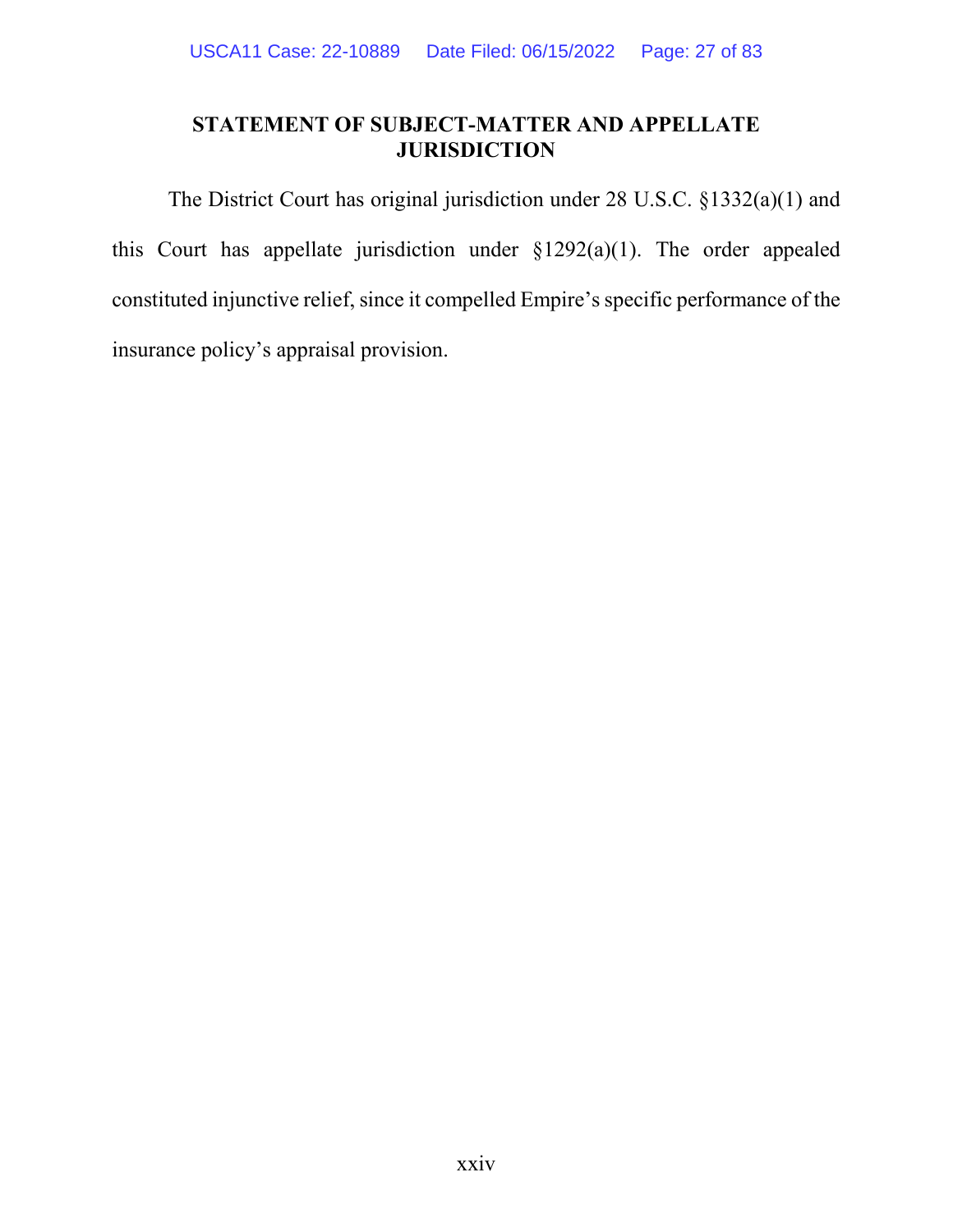#### **STATEMENT OF THE ISSUES**

All issues involve purely legal questions seeking this Court's first impression. Several have state and circuit-wide impact.

First, Empire appealed from interlocutory orders compelling appraisal under 28 U.S.C. §1292(a)(1). The specific performance of a contract is an interlocutory remedy contemplated by Section 1292(a)(1), if the order's *form* or *substance* comes within the scope of Fed. R. Civ. P. 65. Despite affording injunctive relief in compelling appraisal, the lower court refused to acknowledge doing as much. **Is the form or substance of the order injunctive and, thus, appealable under Section 1292(a)(1)?**<sup>1</sup>

Second, the district court improperly compelled appraisal outside the parameters of specific performance. Florida law regards compelling appraisal a substantive right to specific performance. Federal courts exercise equitable powers in affording such relief through Rule 65. Below, the court failed to do this, compelling appraisal as something *other than* specific performance instead, without the requisite pleading or proof. Alternatively, the court reasoned that Positano would have sufficiently met either burden. **May a federal district court compel an insurance appraisal outside its equity jurisdiction under Rule 65?** 

l

<sup>&</sup>lt;sup>1</sup> Empire rests on its jurisdictional brief in answering "yes" to this question.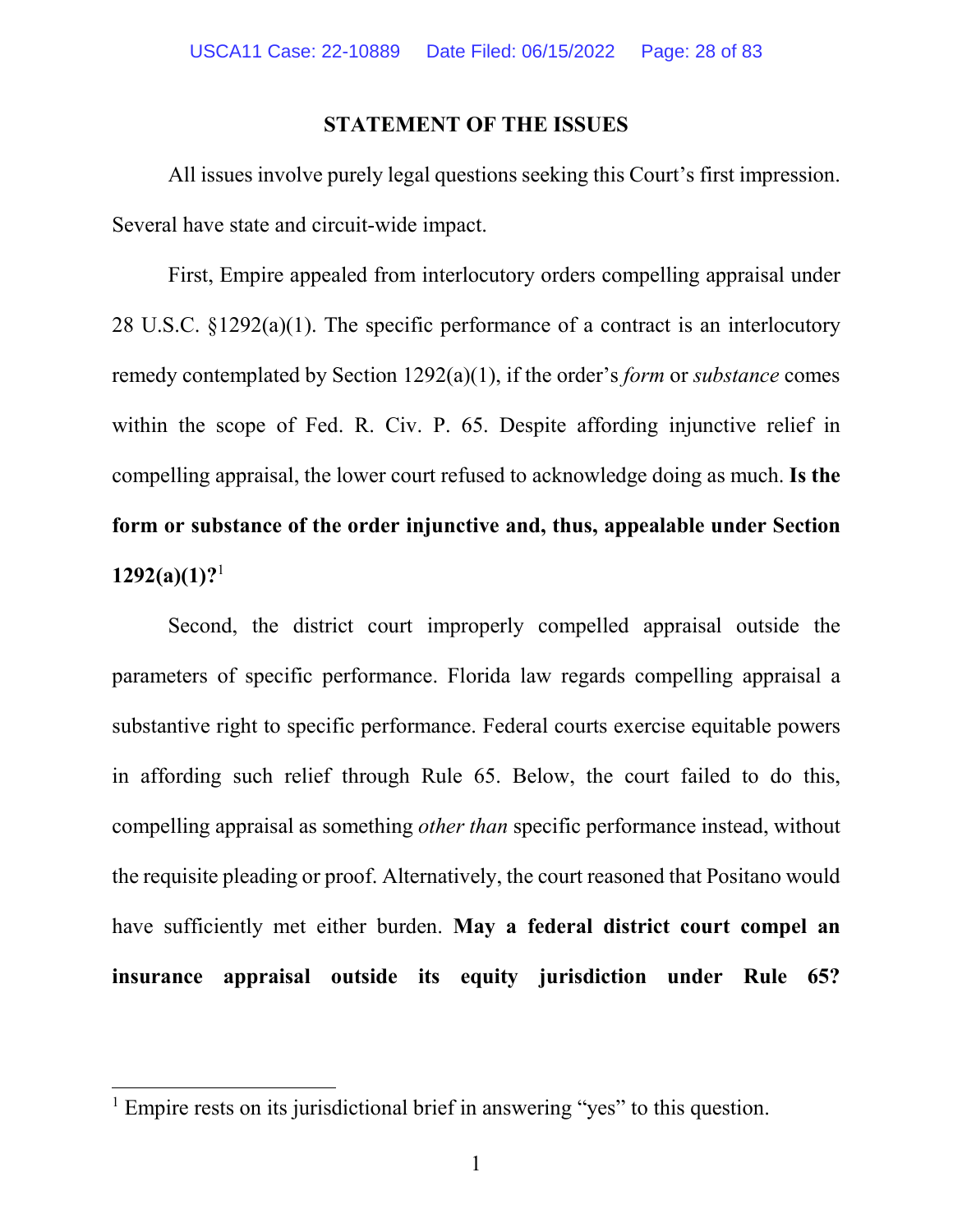# **Alternatively, did Positano sufficiently plead and show entitlement to specific performance?**

Third, the district court incorrectly compelled appraisal without adjudicating Empire's alleged breach of the provision through summary judgment. Specific performance of a contract is a remedy presupposing the existence and adjudication of a breach. Here, the lower court refused to require a summary judgment. **May a federal district court compel appraisal without adjudicating the breach of the provision through summary judgment?** 

Fourth, the district court erroneously compelled appraisal of all buildings, even those that Empire wholly denied coverage for. The Policy separately insures each building Positano comprises. Under Florida law, Empire may only be compelled to appraise buildings it did not wholly deny coverage for. Empire denied coverage for three buildings. Nevertheless, the court compelled appraisal of all buildings alike. **May a federal district court compel appraisal of all buildings, where the insurer accepts coverage for only some of them?**

Lastly, the district court wrongly refused to consider providing any reasonable guidelines requested by Empire for safeguarding minimal due process at appraisal. Judicial enforcement of appraisal constitutes injunctive relief. The same requires tailoring under Rule 65 and the lower court's inherent powers. Moreover, judicial action must safeguard the parties' due process. Except for itemization of the award,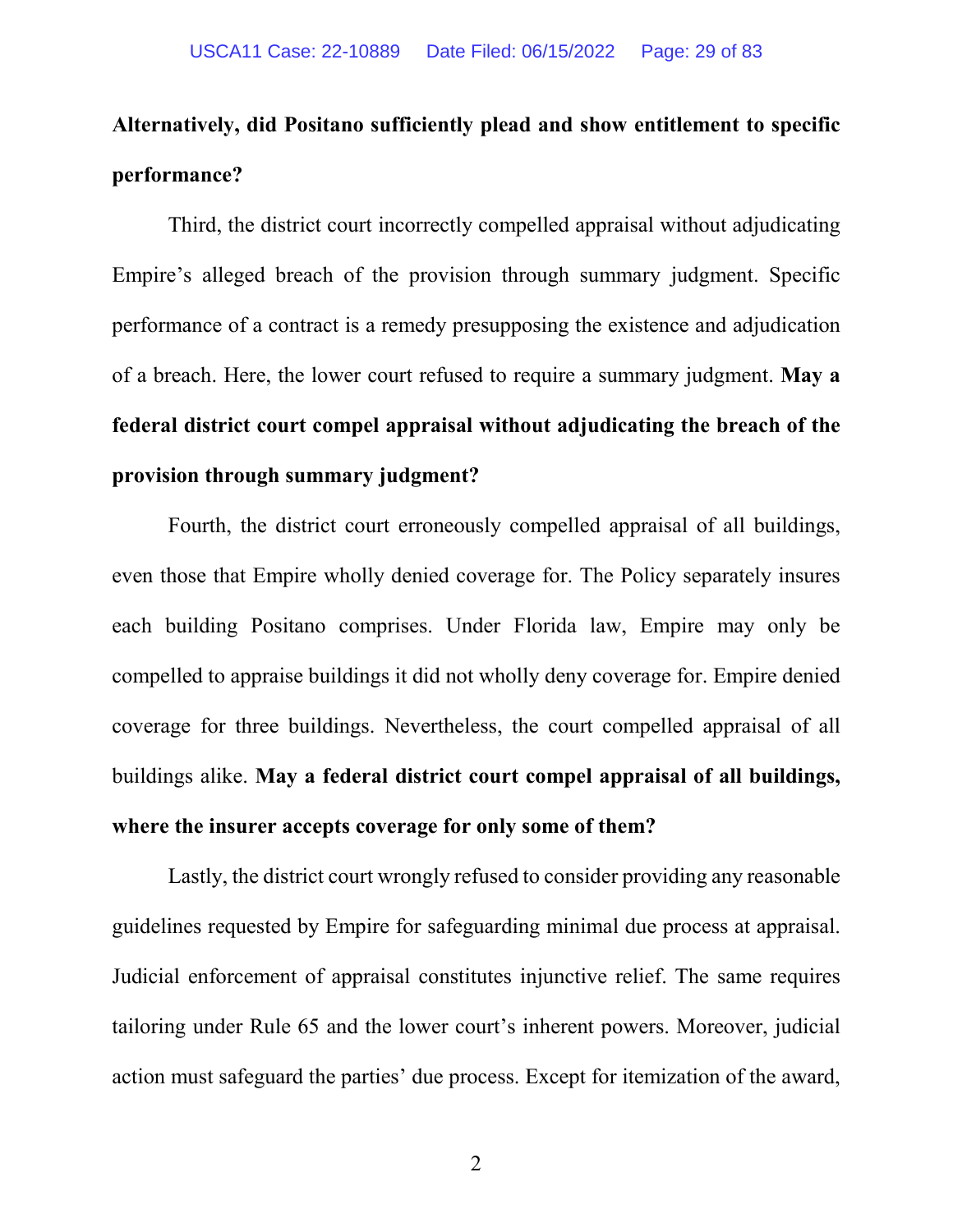the court below refused to consider any other appraisal instructions, disclaiming any power to prescribe them. **May the lower court tailor the remedy of compelling appraisal by prescribing reasonable guidelines?**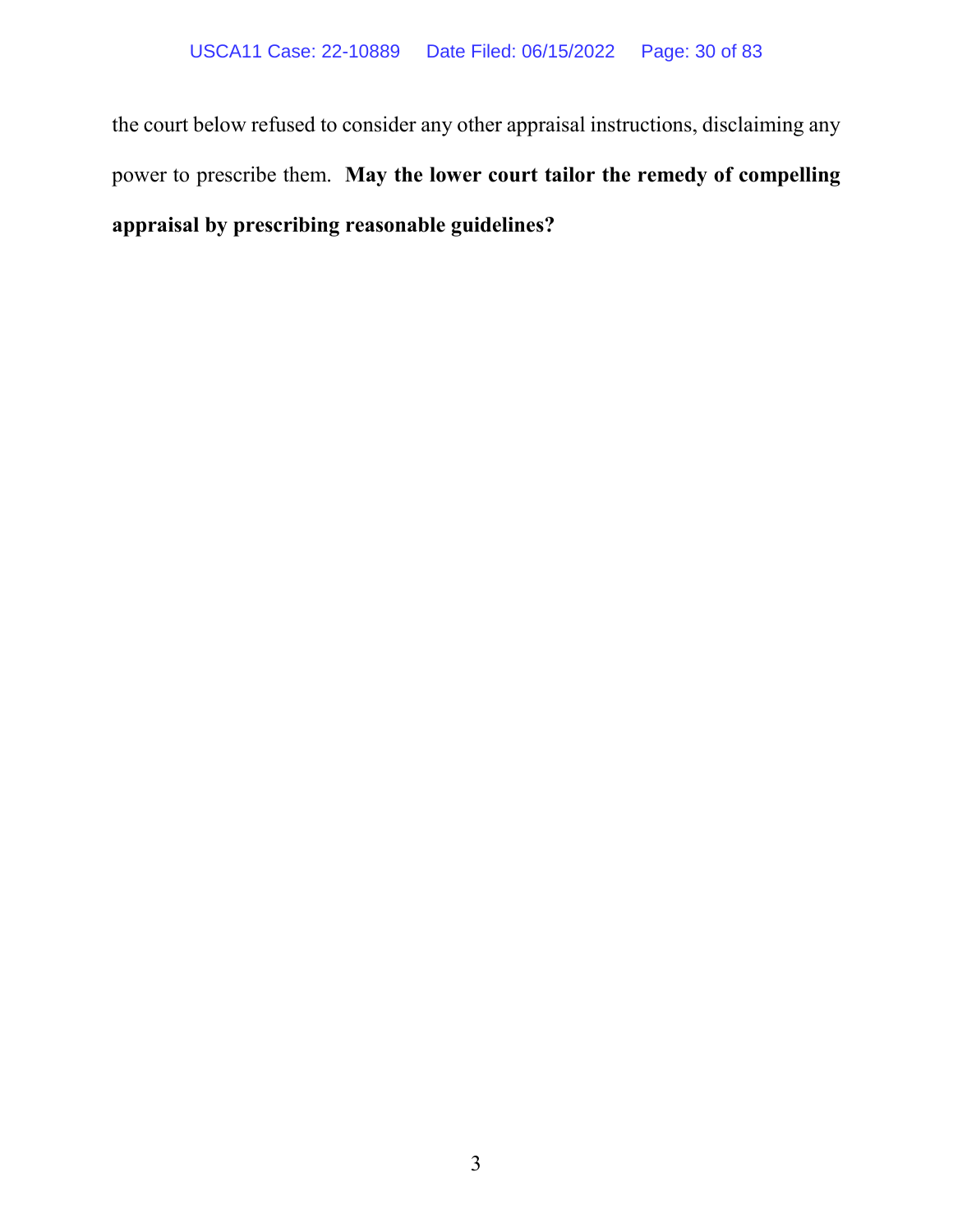#### **STATEMENT OF THE CASE**

# **I. Introduction**

Judicial enforcement of insurance appraisals is in disarray. Federal procedure granting such relief has grown arbitrary and uncertain. It should be neither. Despite raising new questions of procedure, including how a federal court may properly compel appraisal, this case does not demand novel solutions. This Court is aided by long-standing common law and federal equitable principles. In and out of Florida, compelling appraisal constitutes the injunctive remedy of specific performance, absent a contrary statute. Logically, Federal Rules of Civil Procedure 56 and 65 should govern access to such relief. These rules safeguard due process in granting pleaded remedies before trial and compelling parties to act in aid of such relief. Yet, these rules are routinely side-stepped in compelling appraisal in this circuit.

Instead, district courts increasingly mirror a worrisome practice spreading among Florida courts. Rather than compel appraisal upon a showing of entitlement to specific performance, courts do so upon mere motion, without injunctive relief needing to be pleaded or proven. Adding to the uncertainty, district courts even allow these motions despite the moving party having initially pled—or attempted to plead—entitlement to specific performance. The result is a novel and unprincipled procedure. Essentially, the practice affords the benefits of Rules 56 and 65 without imposing on movants any of the attending burdens.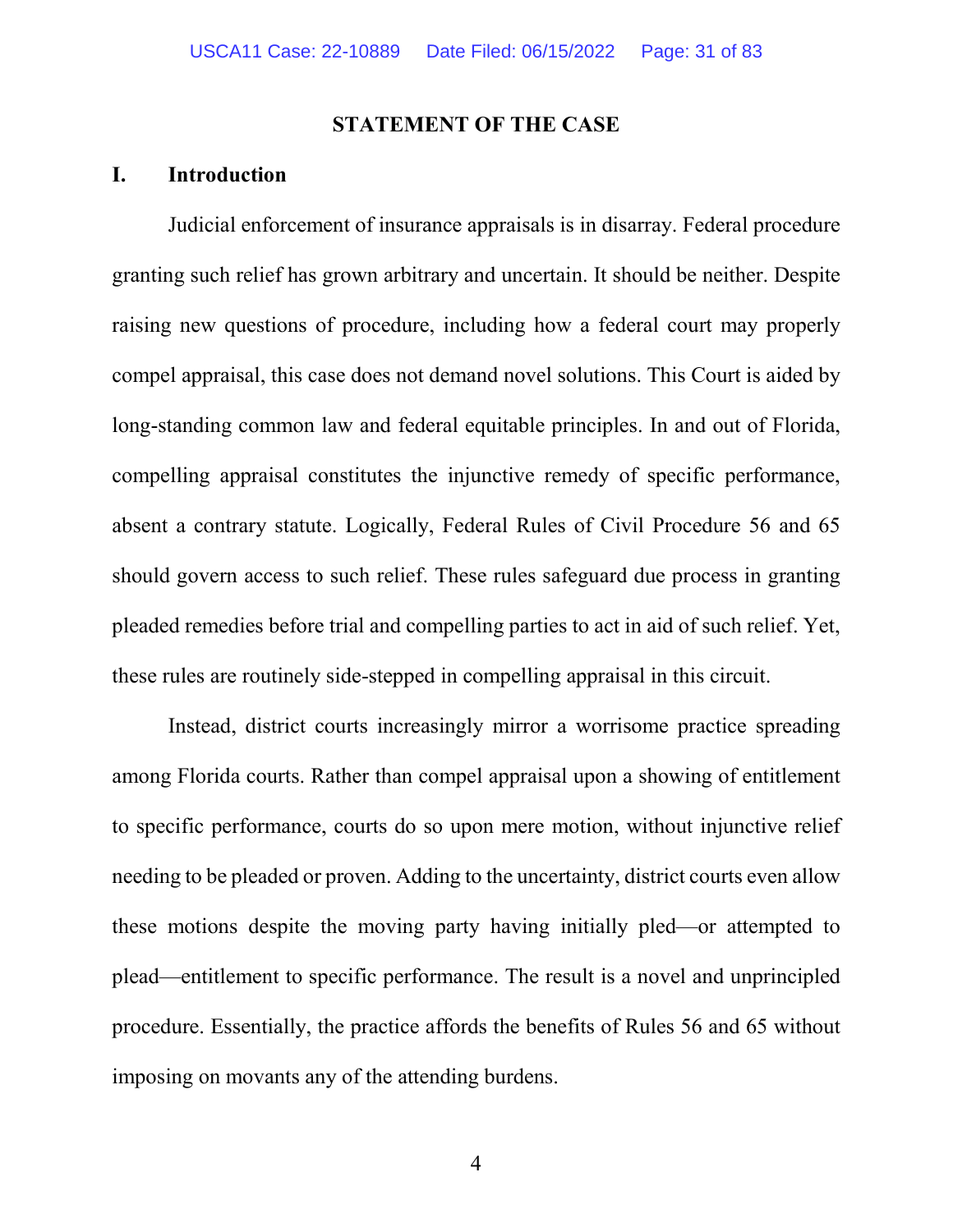Against this backdrop, Empire was compelled to appraise below. It appeals from this unprecedented procedural shortcut to regain the long-standing guarantees of federal law and equity.

### **II. Historical and Legal Background**

### **A. Growth of Procedural Disarray in Compelling Appraisal**

Appraisal is routinely sought in cases like this one, with condominium associations claiming millions of dollars in benefits allegedly owed. Despite the high stakes involved in insurance appraisals, federal courts are inconsistent in how they compel them. An overview of the current procedural disarray in compelling appraisal helps to understand why the court below resorted to a novel procedure, how the latter contrasts with historical practice, and what the stakes of this appeal are for Empire and similarly situated parties.

Previously rare and cost-effective, appraisals are now the expensive "new normal" in property insurance claims due to climbing litigation. *See* Johnny Parker, *Understanding the Insurance Policy Appraisal Clause: A Four-Step Program*, 37 U.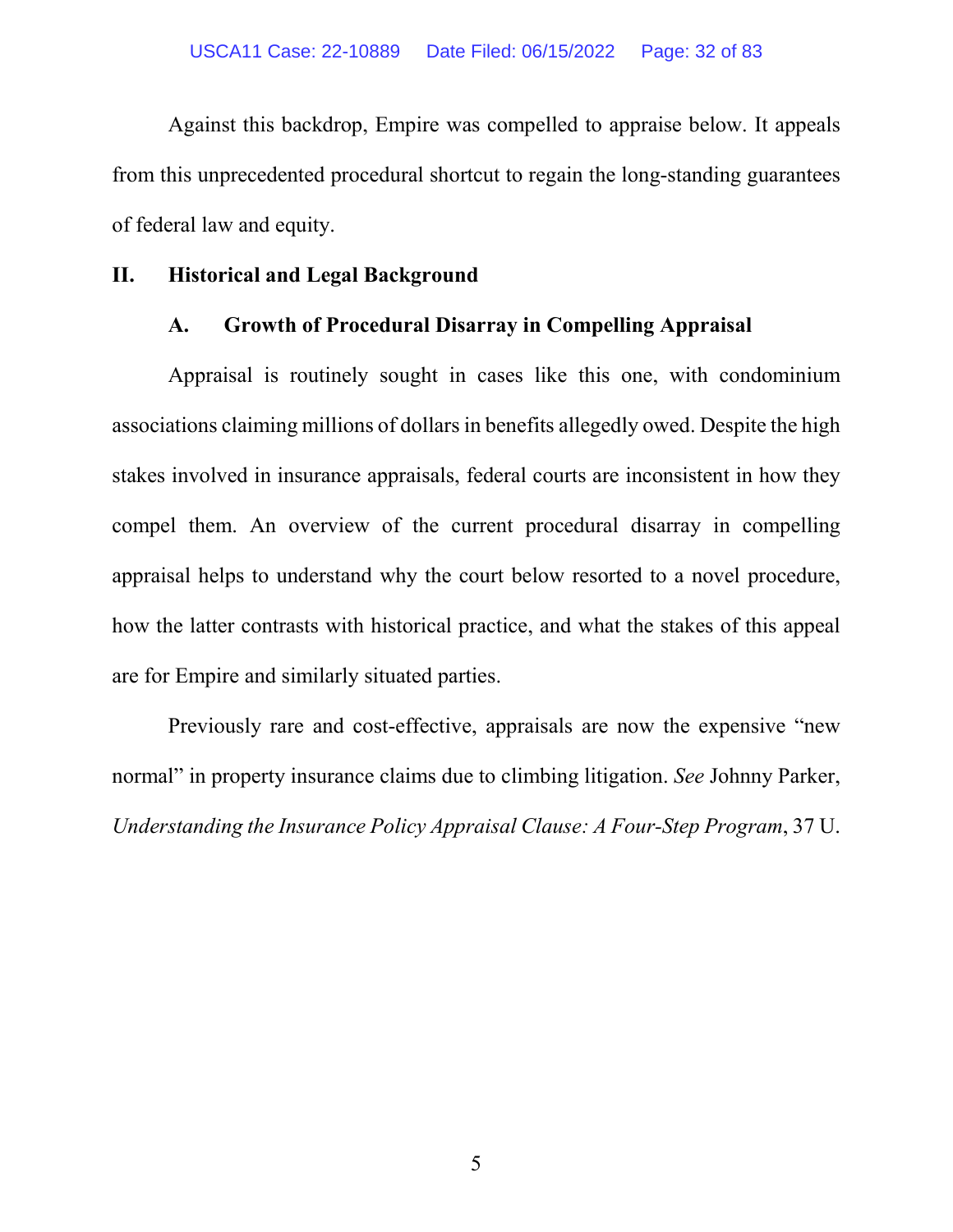TOL. L. REV. 931, 931 (2006).<sup>2</sup> The "gold rush"<sup>3</sup> to sue for appraisal raises concerns about exaggerated or fraudulent repair and replacement estimates. *See* MICHAEL BOYER & BARRY ZALMA, PROPERTY INVESTIGATION CHECKLISTS: UNCOVERING INSURANCE FRAUD  $\S1:42$  (13th ed., 2021 update).<sup>4</sup> Florida, of course, is ground zero for such litigation.<sup>5</sup>

 $\overline{a}$ 

<sup>2</sup> *See also* JONATHAN WILKOFSKY, THE LAW AND PROCEDURE OF APPRAISAL 5, 60 (3d ed., 2015) (noting increased litigation and expense); Timothy Gray, Brian Odom, & Shannon O'Malley, *Benefits, Pitfalls, and Trends in Property Insurance Appraisal*, 44-SPG BRIEF 20, 22 (2015) (intended as cost-effective); Mark Ticer, *A Primer on Appraisal in Texas: One of the Most Frequently Abused and Misused Provisions in an Insurance Policy*, 5 J. TEX. INS. L. 41, 42 (2004) (historically intended to benefit insurer).

<sup>3</sup> *Cf.* Evan Stephenson & Kayla Scroggins-Uptigrove, *"Just Win, Baby": The Tenth Circuit Rejects the "Anything Goes" Tactics of the Hail-Litigation Gold Rush,* 96 DENVER L. REV. 267, 267, 276 (2019) (describing increase in federal storm litigation as "gold rush," defined as "when the law substantially creates or expands opportunities to make money by filing civil lawsuits, and plaintiffs' lawyers respond . . . by filing many new lawsuits that previously would not have been brought").

<sup>4</sup> *Cf. also* BAXTER DUNAWAY, 4 LAW OF DISTRESSED REAL ESTATE §44A:17 (2022 update) (55% of real estate appraisers reported being pressured to inflate value). One wonders what that figure is among insurance appraisers, "not governed by any industry standards." Charles Edwards, *An Appraisal of the Appraisal Remedy in Property Insurance*, 136 THE NAT'L REV. (Vol. XII) (May, 11, 2022).

<sup>&</sup>lt;sup>5</sup> Florida homeowner insurance litigation represented 76.4% of such litigation nationwide in 2019. Amy O'Connor, *NAIC Data: Florida Property Lawsuits Total 76% of Insurer Litigation in U.S.*, INSURANCE JOURNAL (April 14, 2021). This has turned Florida into "a legal sinkhole," "threatening to swamp [insurers] even during years when there are no storms," impacting both industry profits and homeowner premiums. Ed Leefeldt, *Why Is Homeowners Insurance In Florida Such a Disaster?*, FORBES (Mar. 26, 2021) ("Florida insurers saw a profit of almost \$800 million in 2014 dwindle to a net loss of \$340 million in 2019[.]").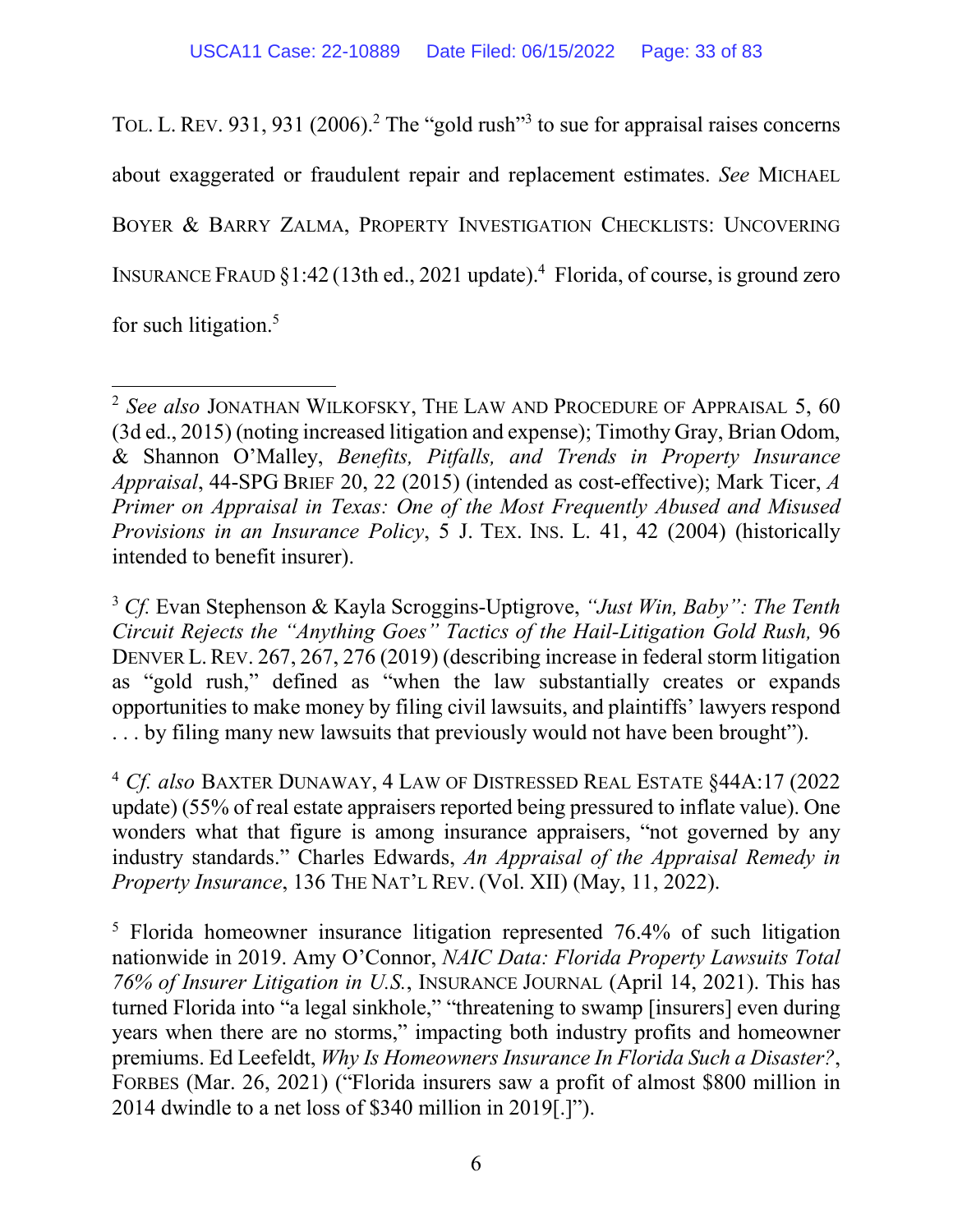The Florida Supreme Court's decision in *Johnson* likely played a role in the proliferation of appraisals and related litigation. *Johnson v. Nationwide Mut. Ins.*  Co., 828 So. 2d 1021 (Fla. 2002). Deviating from history,<sup>6</sup> Johnson allowed appraisers to decide damage causation, a coverage issue normally reserved for courts. Perhaps the Court did not understand it at the time, but allowing appraisers to determine causation is a practice that raises due process concerns. *See, e.g., Walnut Creek Townhome Ass'n v. Depositors Ins. Co.*, 906 N.W.2d 205, 205 (Iowa Ct. App. July 19, 2017) (McDonald, J., dissenting). *Johnson* also exponentially raised the stakes, giving appraisers the ability to directly or indirectly decide coverage issues in multi-million dollar cases.

A subsequent Florida Supreme Court case further compounded the stakes in appraisal. While *Johnson* expanded the authority of appraisers, the Florida Supreme Court then reduced their accountability and procedural safeguards in 2002, when it held that the Arbitration Code was inapplicable to appraisals. *Allstate Insurance Company v. Suarez*, 833 So. 2d 762 (Fla. 2002). With the onslaught of the 2005 and

 $\overline{\phantom{a}}$ 

<sup>6</sup> *Cf.* Timothy Gray et al., *Benefits, Pitfalls, and Trends in Property Appraisal*, 44- SPG BRIEF 20, 21 (2015) (historically, appraisals only invoked if agreement existed on existence and scope of damage). Alabama continues to adhere to the majoritarian interpretation of appraisal as excluding causation determinations, openly rejecting *Johnson*. *See Rogers v. State Farm Fire & Cas. Co.*, 984 So. 2d 382, 392 (Ala. 2007).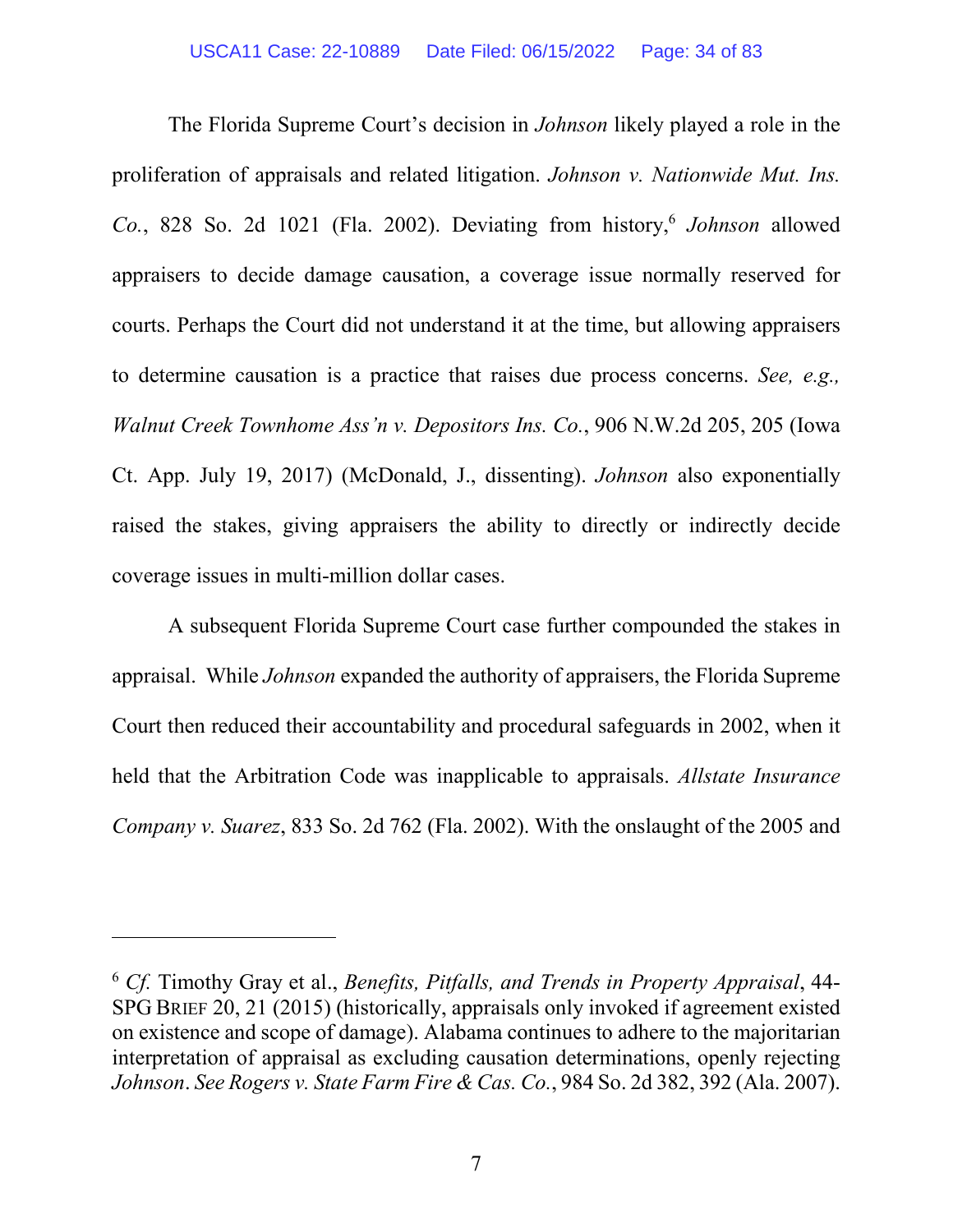2006 hurricane seasons, Florida experienced a "significant rise" in appraisal demands ever since.<sup>7</sup>

As a result of *Johnson* and *Suarez*, the perception is that not only could appraisers settle the scope, cause, and value of a multi-million dollar loss, but they could also do it *however* they wish. Any claim may become a multi-million dollar one. Unsurprisingly, disputes often arise involving the procedural and substantive contours of appraisal to correct that perception.

Yet, Federal courts have grown procedurally unpredictable in compelling appraisal. Some require that appraisal be pleaded or proven as specific performance. *See, e.g., Biscayne Cove Condo. Ass'n, Inc. v. QBE Ins. Corp.*, No. 10-23728-CIV, 2013 WL 2646828, at \*3 (S.D. Fla. June 12, 2013). Others do not, denying that compelling appraisal is "remedial" at all. *See, e.g., Marbella at Spanish Wells 1 Condo. Ass'n, Inc. v. Empire Indem. Ins. Co.*, No. 2:21-cv-641, 2022 WL 1302328, at \*1 (M.D. Fla. May 2, 2022). Others leave procedural burdens to the moving party's choice. *See, e.g., Positano Place at Naples I Condo. Ass'n, Inc. v. Empire Indem. Ins. Co.*, No. 2:21-cv-178, 2022 WL 1085541, at \*6 (M.D. Fla. Jan. 26, 2022).

Similarly, some courts construe motions to compel appraisal as essentially seeking summary judgment. *See, e.g., Palmer v. Fidelity Nat'l Prop. & Cas. Ins.* 

l

<sup>7</sup> Thomas Kos, *The Appraisal Process*, PROPERTY CASUALTY 360 (Nov. 2, 2007).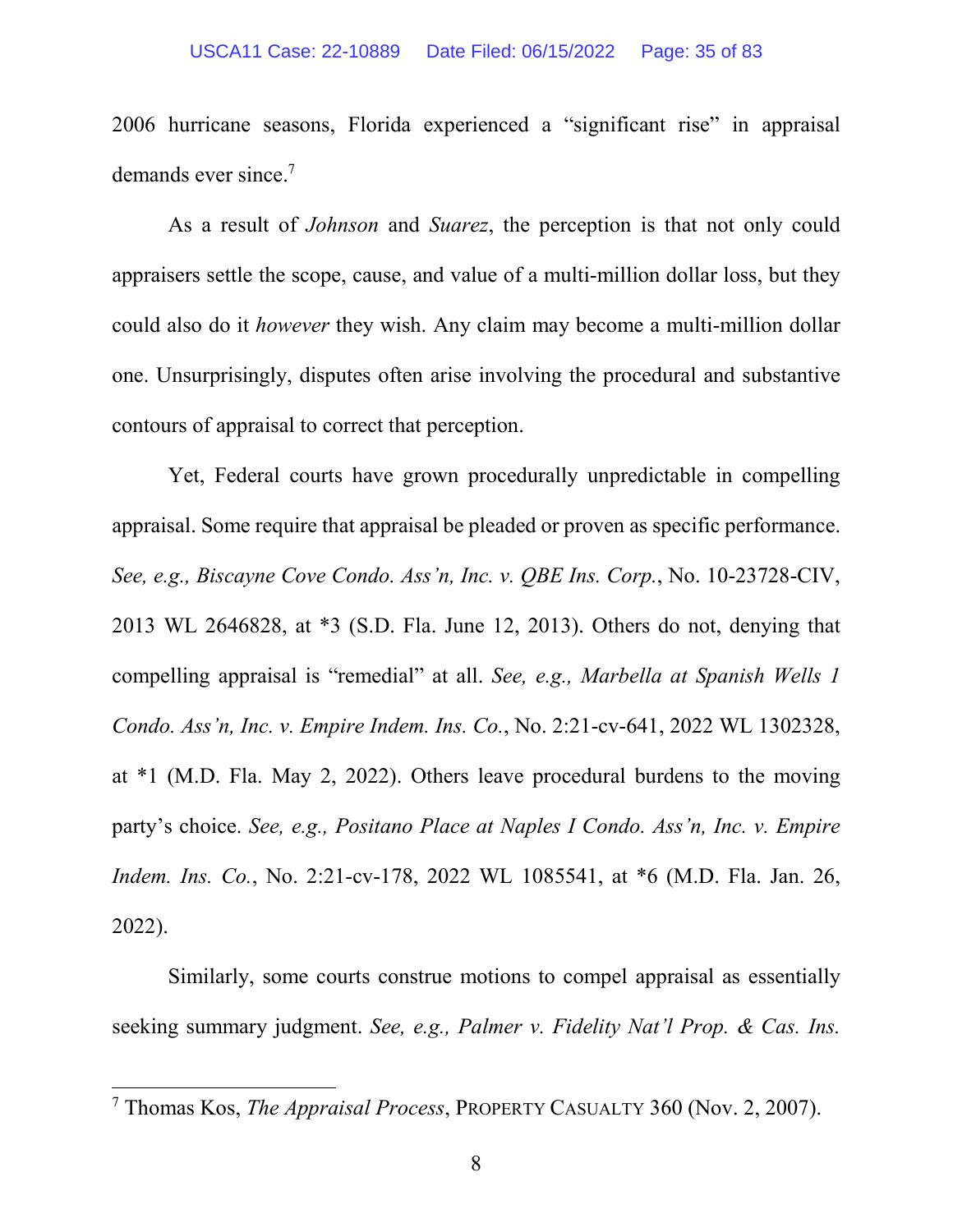*Co.,* No. 13-80741, 2014 WL 12461372, at \*5 (S.D. Fla. Nov. 7, 2014). Others do not. *See, e.g., Waterford Condo. Ass'n of Collier Cty., Inc. v. Empire Indem. Ins. Co.,* No. 2:19-cv-81, 2019 WL 3852731, at \*2 (M.D. Fla. Aug. 16, 2019). Even the same judge will occasionally equivocate on the issue. *Compare Creekside Crossing Condo. Ass'n, Inc. v. Empire Indem. Ins. Co.*, No. 2:20-cv-00136, 2020 WL 5973177, at \*4 (M.D. Fla. Sept. 2, 2020) (deeming "motion to compel appraisal . . . presently equivalent to a summary judgment motion"), *with Creekside Crossing Condo. Ass'n, Inc. v. Empire Indem. Ins. Co.*, No. 2:20-cv-136, 2021 WL 2003007, at \*1 (M.D. Fla. May 19, 2021) (deeming motion for summary judgment "not the proper vehicle to address appraisal").

Relatedly, inconsistency also abounds in enforcing ensuing awards. Some courts properly allow insurers to contest elements of coverage post-appraisal. Others do not. A minority in this circuit continues to advocate the analogy of appraisals to arbitration, "confirming" awards the same way. On this, "the federal courts . . . have [also] muddied the waters." GREGORY DELL ET AL., FLORIDA INSURANCE LAW & PRACTICE §14:8 (2021-2022 ed.).<sup>8</sup>

 $\overline{\phantom{a}}$ 

<sup>8</sup> *Compare, e.g., Three Palms Pointe, Inc. v. State Farm Fire & Cas. Co.*, 250 F. Supp. 2d 1357 (M.D. Fla. 2003) (disallowing insurer from contesting elements of coverage post-appraisal), *with Liberty American Ins. Co. v. Kennedy*, 890 So. 2d 539, 541 (Fla. 2d DCA 2005) (disapproving of *Three Palms Pointe* and allowing challenge of coverage elements post-appraisal), *and Fla. Gaming Corp. v. Affiliated FM Ins. Co.*, No. 07-20897-Civ-Ungaro, 2008 WL 11407210, at \*1 n.1 (S.D. Fla. Apr. 21, 2008) (following *Kennedy*).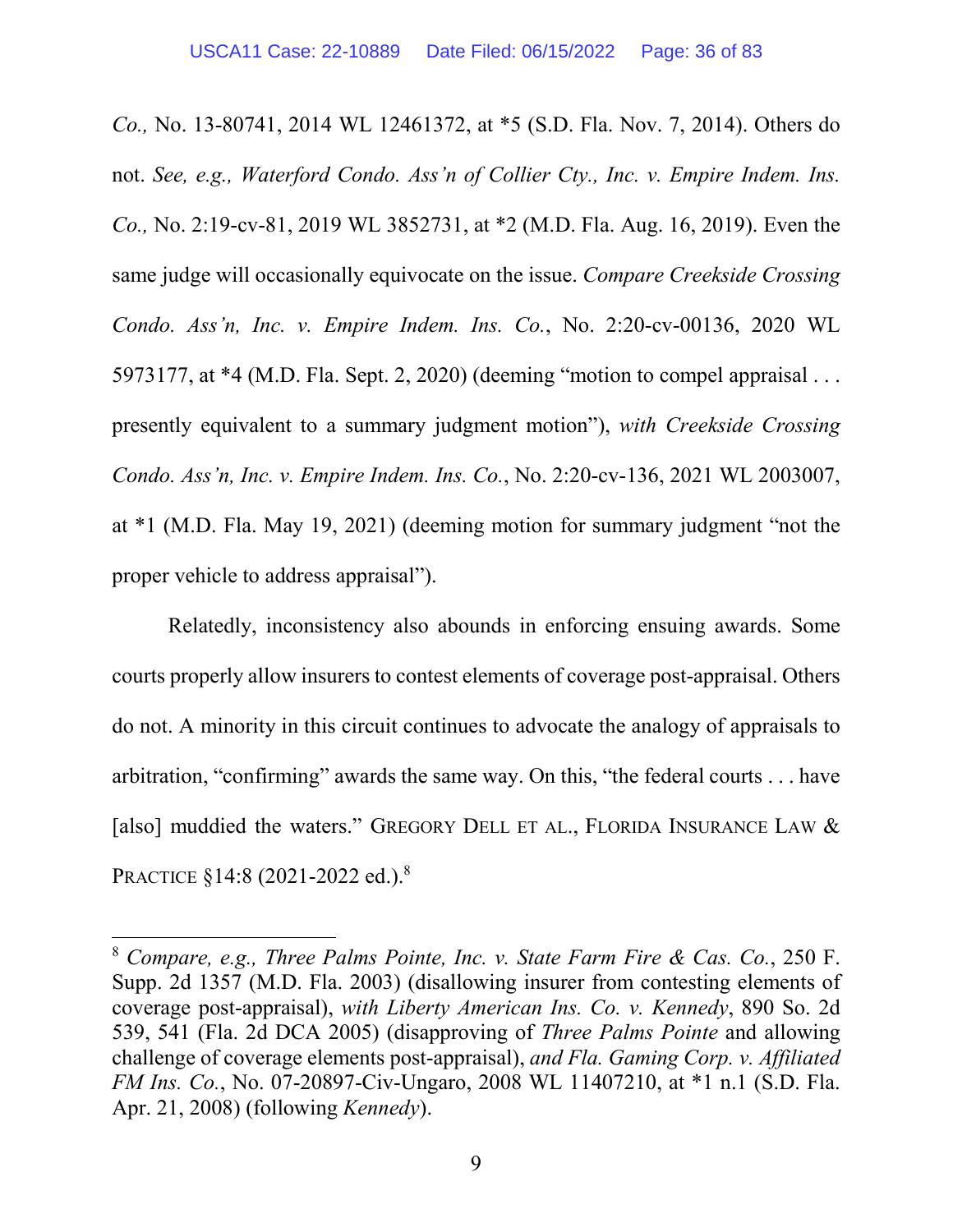#### USCA11 Case: 22-10889 Date Filed: 06/15/2022 Page: 37 of 83

Since *Suarez*, a novel practice has emerged whereby federal courts increasingly compel appraisal upon mere motion, a shadow of the process traditionally required for specific performance. And absent from federal "equity jurisdiction," embodied by Rule 65. *See Ferrero v. Assoc. Materials Inc.*, 923 F.2d 1441, 1448 (11th Cir. 1991).<sup>9</sup> The court below relied on this novel practice in refusing to require a specific performance showing.

### **B. The Novel Process Defies Historical Practice**

There is nothing normal to this "new normal" of compelling appraisal upon mere motions and argument of counsel. Although appraisal "has been a part of property insurance for at least 200 years," Gary Williams, *Winning the Property Insurance Appraisal*, 45-OCT JTLATRIAL 22, 26 (2009), this novel practice enforcing it is recent everywhere.

Historically, courts rarely compelled appraisal. In theory, they could through specific performance. *Red Cross Line v. Atlantic Fruit Co.*, 264 U.S. 109, 120-121 (1924). In practice, they did not. "[S]pecific performance [wa]s a departure from common law." *Hepburn et al. v. Auld. et al*., 5 Cranch 262, 279 (1809). And breach of contract damages were available: a trial in lieu of appraisal could determine the

l

<sup>9</sup> *Cf. also Western Surety Co. v. PASI of LA, Inc.*, 334 F.Supp.3d 764, 799 (M.D. La. Sept. 25, 2018) ("[T]he Court cannot enforce state law allowing specific performance absent proof of . . . Rule 65's requirements.").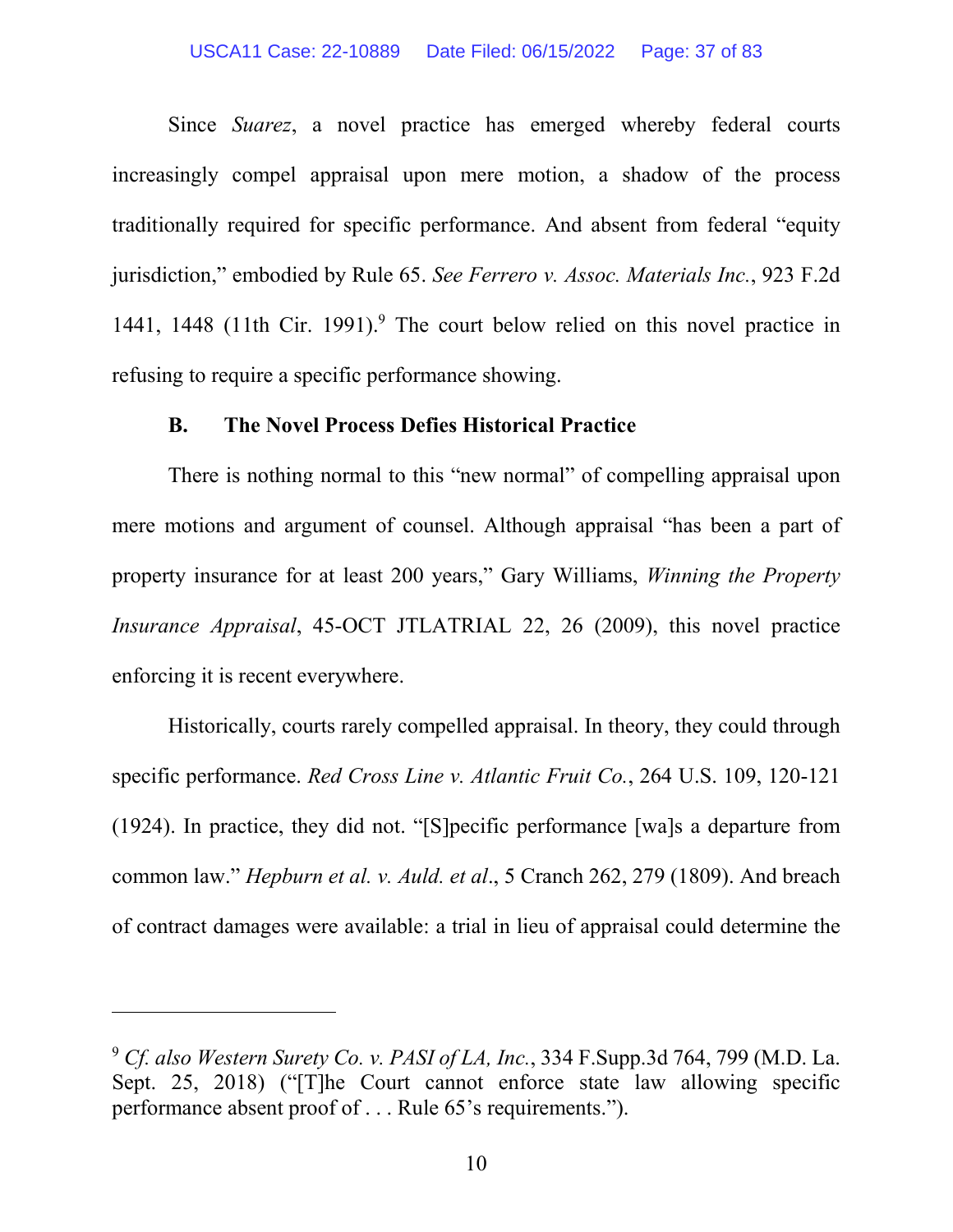amount of loss. *See* 44 A.L.R.2d 850 §1 (1955) (insurer's failure to appraise "abrogate[d] the appraisal clause," freeing insured to "institute an action for damages for the breach").<sup>10</sup> So too in Florida. *Cf. Hanover Fire Ins. Co. v. Lewis*, 10 So. 297, 302 (Fla. 1891) (relying on *Gauche v. London & L. Ins. Co.*, 10 F. 347, 356 (E.D. La. 1881) (explaining that "'[i]f two persons, whether in the same or in a different deed from that which creates the liability, agree to refer the matter upon which the liability arises to arbitration, *that agreement does not take away the right of action*.'") (emphasis added)). Although some courts barred suit unless appraisal took place,<sup>11</sup> consequential damages were available for wrongful refusal. *See Biddle*, 24 F. Cas. at  $256$ .<sup>12</sup>

Despite the "dearth of direct authority" on some aspects, 44 A.L.R.2d 850 §1 (1955), enough exists: appraisal was either not specifically performable at all, or was in theory but not in practice, due to available contractual damages. *See* Alfred Hayes,

<sup>10</sup> *See also Cedant Corp. v. Forbes*, 70 F.Supp.2d 339, 343 (S.D.N.Y. 1999); *Saba v. Homeland Ins. Co. of America*, 159 Ohio St. 237, 248-249 (Ohio 1953) (Hart, J., dissenting) (explaining common law refusal); *Tscheider v. Biddle*, 24 F. Cas. 253, 255 (E.D. Miss. 1877) (noting availability of damages).

<sup>11</sup> *Holmes v. Richet*, 56 Cal. 307, 313, 315 (Cal. 1880) (acknowledging failure of policy to make it a condition precedent, but still deeming appraisal as such).

<sup>12</sup> *Biddle*, 24 F. Cas. at 256. *Cf. also Vista Pointe Townhome Ass'n Inc.*, 2018 WL 1773407, at \*6-7 (acknowledging insured's "'chicken-and-egg' dilemma" but noting adequate remedy in insured's bad faith claim).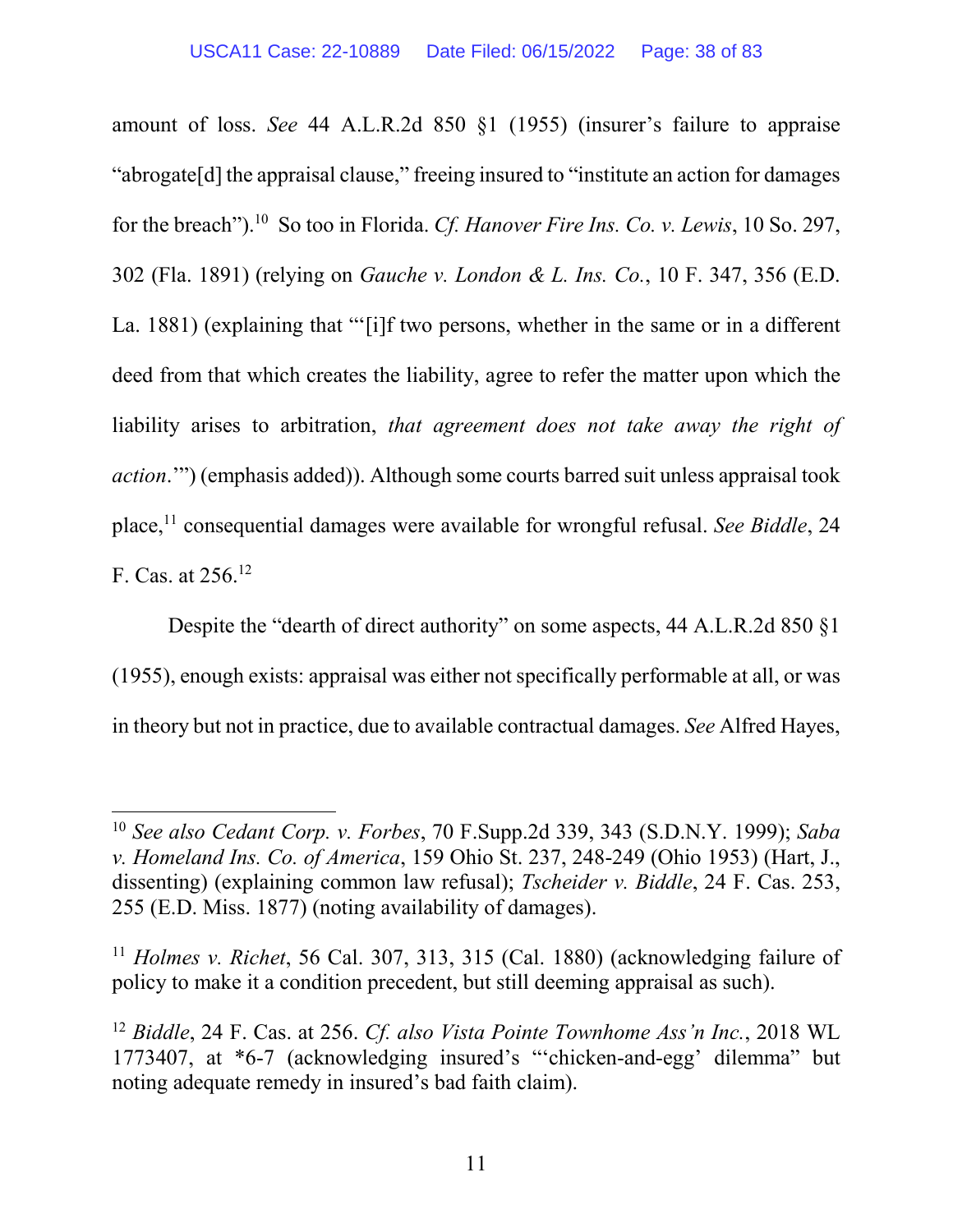*Specific Performance of Contracts for Arbitration or Valuation*, 1 CORNELL L. REV. 225, 225 (1916) ("doctrine that equity will not specifically enforce contracts for . . . valuation" "almost uniformly adhered to").<sup>13</sup>

Today, most jurisdictions continue to enforce appraisal through specific performance. JONATHAN WILKOFSKY,THE LAW AND PROCEDURE OF APPRAISAL 344- 345, 349 (3d ed., 2015). However, some did not allow such specific performance absent an enabling statute. *See Happy Hank Auction Co. v. American Eagle Fire Ins.*   $Co.$ , 1 N.Y.2d 534, 538 (N.Y. 1956).<sup>14</sup> The proliferation of arbitration statutes caused

<sup>13</sup> *See also* Sidney Simpson, *Specific Enforcement of Arbitration Contracts*, U. PENN. L.REV. 160, 161, 176 (1934) (noting refusal to enforce even "in spite of the manifest inadequacy of the legal remedy," and explaining any change must be legislated); Wesley A. Sturges & William W. Sturges, *Appraisals of Loss and Damage Under Insurance Policies*, 13 U. MIAMI L. REV. 1, 2 (1958) (appraisal "enforcement" "at common law" "suggests, of course, specific performance of the provision" through suit "to obtain  $a[n]$ ... injunctional order that the non-complying party proceed with appraisal," to force the appointment of appraisers or umpires, or for damages).

<sup>14</sup> *See also Penn Central Corp. v. Consolidated Rail Corp.*, 56 N.Y.2d 120, 129 (N.Y. Ct. App. 1982) (deeming specific performance of appraisal "a remedy not available at common law"). *Happy Hank's* view of the common law of appraisal was first contradicted by *Saba*, 159 Ohio St. at 237. Even critics of *Happy Hank* admit that *Saba*'s approach was "new . . . within traditional equity jurisprudence." *See* Sturges, *supra* at 9, 13. *See also* 112 A.L.R. 9 (1938) (noting case law disproving Sturges' claims of "insufficient authority" on issue); Richard Coulson, *Is Contractual Arbitration an Unconstitutional Waiver of the Right to Trial by Jury in Oklahoma?*, 16 OKLA. CITY U. L. REV. 1, 11 (1991) (labeling "common law of arbitration" "monolithic").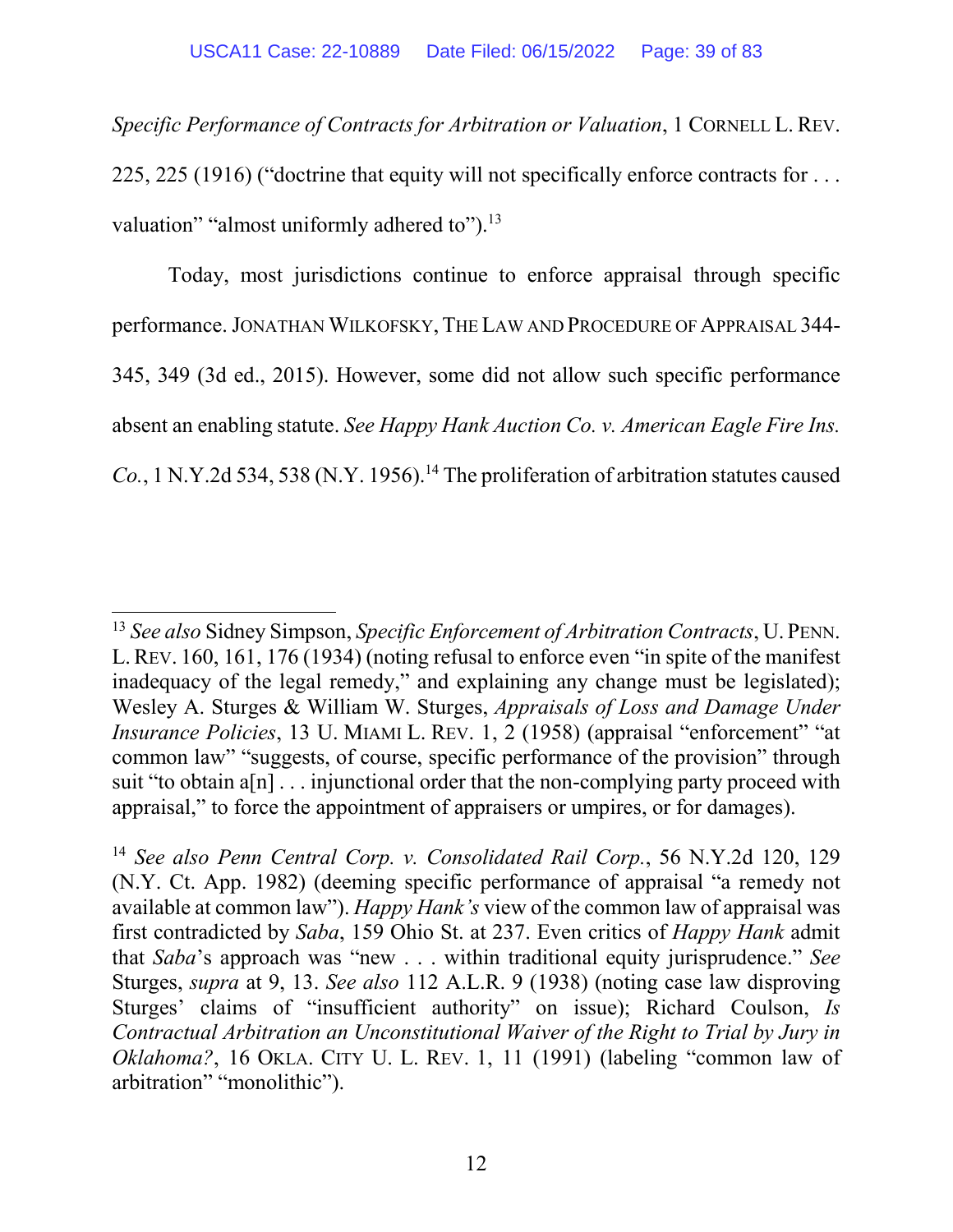#### USCA11 Case: 22-10889 Date Filed: 06/15/2022 Page: 40 of 83

further confusion in jurisdictions where they do not expressly include appraisals.<sup>15</sup> And yet, "[t]he distinction . . . can have ramifications on the authority of the court." 15 COUCH ON INSURANCE §209:10 (2021 update).<sup>16</sup>

Despite the "numerous courts around the country . . . tak[ing] guidance from cases and statutes relating to arbitration, insurance appraisal is actually distinct." WILKOFSKY, THE LAW AND PROCEDURE OF APPRAISAL at 21. Most states recognize this. *Id.* at 22-24. The analogy has yielded "serious consequences" nationwide. *Id.* at 37.

So too in this circuit. Pre-*Suarez* cases applying the Arbitration Code to appraisals caused "confus[ion] . . . with somewhat unpredictable consequences." WILKOFSKY, THE LAW AND PROCEDURE OF APPRAISAL at 23. The analogy is motivated by policy considerations. *Id.* at 39. Against *Suarez*, courts in this circuit continue to compel appraisal by relying on pre-*Suarez* cases. Even when Florida

<sup>15</sup> *See* Amy M. Coughenourd, *Appraisal and the Property Insurance Appraisal Clause—A Critical Analysis: Guidance and Recommendations for Arizona*, 41 ARIZ. ST. L.J. 403, 413 (2009). Nor do appraisals come within the Federal Arbitration Act. *Salt Lake Tribune Publ'g Co., LLC v. Management Planning, Inc.,* 390 F.3d 684 (10th Cir. 2004); *Evanston Ins. Co. v. Cogswell Properties, LLC*, 683 F.3d 684 (6th Cir. 2012).

<sup>16</sup> Timothy P. Law & Jillian L. Starnovicha, *What Is It Worth? A Critical Analysis of Insurance Appraisal*, 13 CONN. INS. L.J. 291, 298 (2006-2007) (issue "impact[s] the applicability of state and federal laws, as well as the procedural protections afforded").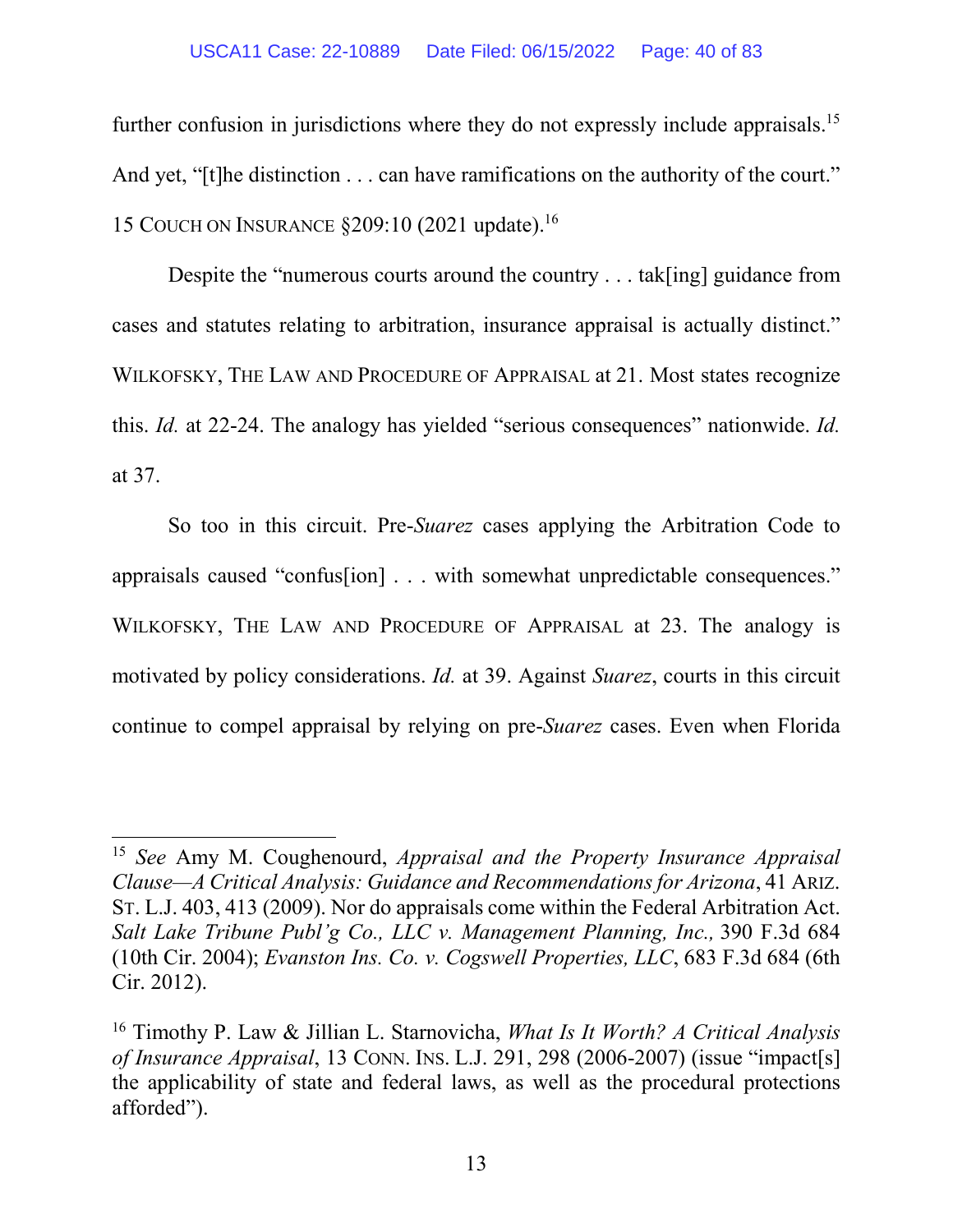courts increasingly warn that, in the appraisal context, "the analogy [to the Code] [i]s misplaced." *Cuban-Hebrew Congregation of Miami, Inc.*, 5 So. 3d at 712.

The novel practice of compelling appraisal has become noticed. *People's Trust Ins. Co. v. Nowroozpour*, 277 So. 3d 135, 136 (Fla. 4th DCA 2019) (deeming, in *dicta*, mere motion to compel appraisal as "traditional" as pleading and proving specific performance). Yet, it is not traditional. And it is foreign to federal procedure. *See Mapleton Processing, Inc. v. Society Ins. Co.*, No. C12-4083-LTS, 2013 WL 3467190, at  $*24$  (N.D. Iowa July 10, 2013) (disavowing such power).<sup>17</sup>

This new practice highlights why "[f]ew premises are recited so . . . reflexively, as 'specific performance is an extraordinary remedy.'" David Frisch, *Commercial Common Law, the United Nations Convention on the International Sale of Goods, and the Inertia of Habit*, 74 TLN. L. Rev. 495, 541 (1999). Historically, those seeking specific performance of non-land contracts "face[d] an uphill battle in American courts" given "the presumption in favor of money damages." Jason Kirwan, *Appraising A Presumption: A Modern Look at the Doctrine of Specific Performance In Real Estate Contracts*, 47 WM. & MARY L. REV. 697, 701 (2005). Today, it looks more like a race down-hill. At least in the insurance context.

l

<sup>&</sup>lt;sup>17</sup> See also Vista Pointe Townhome Ass'n Inc., 2018 WL 1773407, at \*6 n.5 (same); *Battles, Inc. v. Nationwide General Ins. Co.*, No. 3:19-cv-13-DML-DCP, 2020 WL 6365513, at \*4-\*5 (E.D. Tenn. March 10, 2020) (same).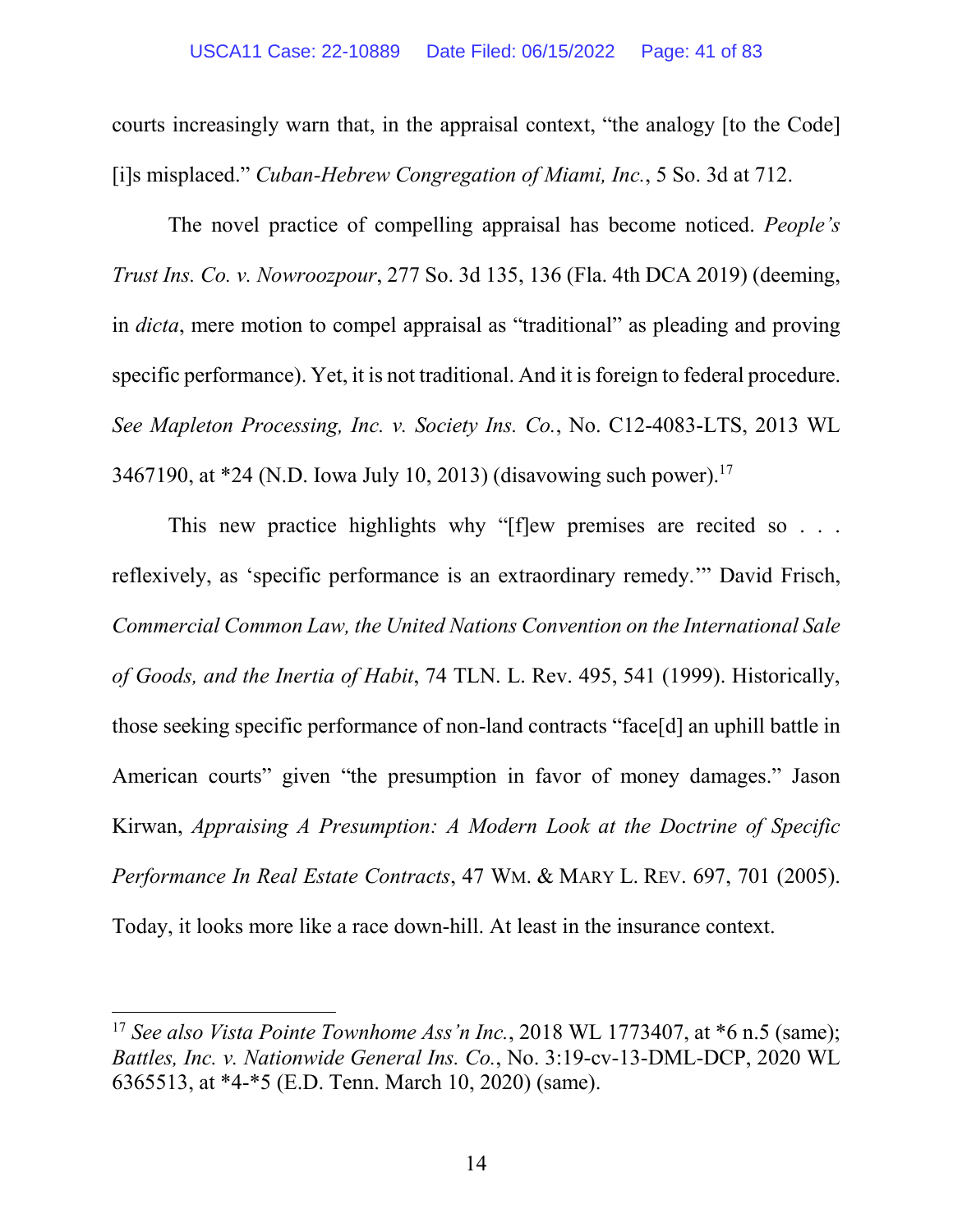# **III. Factual and Procedural Background**<sup>18</sup>

## **A. The Property and the Policy**

This case involves a Hurricane Irma claim that Empire investigated and adjusted. Positano, a residential complex spanning five buildings, stands on Florida's southwestern shore in Naples [R. 591 (¶4)]. Each building is separately scheduled and insured under a policy, number ECL9490631-02 (the "Policy") (\$7,578,540 total value) [R. 596]. And each is subject to a 3% deductible (totaling about \$227,356.20). *Id.*

The Policy pays Replacement Cost coverage benefits by default after repairs are completed. The Policy also allows Positano to present instead a ACV claim without having to perform repairs:

### 3. Replacement Cost

- a. Replacement Cost (without deduction for depreciation) replaces Actual Cash Value in the Loss Condition, Valuation, of this Coverage Form.
	- $\left[\ldots\right]$

 $\overline{a}$ 

c. You may make a claim for loss or damage covered by this insurance on an actual cash value basis instead of on a replacement cost basis. In the event you elect to have loss or damage settled on an actual cash value basis, you may still make a claim for the additional coverage this Optional Coverage provides if you notify us of your intent to do so within 180 days after the loss or damage.

<sup>&</sup>lt;sup>18</sup> All references to the Record on Appeal—the Appendix to Empire's merits brief to be filed shortly—are as follows: "R. at \_," or "R. at  $($ <del>[</del> $)$ ."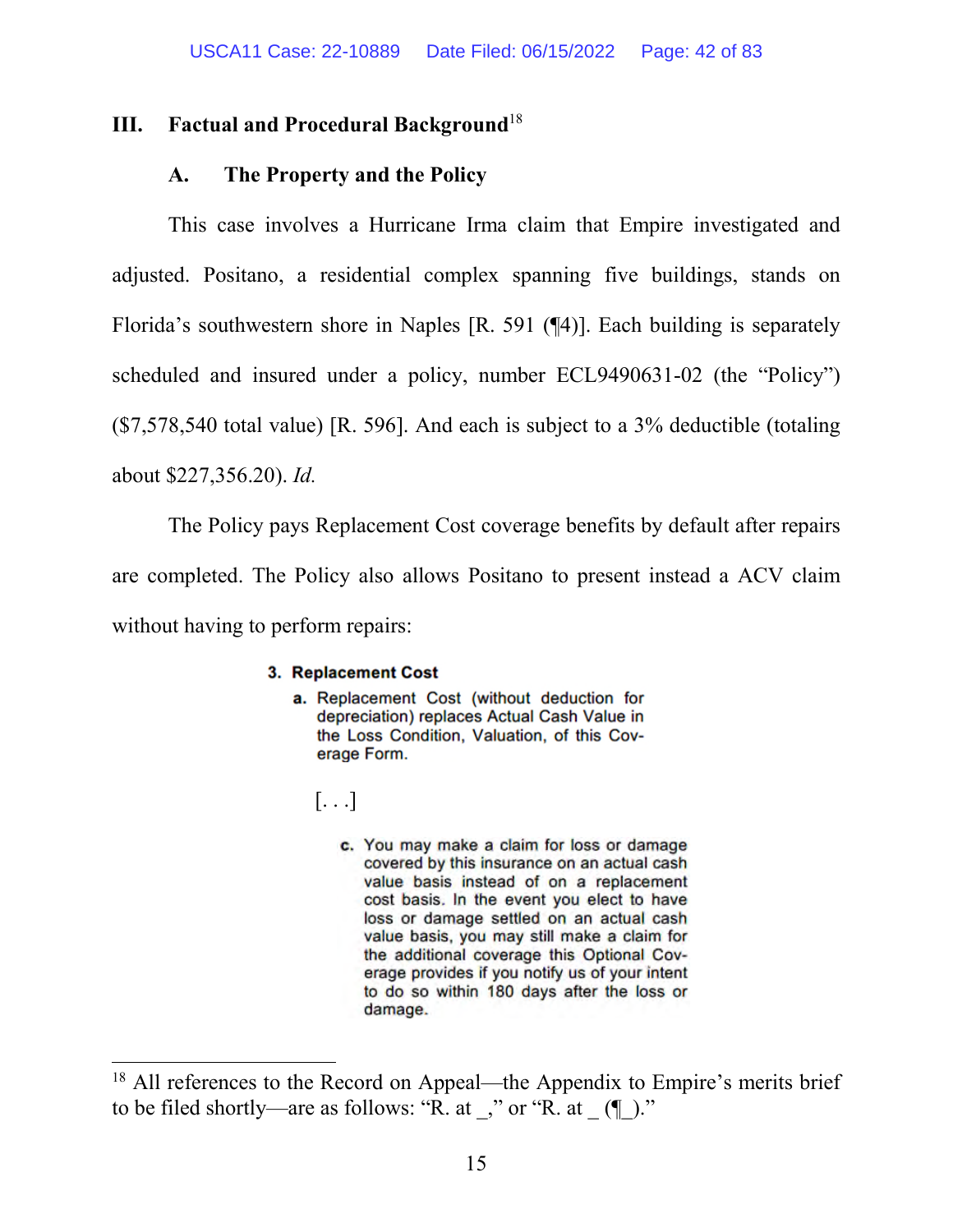[R. 402]. The Policy also contains an appraisal provision [R. 404], which reads:

#### **Mediation Or Appraisal**

If we and you:

[. . .]

- **B.** Disagree on the value of the property or the amount of loss, either may request an appraisal of the loss, in writing. In this event, each party will select a competent and impartial appraiser. The two appraisers will select an umpire. If they cannot agree, either may request that selection be made by a judge of a court having jurisdiction. The appraisers will state separately the value of the property and amount of loss. If they fail to agree, they will submit their differences to the umpire. A decision agreed to by any two will be binding. Each party will:
	- 1. Pay its chosen appraiser; and
	- 2. Bear the other expenses of the appraisal and umpire equally.

If there is an appraisal, we will still retain our right to deny the claim.

### **B. Empire Investigates and Adjusts the Claim**

Positano first notified Empire of storm damage to its property as a result of Hurricane Irma in March of 2018, seven months after the loss [R. 592 (¶6)]. Empire investigated. It inspected the property that same month [R. 592 (¶7)]. The following month, Empire explained that its engineers found damage to some buildings [R. 601]. Empire requested Positano to provide supplemental documentation if it disagreed [R. 602]. Almost a year later, Positano first submitted a "partial" sworn proof of loss ("POL") seeking only RCV [R. 592 (¶9)].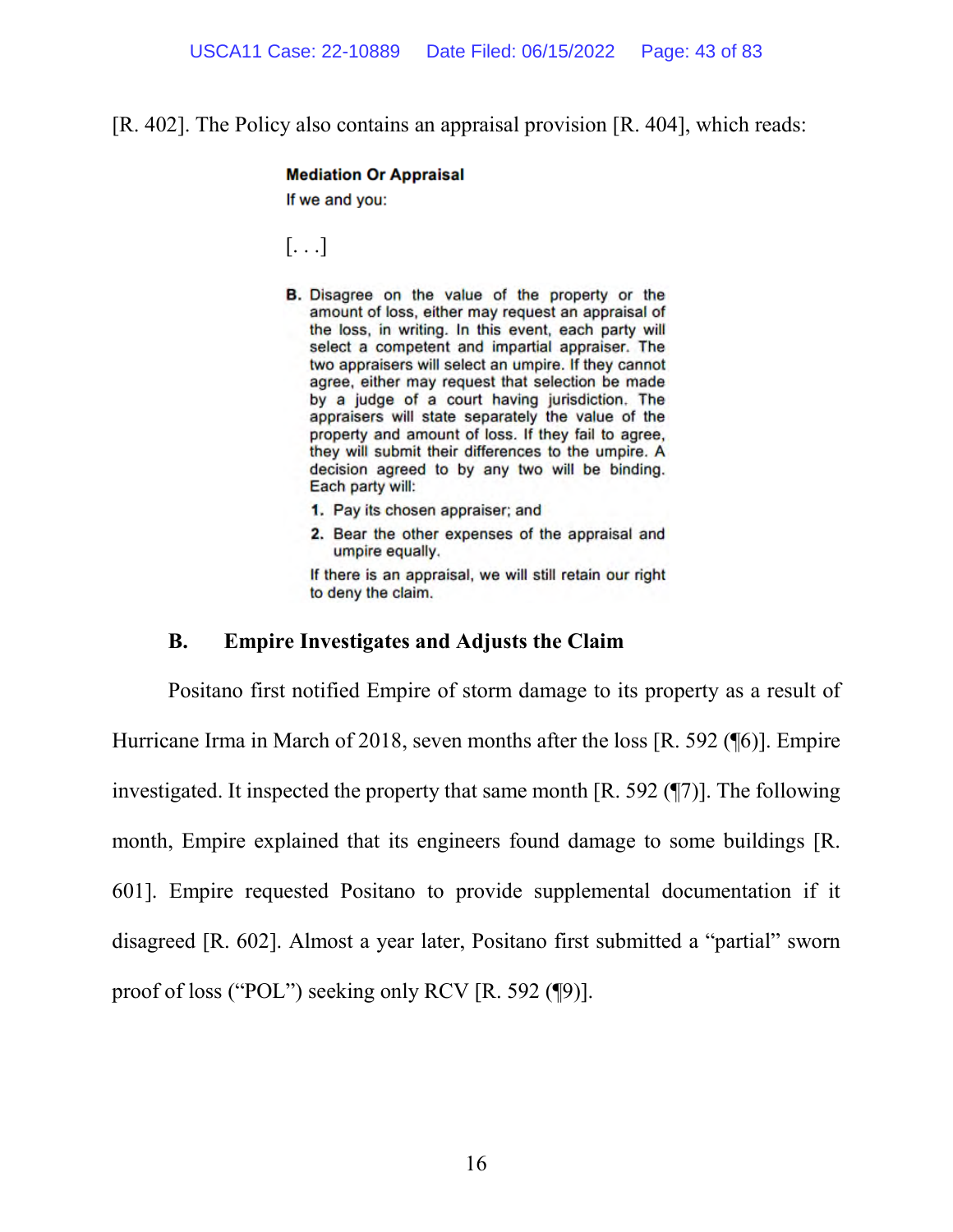Empire rejected the POL [R. 592 (¶10)]. The next month, in May of 2019,

Empire denied coverage as a whole for any damage to three of the five buildings [R.

593 (¶11), 500]. Empire also sought to re-inspect.

Five months later [R. 615], Positano submitted a new POL for a net \$1.2 million in RCV benefits only [R. 537]:

| 8. Actual cash value loss is (Line 6 minus Line 7)  \$ 1,527,163.10        |  |
|----------------------------------------------------------------------------|--|
| 9. Less deductibles and /or participation by the insured \$ 277,356.20     |  |
| 10. The Amount Claimed under the above numbered policy is  \$ 1,249,806.90 |  |
|                                                                            |  |

Empire agreed to Positano's request for a 180-day extension of the two-year limitation to conduct repairs and incur ordinance or law ("O&L") expenses [R. 593 (¶12)]. Despite the extension, Positano did not complete or pay for the allegedly needed repairs or replacements [R. 593 (¶13)]. Empire did not accept coverage for any windows and doors claimed. *Id.* at ¶14. It also explained to Positano that no replacement cost value ("RCV") or O&L expenses could be owed absent paid-for, completed replacements. *Id.* at ¶15.

## **C. Positano Sues Empire**

Positano then sued Empire in January of 2021, seeking specific performance of appraisal and breach of contract damages [R. 24-27]. Empire moved to dismiss, arguing that the complaint failed to sufficiently plead specific performance or other injunctive relief, as well as a proper breach of contract claim [R. 323]. Although the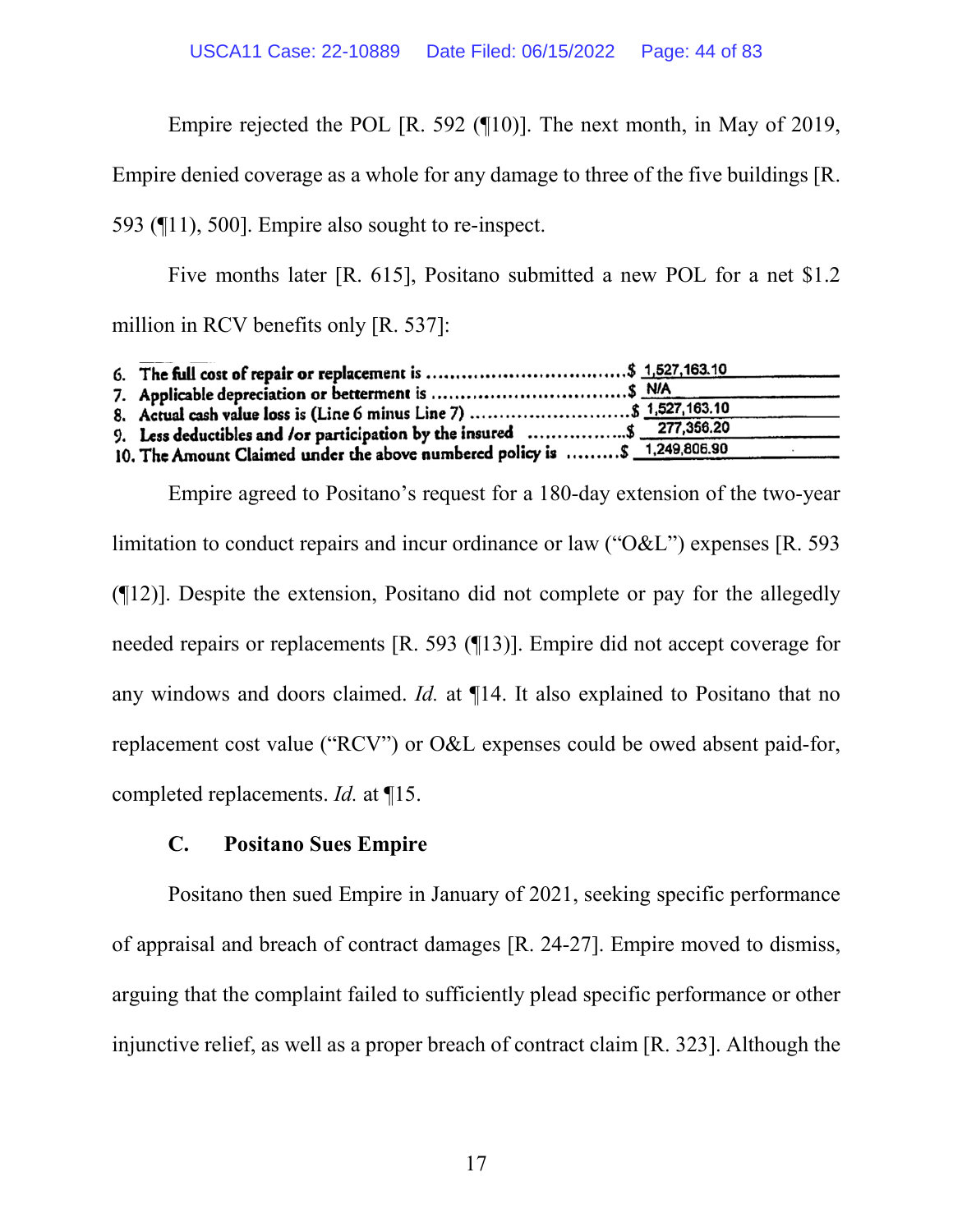#### USCA11 Case: 22-10889 Date Filed: 06/15/2022 Page: 45 of 83

lower court disagreed with Empire on specific performance, it dismissed the complaint for failing to allege breach of contract [R. 346-49].

Positano filed an amended complaint, seeking specific performance, breach of contract damages, and declaratory judgment [R. 446]. Empire answered it, raising among other defenses that: (1) Positano had never completed or paid for the replacements in the amount sought [R. 544-46]; (2) appraisal was inappropriate for buildings for which Empire wholly denied coverage [R. 549]; and (3) the complaint failed to sufficiently state a claim for specific performance relief [R. 554].

Positano immediately moved to compel appraisal [R. 557]. Empire opposed it, arguing that: (1) compelling appraisal constituted specific performance relief that Positano failed to plead and show [R. 571]; (2) compelling appraisal constituted relief that should be obtained through a summary judgment showing [R. 579]; (3) appraisal was not appropriate for buildings for which Empire denied coverage [R. 580]; and (4) certain guidelines were necessary to make appraisal consistent with the Policy and due process [R. 581, 586]. Positano did not reply to Empire's response [R. 4]. It belatedly requested a hearing instead, which the lower court denied [R. 622]. Still, the Honorable Magistrate issued a report recommending appraisal [R. 624].

Empire objected to the Magistrate's conclusions as to each of its arguments against appraisal [R. 652]. Positano opposed the objections, for the first time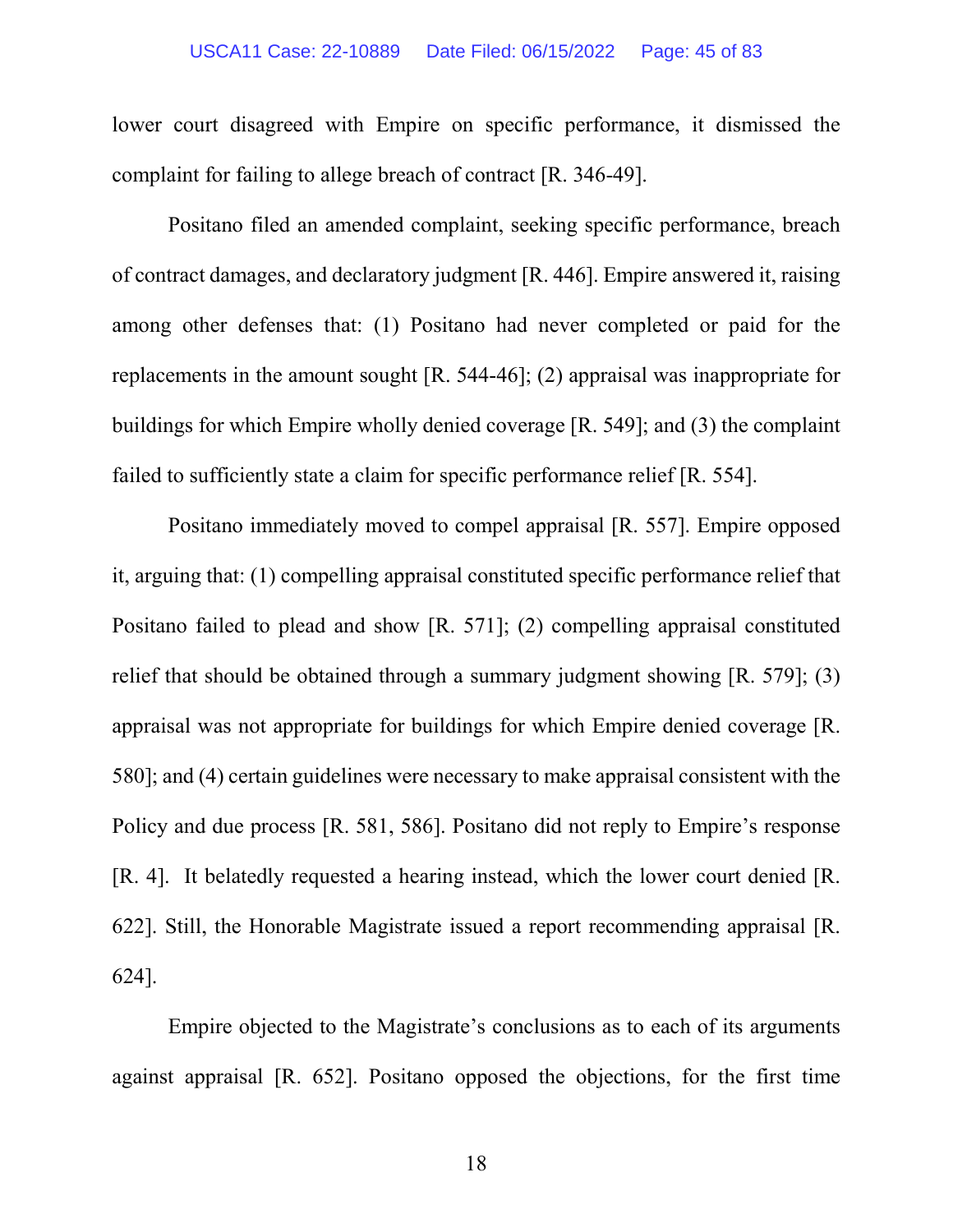### USCA11 Case: 22-10889 Date Filed: 06/15/2022 Page: 46 of 83

addressing the arguments Empire raised before the Magistrate [R. 677]. The lower court denied Empire's timely request for leave to reply to Positano's arguments [R. 691]. It then compelled appraisal, adopting the Magistrate's report and overruling Empire's objections [R. 693].

Empire since appealed from the order [R. 704]. Despite substantial briefing [R. 745, 759, 767, 789], the district court has not yet ruled on Empire's pending motion to stay the matter pending the appeal [R. 5].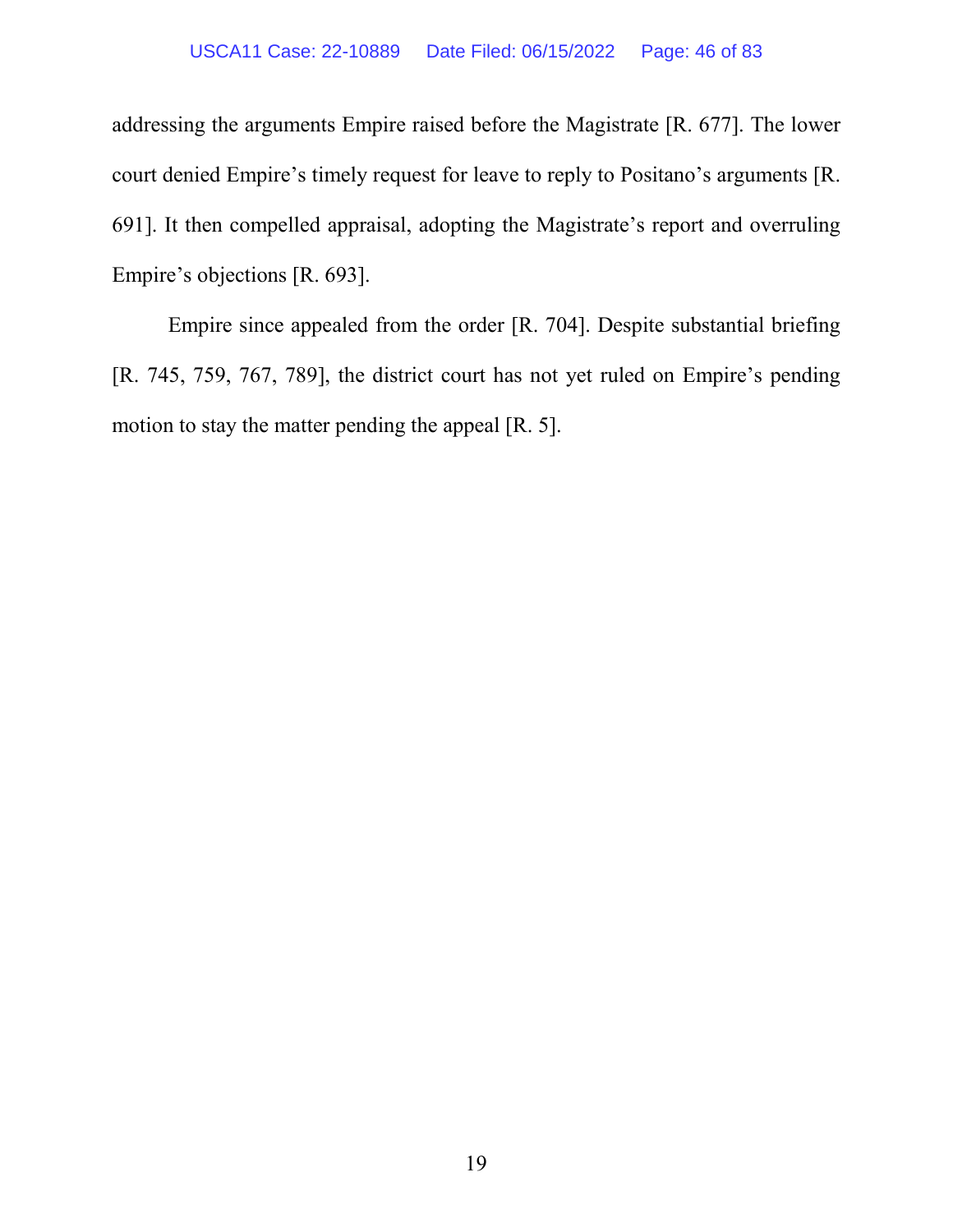### **STATEMENT OF THE STANDARD AND SCOPE OF REVIEW**

This Court reviews *de novo* all legal conclusions in the orders<sup>19</sup> compelling appraisal. *See Jacobs v. Nationwide Mut. Fire Ins. Co.*, 236 F.3d 1282, 1285 (11th Cir. 2001). Other circuits agree. *See Fireman's Fund Ins. Co. v. Steele Street Limited II*, 2022 WL 39392, at \*5 (10th Cir. Jan. 5, 2022) (reviewing interlocutory order compelling appraisal *de novo*); *Hayes v. Allstate Ins. Co.*, 722 F.2d 1332, 1335 (7th Cir. 1983) (reviewing propriety of interlocutory appraisal order as legal ruling, not discretionary one). *Cf. also Milligan v. CCC Information Services, Inc.*, 920 F.3d 146, 152 (2d Cir. 2019) (reviewing *de novo*); *Nygaard v. Property Damage Appraisers, Inc.*, 779 Fed. App'x 474, 475 (9th Cir. 2019) (same).

Additionally, *de novo* review of all components of the orders is appropriate because Empire sufficiently objected to the Honorable Magistrate's report below as one made under 28 U.S.C. 636(b)(1)(B) (requiring district court to review *de novo* all portions) and Fed. R. Civ. P. 72(b)(3) (same). *Cf. J.P.F.D. Investment Corporation v. United Specialty Ins. Co.*, 769 Fed. App'x 698, 703 (11th Cir. 2019) (noting that Fed. R. Civ. P. 72(b) applied to preserve *de novo* review district court's order on appraisal objections); *Rodriguez v. Powell,* 853 Fed.App'x 613, 618 (11th

<sup>19</sup> Both rulings—the magistrate and the district court judge's—are before this Court. *See, e.g., Wingerter v. Chester Quarry Co.*, 185 F.3d 657, 661 (7th Cir. 1998).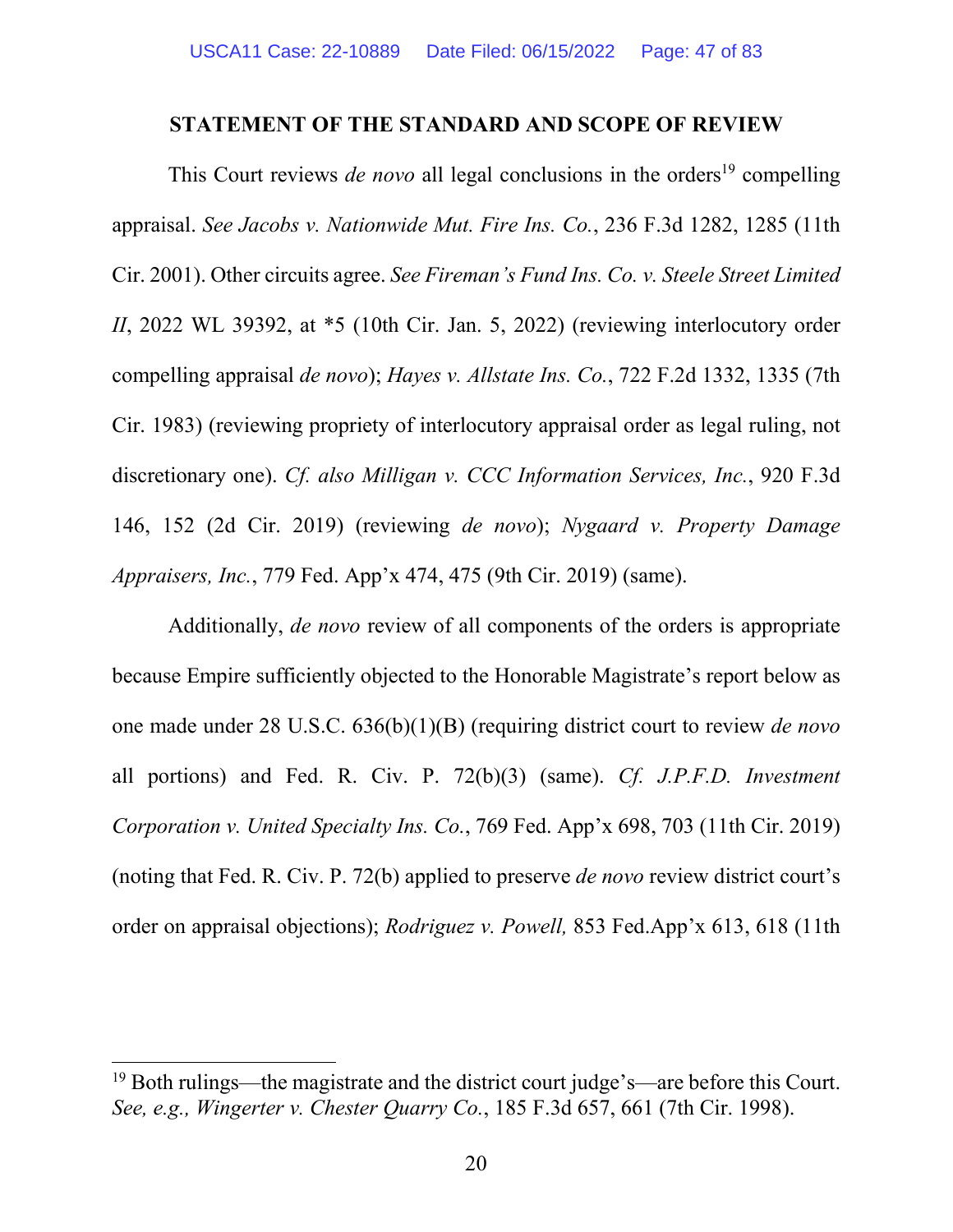Cir. 2021) (same); *JM Walker LLC v. Acadia Ins. Co.*, 356 Fed. App'x 744, 748 (5th Cir. 2009) (same).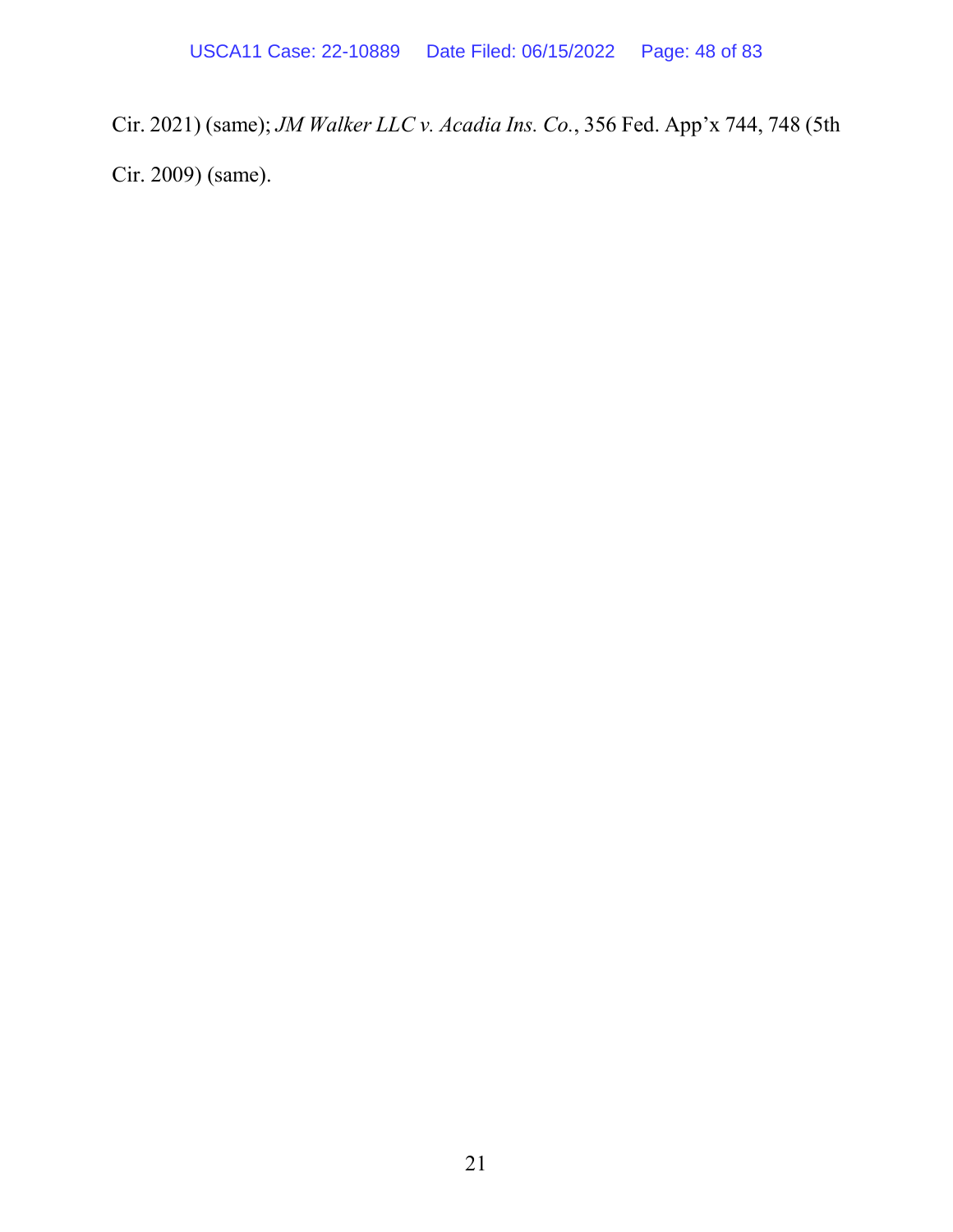### **SUMMARY OF THE ARGUMENT**

**First, a federal court should not compel appraisal absent sufficient pleading and proof of entitlement to specific performance.** Florida law deems compelling appraisal specific performance relief. Federal courts may only exercise equitable powers (embodied by Rule 65) in affording it. Here, the lower court incorrectly asserted that it could compel appraisal as something *other than* specific performance, without pleading or other requirements governing contractual remedies or anchored in federal procedure. The court's alternative finding, that Positano's motion satisfied such burden even if they applied, was also erroneous.

**Second, a federal court should not compel appraisal without adjudicating the breach of the provision through summary judgment.** The specific performance of a contract is a remedy that presupposes its pleading and proof of a party's breach of the provision. Courts may not grant insufficiently pled relief or do so without adjudicating a breach. Here, the lower court did both.

**Third, a federal district court may not compel appraisal of buildings for which coverage was wholly denied.** Each building Positano comprises is separately insured under the Policy. Florida law does not allow the appraisal of buildings for which an insurer has wholly denied coverage. Despite Empire's denial of coverage to some buildings, the court below still ordered the appraisal of all.

22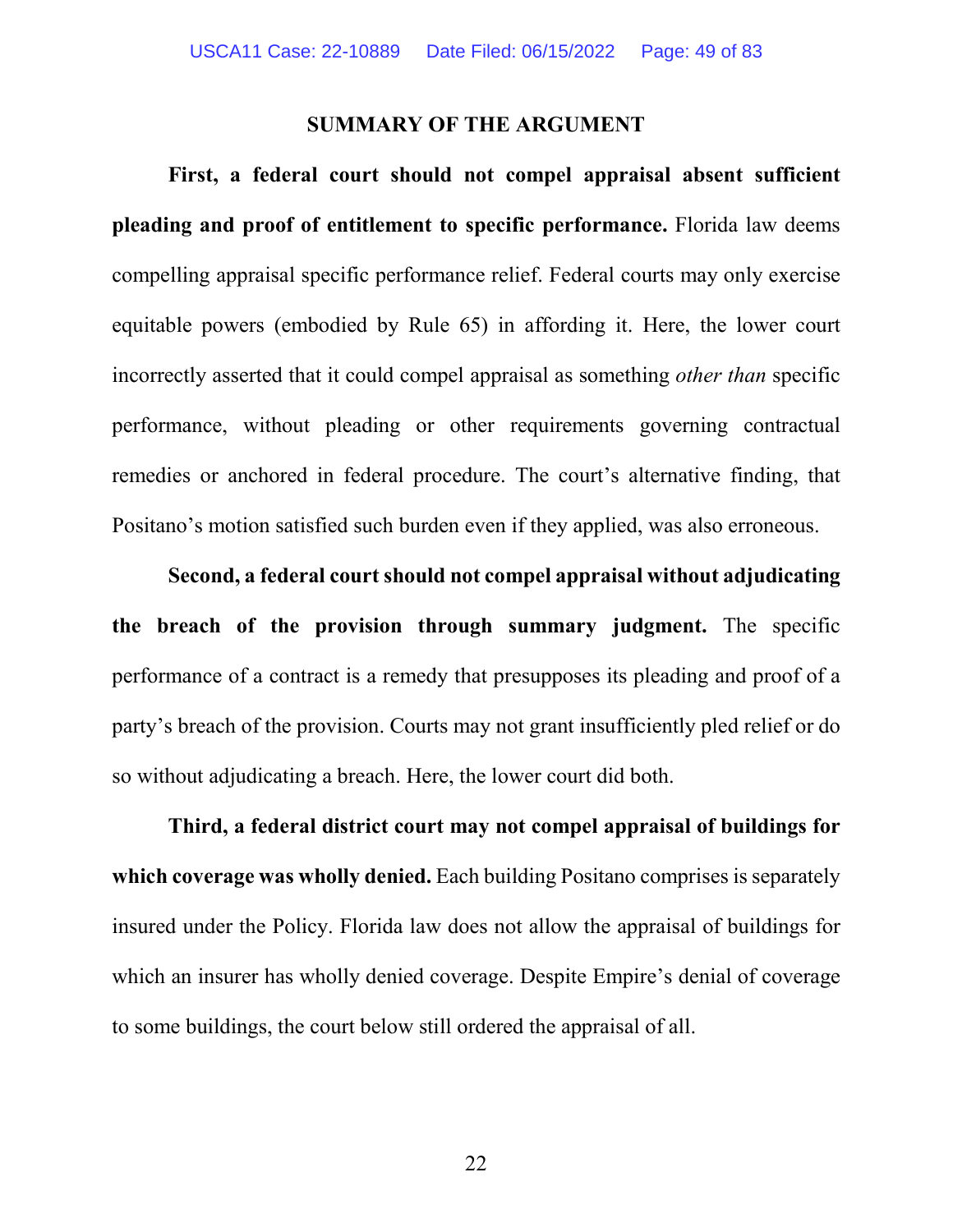**Lastly, a federal court may prescribe reasonable guidelines for appraisal**  in tailoring the remedy of compelling it. Specific performance constitutes relief that requires discretion and tailoring under Rule 65. A court may also resort to its inherent powers in imparting minimal instructions to safeguard the integrity and efficiency of the appraisal process, as well as the parties' due process. Except for requiring an itemized award, the court disavowed having power to consider any other guidelines.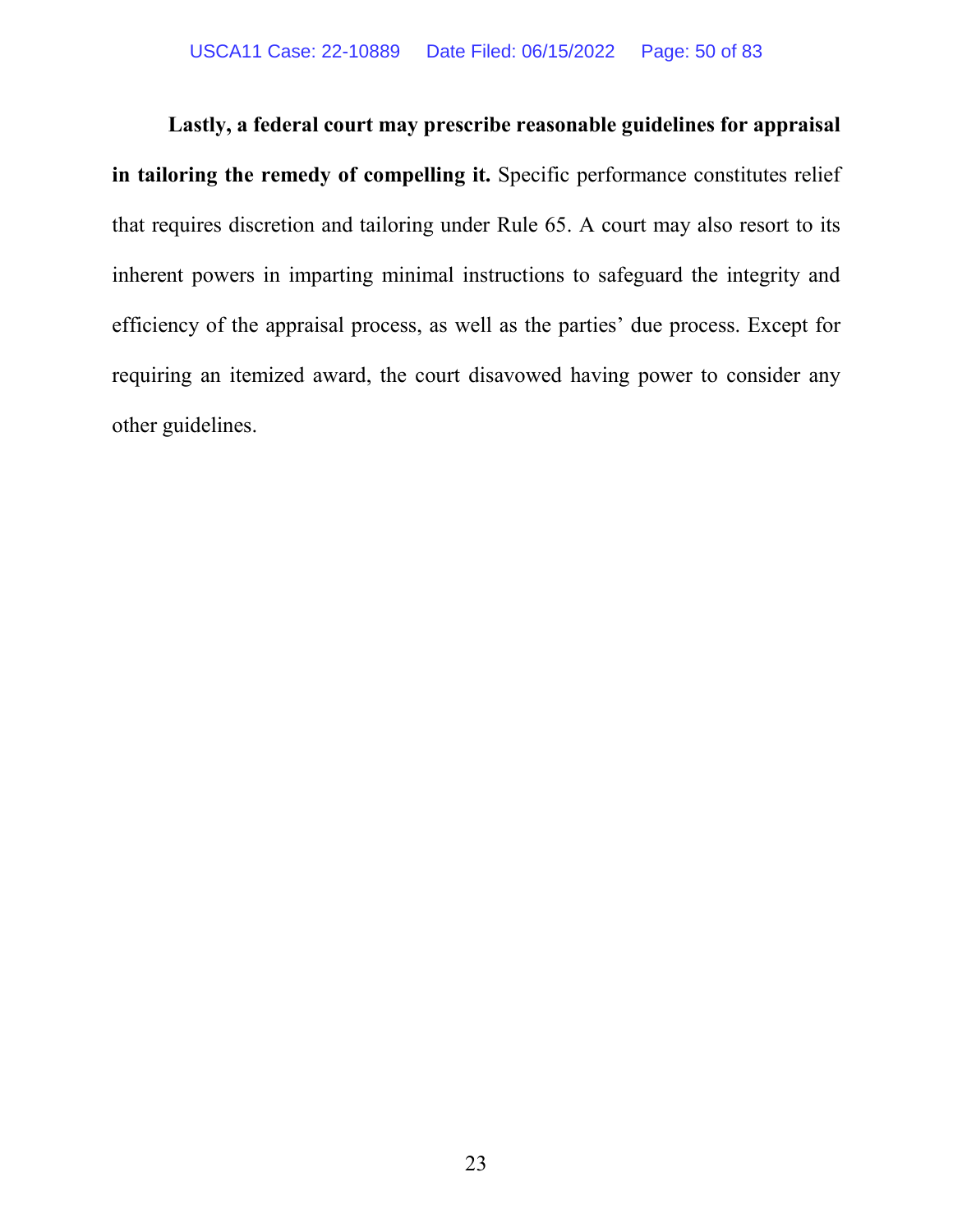## **ARGUMENT**

# **I. Compelling Appraisal without a Showing of Specific Performance was Procedurally Improper**

## **A. Compelling Appraisal Constitutes Specific Performance**

Positano should have sufficiently alleged and proven entitlement to specific performance under Rule 65. It did not. Instead, the court erroneously denied that compelling appraisal is "remedial" [R. 696], upholding the Magistrate's conclusion that Positano was "not required to plead and prove . . . specific performance" [R. 636]. All despite the "persuasive value" of Empire's authorities [R. 635].

First, the "right to compel appraisal" is enforceable through "a claim for specific performance of policy obligations" in Florida. *Nowroozpour*, 277 So. 3d at 136. *See also People's Tr. Ins. Co. v. Vidal*, 305 So. 3d 710, 715 (Fla. 3d DCA 2020) (same).<sup>20</sup> Compelling appraisal constitutes a discretionary remedy that must be pleaded or waived. *See People's Trust Ins. Co. v. Fernandez*, 317 So. 3d 207, 211 (Fla. 3d DCA 2021) (referring to appraisal as "remedy . . . [that] upholds the terms of the policy"); *Vidal*, 305 So. 3d at 715 (insurer sufficiently invoked appraisal in counterclaims). $21$ 

<sup>20</sup> *Cf. also Twelfth Ave. Investments, Inc. v. Smith*, 979 So. 2d 1216, 1220 (Fla. 4th DCA 2008) (appraisement of value in real estate context constituted specific performance).

<sup>21</sup> *Cf. Ruckdeschel v. People's Trust Ins. Co.*, 327 So. 3d 311, 314 (Fla. 4th DCA 2021) (reversing grant of motion to compel repairs where insurer never pleaded in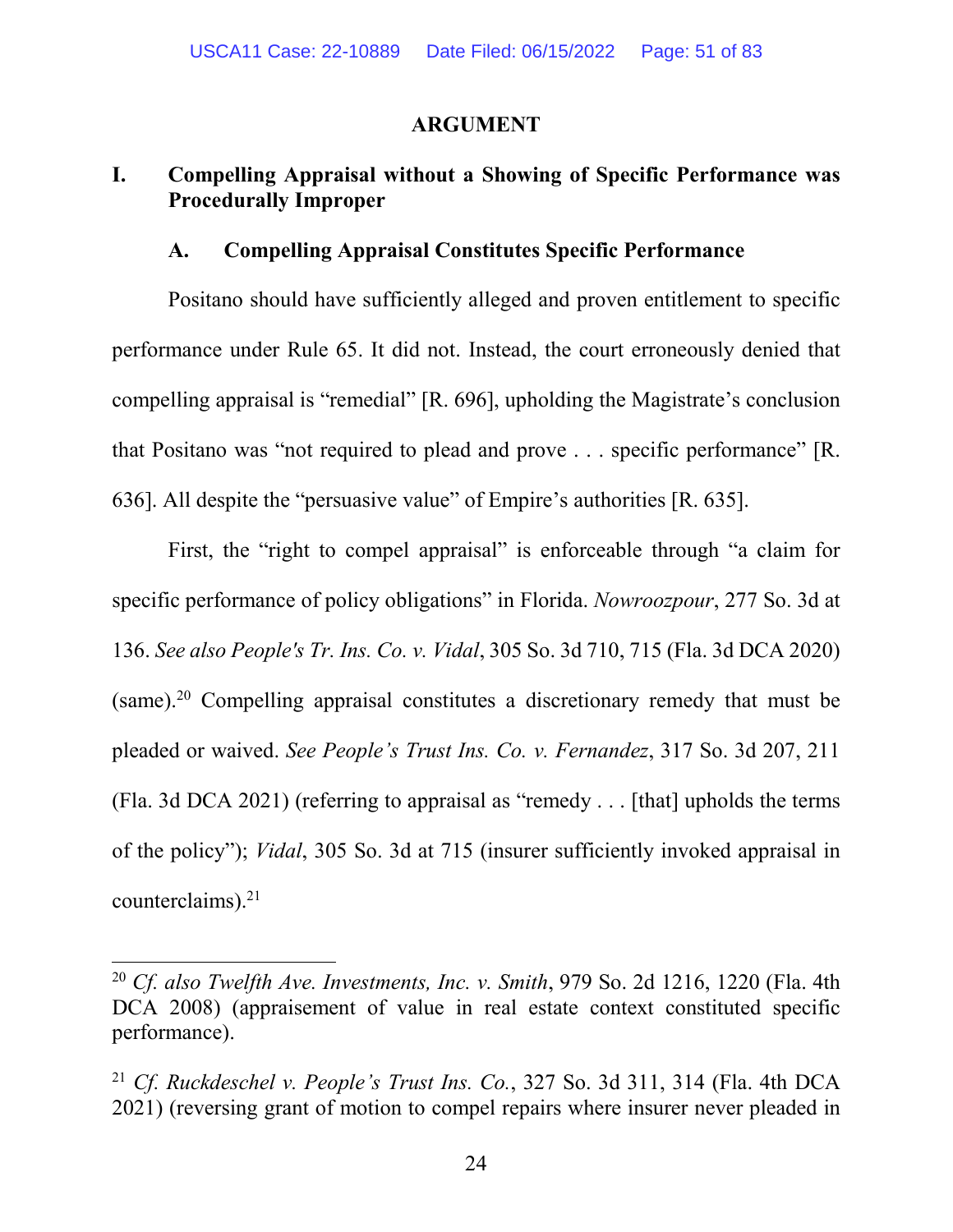This Court has noted as much. *See, e.g., Anoushfar v. Lexington Ins. Co.*, No.

21-11244, 2021 WL 4848073. at \*7 (11th Cir. Oct. 18, 2021) (insured "s[ought] specific performance in the form of an order compelling . . . appraisal"). District courts in this circuit agree. *See Biscayne Cove Condo. Ass'n, Inc.*, 2013 WL 2646828, at  $*3.^{22}$ 

Other federal courts concur. *See Vista Pointe Townhome Ass'n Inc. v. Auto-Owners Ins. Co.*, No. 16-cv-0973, 2018 WL 1773407, at \*6 (D. Colo. April 13, 2018).<sup>23</sup> Even scholarship so believes. *See* 16 COUCH ON INSURANCE § 232:170 (3d

 $\overline{a}$ 

<sup>22</sup> *See also Residences at European Village Condo. Ass'n, Inc. v. Rockhill Ins. Co.*, No. 3:19-cv-1490, 2020 WL 5948314, at \*4 (M.D. Fla. July 17, 2020) (same); *Parkway Baptist Church, Inc. v. Guideone Elite Ins. Co.*, No. 10-23965, 2011 WL 13099891, at \*3 (S.D. Fla. Sept. 11, 2011) (same); *Creekside Crossing Condo. Ass'n, Inc. v. Empire Indent. Ins. Co.*, No. 2:20-cv-136, 2020 WL 1904011, at \*1 (M.D. Fla. Apr. 17, 2020) (same).; *La Gorge Palace Condo Ass'n, Inc. v. QBE Ins. Corp.*, 733 F.Supp.2d 1332, 1334 (S.D. Fla. 2010) (denying appraisal for failure to plead and prove specific performance); *Saltponds Condo. Ass'n, Inc. v. Rockhill Ins. Co.*, No. 20-CV-10063-JEM, 2020 WL 6875747, at \*2 (S.D. Fla. Oct. 26, 2020) (dismissing count seeking specific performance of appraisal where coverage denied).

<sup>23</sup> *See also McCoy v. American Family Mut. Ins. Co.*, 189 F.Supp.3d 896, 900 (D. Minn. 2016) (motion to compel appraisal seeks specific performance despite parties' failure to characterize it as such); *Woodward v. Liberty Mut. Ins. Co.*, No. 3:09-cv-0228, 2010 WL 1186323, at \*3 (N.D. Tex. Mar. 26, 2010) (motion to compel appraisal enforces appraisal clause through specific performance); *St. Panteleimon Russian Orthodox Church v. Church Mut. Ins. Co.*, No. 13-1977, 2013 WL 6190400, at \*3 (D. Minn. 2016) (motion to compel appraisal essentially a motion seeking

answer or counterclaim a request of specific performance of its option to repair); *Todd v. Hyzer*, 18 So. 888, 890 (Fla. 1944) ("[S]pecific performance is not a matter of right, but . . . determined from all the facts and circumstances.").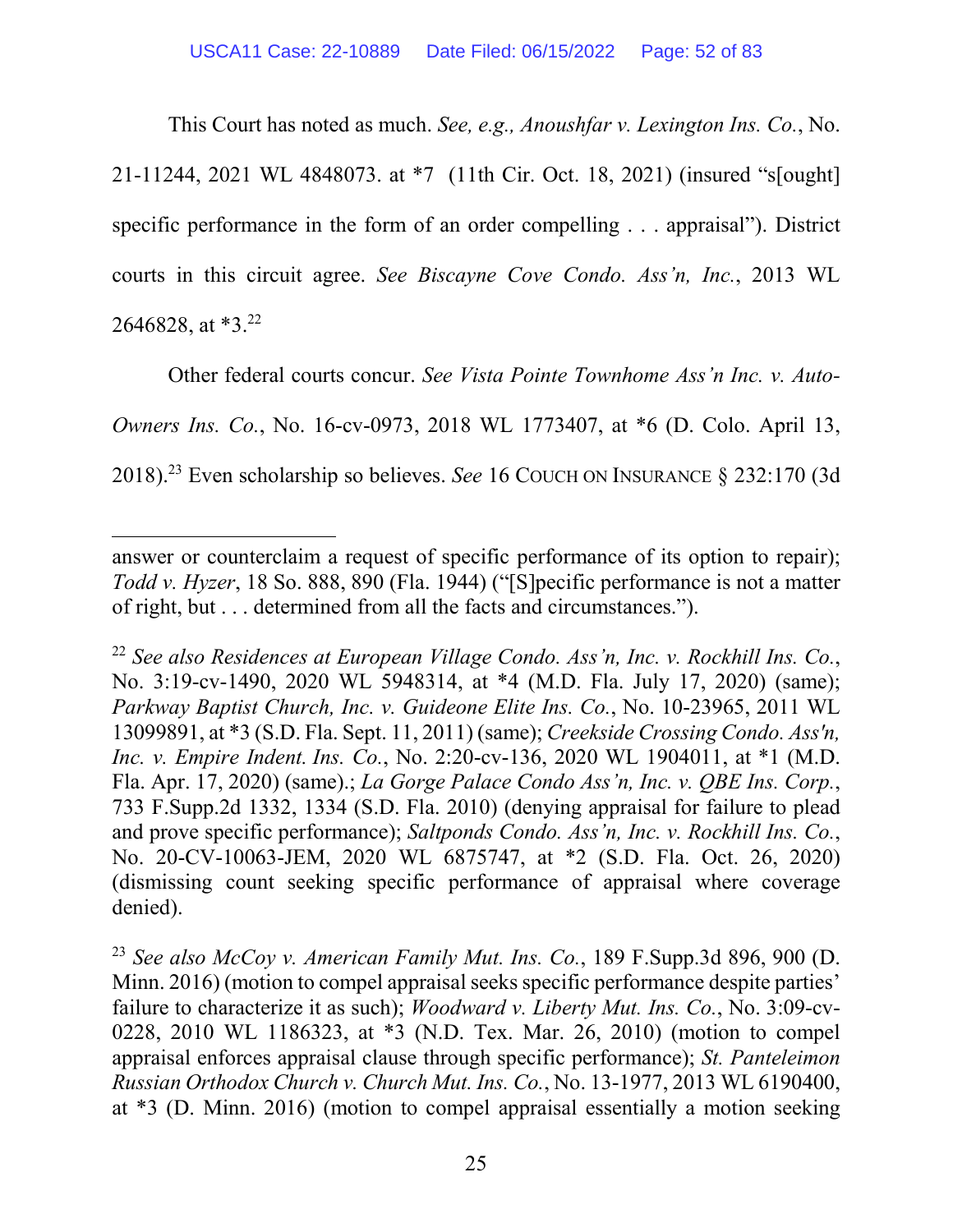ed., 2021) ("A policy's requirement for an appraisal of a loss may be specifically enforced." $)^{24}$ 

Second, a federal court's equity jurisdiction to grant specific performance, embodied by Rule 65, requires a showing of injunctive relief. *Compare Ferrero*, 923 F.2d at 1448 (federal "equity jurisdiction" incorporated by Rule 65), *with Westar Energy, Inc. v. Lake*, 552 F.3d 1215, 1223, 1225 (10th Cir. 2009) ("Specific performance is an equitable remedy, and an interim grant of specific relief is a preliminary injunction." $)^{25}$ 

 $\overline{\phantom{a}}$ 

specific performance order); *Sauer v. Xerox Corp.*, 17 F.Supp.2d 193, 201 (W.D. N.Y. 1988) (describing common law power to "order specific performance of an appraisal"); *Mapleton Processing, Inc.*, 2013 WL 3467190, at \*24 (denying appraisal for failure to plead and show specific performance entitlement); *Battles, Inc.*, 2020 WL 6365513, at \*4-\*5 (same).

<sup>24</sup> *See also* Sturges, *supra* at 2 (explaining that "enforcement" of appraisal "suggests, of course, specific performance of the provision" through suits seeking an injunction, the appointment of appraisers or umpires, or for damages); Hayes, *supra* at 225; Simpson, *supra* at 160-161; Amy Schmitz, *Ending A Mud Bowl: Defining Arbitration's Finality Through Functional Analysis*, 37 GA. L. REV. 123, 169 (2002) ("Under contract law, courts may enforce valid appraisal agreements and determinations by ordering damages, specific performance, or other contract remedies."); Law & Starinovich, *What Is It Worth? A Critical Analysis of Insurance Appraisal*, *supra* at 315-16 (compelling appraisal involves preliminary injunction). <sup>25</sup> *See also* Stephen N. Subrin, *How Equity Conquered Common Law: The Federal Rules of Civil Procedure in Historical Perspective*, 135 U. PENN. L. R. 909, 920 (1987) (specific performance incorporated by Rule 65); *PASI of LA, Inc.*, 334 F.Supp.3d at 799 ("[T]he Court cannot enforce state law allowing specific performance absent proof of . . . Rule 65's requirements.").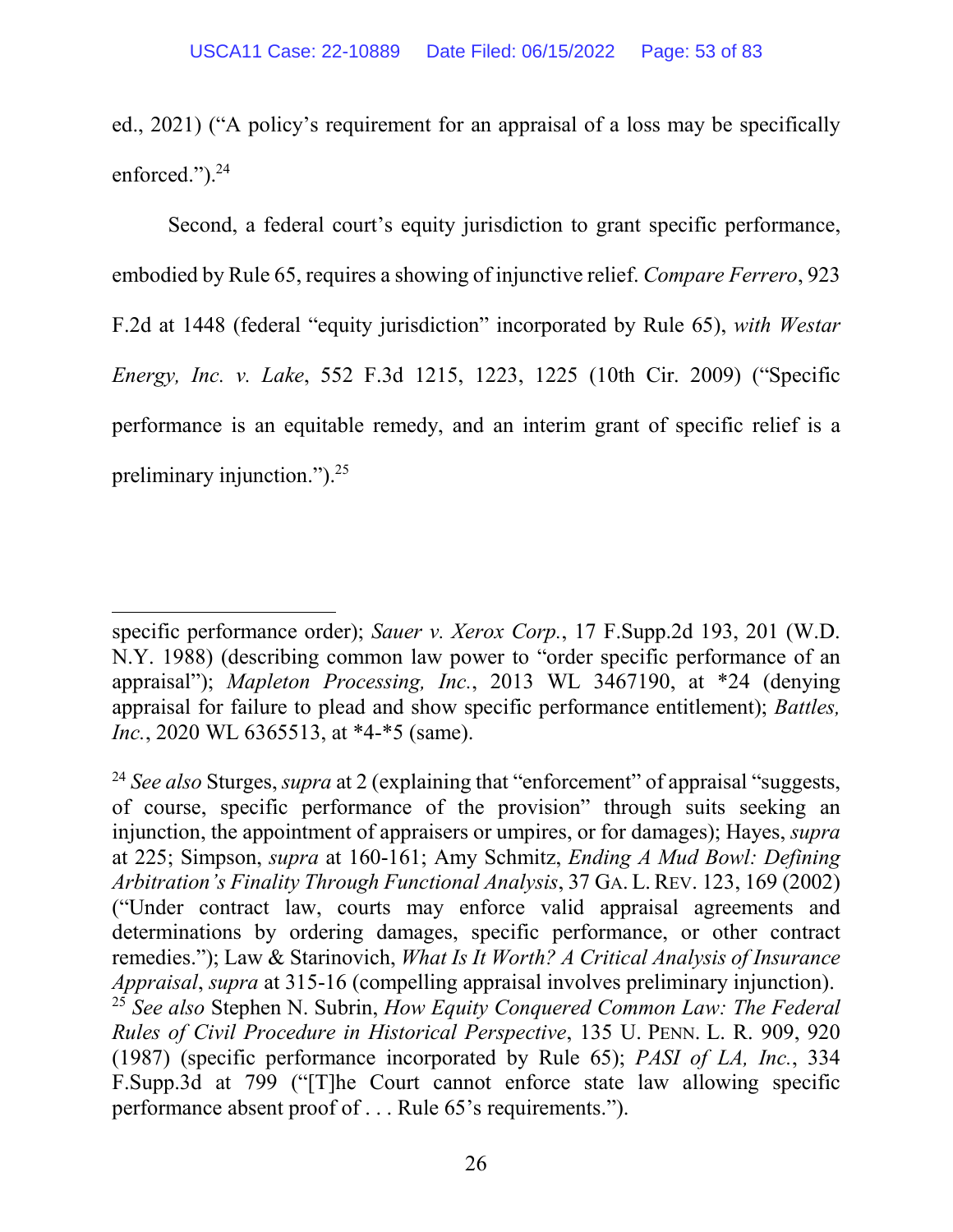This is supported by the fact that, for purposes of appeals under Section  $1292(a)(1)$ , courts analyze whether a specific performance order "is injunctive in character" under Rule 65. *See Supreme Fuels Trading FZE v. Sargeant*, 689 F.3d 1244, 1246 (11th Cir. 2012) (Pryor, C.J., concurring) (quoting *Petrello v. White*, 533 F.3d 110, 114 (2d Cir. 2008)). Thus, two other circuits deem orders compelling appraisal injunctive. *See Steele Street Limited II*, 2022 WL 39392, at \*5 (holding order "requir[ing] . . . adher[ance] to the Policy's Appraisal Provision . . . substantively an injunctive order"); *Hayes*, 722 F.2d at 1335 (same). Still, the lower court refused to hold Positano to the strictures of injunctive relief.

Third, the reasons proffered by the district court for its refusal are neither correct nor persuasive. Relying on no precedent, it concluded that compelling appraisal is not remedial, but the same as discovery relief [R. 696]. This contravenes Florida and federal precedent, as well as nationwide common law. *See, e.g., Mapleton Processing, Inc.*, 2013 WL 3467190, at \*24 ("A court can compel parties to comply with their discovery obligations. Appraisal, however, is a right created by contract, not a discovery procedure."). The court relied solely on a fellow district court judge's ruling, currently on appeal [R. 696-97].

The court also asserted procedural power to compel appraisal based solely on its "subject-matter jurisdiction" [R. 697]. Yet, this side-steps Rule 65 and the

27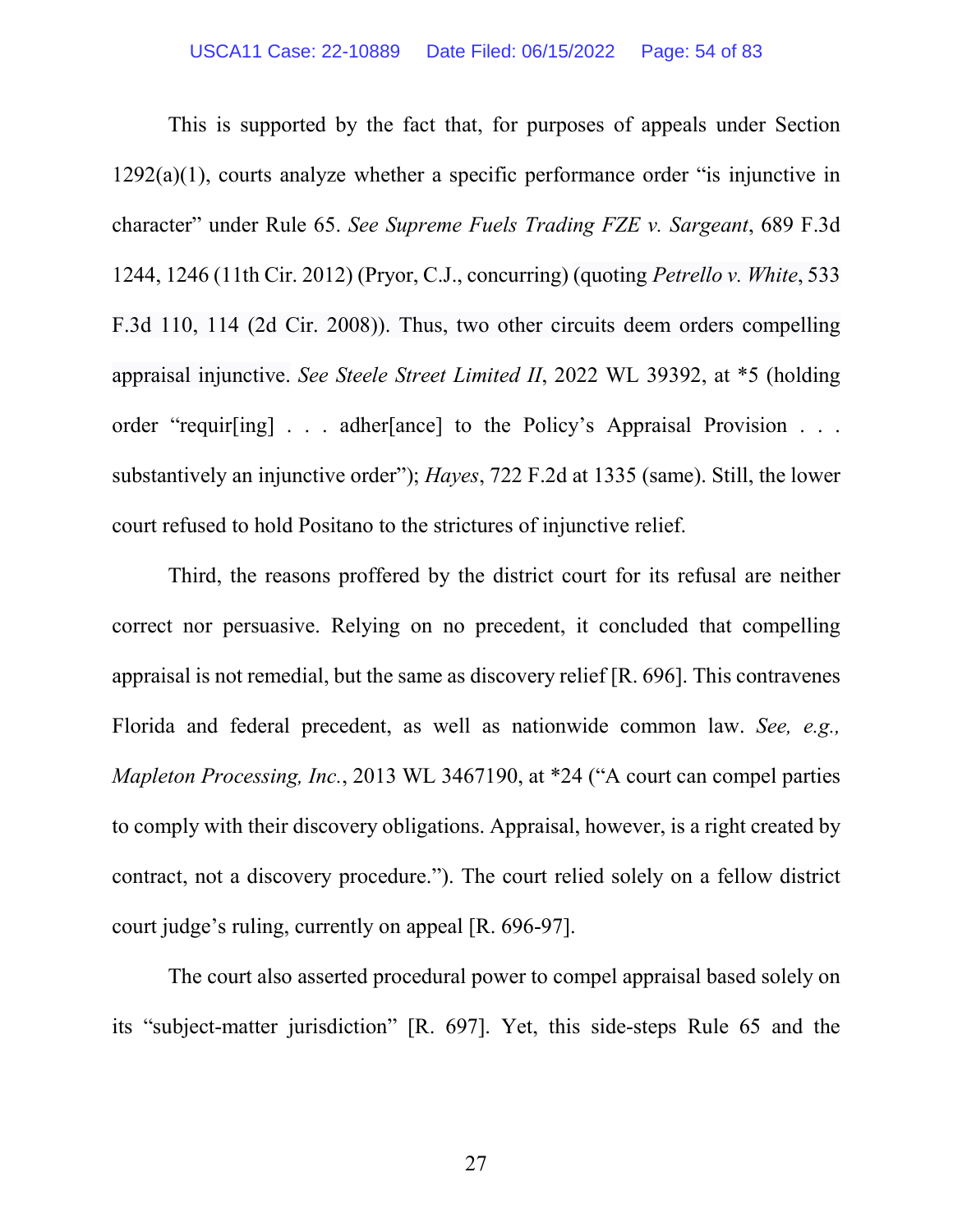exercise of equitable powers it governs. Nor is the mere fact that Empire's argument has not succeeded with other district court judges legally persuasive [R. 697].

Fourth, nor does the Magistrate's reasoning support the court's ruling. For example, he concluded that Positano did not need to plead or prove specific performance because "parties can seek appraisal through breach of contract and declaratory judgment actions" [R. 528 (alluding to *Castillo at Tiburon Condo. Ass'n, Inc. v. Empire Indem. Ins. Co.*, No. 2:20-cv-468, 2021 WL 4438370 (M.D. Fla. Sept. 28, 2021), and *Creekside Crossing Condo. Ass'n, Inc.*, 2020 WL 5973177)].<sup>26</sup>

Yet, *Creekside* does not provide a rationale or rely on authority for its proposition. *Cf. Calzadilla*, 2019 WL 22455518, at \*4 (court action taken "without analysis" "is not persuasive").<sup>27</sup> And *Castillo* incorrectly disagreed that compelling appraisal constituted injunctive relief. 2021 WL 4438370, at \*1-\*2. Neither case involved a motion to compel appraisal or the identical specific performance argument made in this case. *Creekside* even ruled that the insured *did* sufficiently allege the elements of specific performance to compel appraisal. 2021 WL 1610092,

<sup>26</sup> The Honorable Magistrate incorrectly cited to a different, 2020 *Castillo* ruling, but clearly meant the 2021 *Castillo* order.

<sup>27</sup> *See Battles, Inc.*, 2020 WL 6365513, at \*5 (denying appraisal while sitting in diversity jurisdiction and explaining that, although "Plaintiff cites several cases, arguing that motions to compel the appraisal process are regularly considered by courts . . . [t]hese cases, however, do not discuss the proper procedure to bring such motions"); *Vista Pointe Townhome Ass'n Inc.*, 2018 WL 1773407, at \*6 n.5 (similarly denying motion).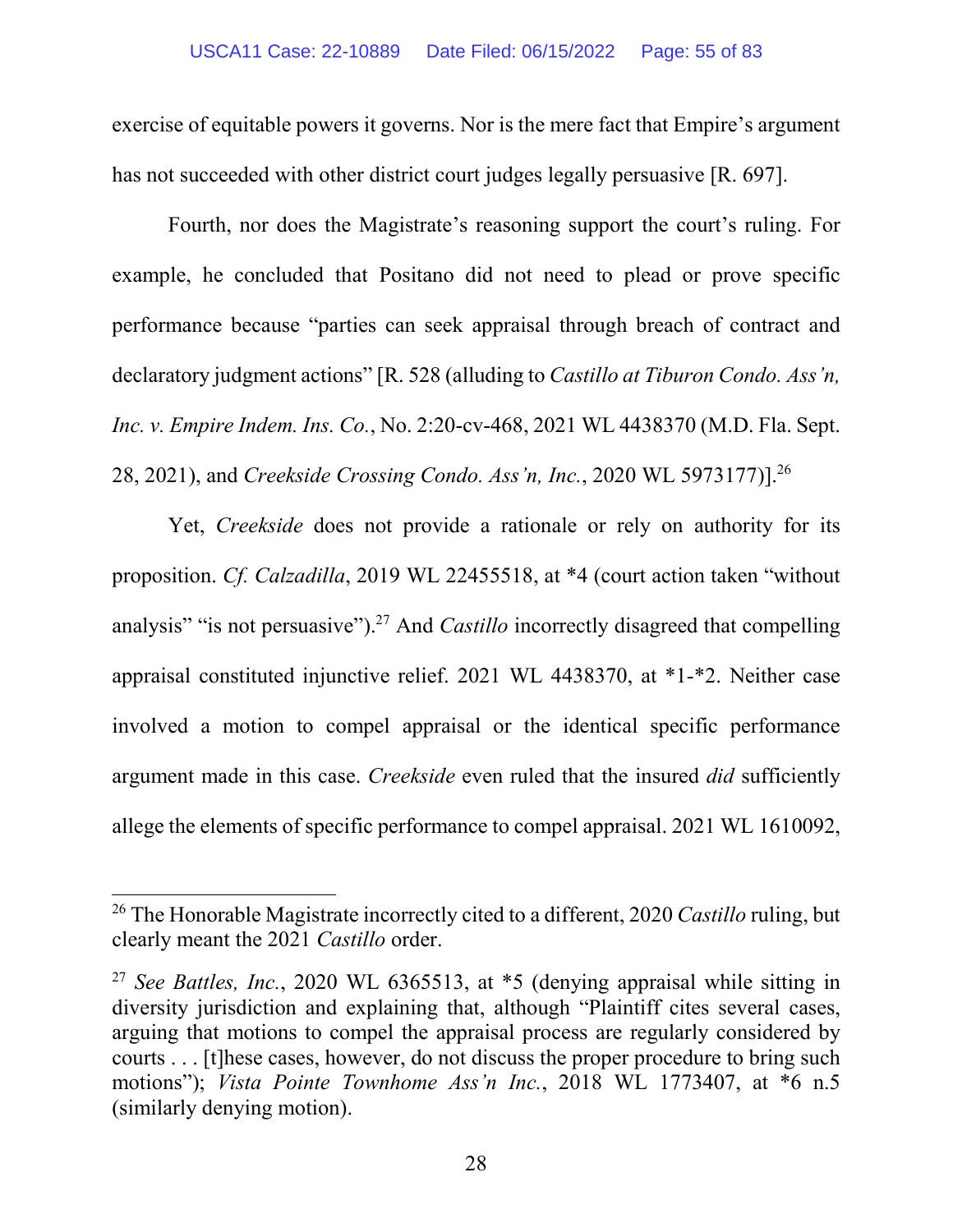#### USCA11 Case: 22-10889 Date Filed: 06/15/2022 Page: 56 of 83

at \*2. Despite acknowledging that specific performance is a separately pleaded claim for relief traveling under breach of contract or declaratory action, the court inferred from this that a party may *choose* to seek appraisal through *either* specific performance *or* a mere motion without pleading such relief. *Id at \*1.* This does not follow. And the fact that it is unsettled whether someone "must" seek specific performance of appraisal is of no moment [R. 637].

The Magistrate's conclusion that a party can choose between these two ways to seek appraisal ultimately derives from *Nowroozpour* [R. 638]. There, the panel noted that "it may [still] be more traditional" for a party to merely "move to compel an appraisal to seek enforcement of the policy provisions." *Nowroozpour*, 277 So. 3d at 136. This was not its holding. *Cf. Parents Involved in Community Schools v. Seattle School Dist. No. 1*, 551 U.S. 701, 737 (2007) (courts "not bound to follow . . . dicta in a prior case in which the point now at issue was not fully debated"); *Hale v. Johnson,* 845 F.3d 224, 228 n.1 (6th Cir. 2016) ("[D]icta" "lack[ing] . . . analysis on [an] issue . . . is unpersuasive.").

Notably, *Nowroozpour* has no bearing on federal procedure. Whatever the recent traditions of Florida courts of general jurisdiction, this issue turns on a question of procedure among federal courts of limited jurisdiction. "In [a] diversity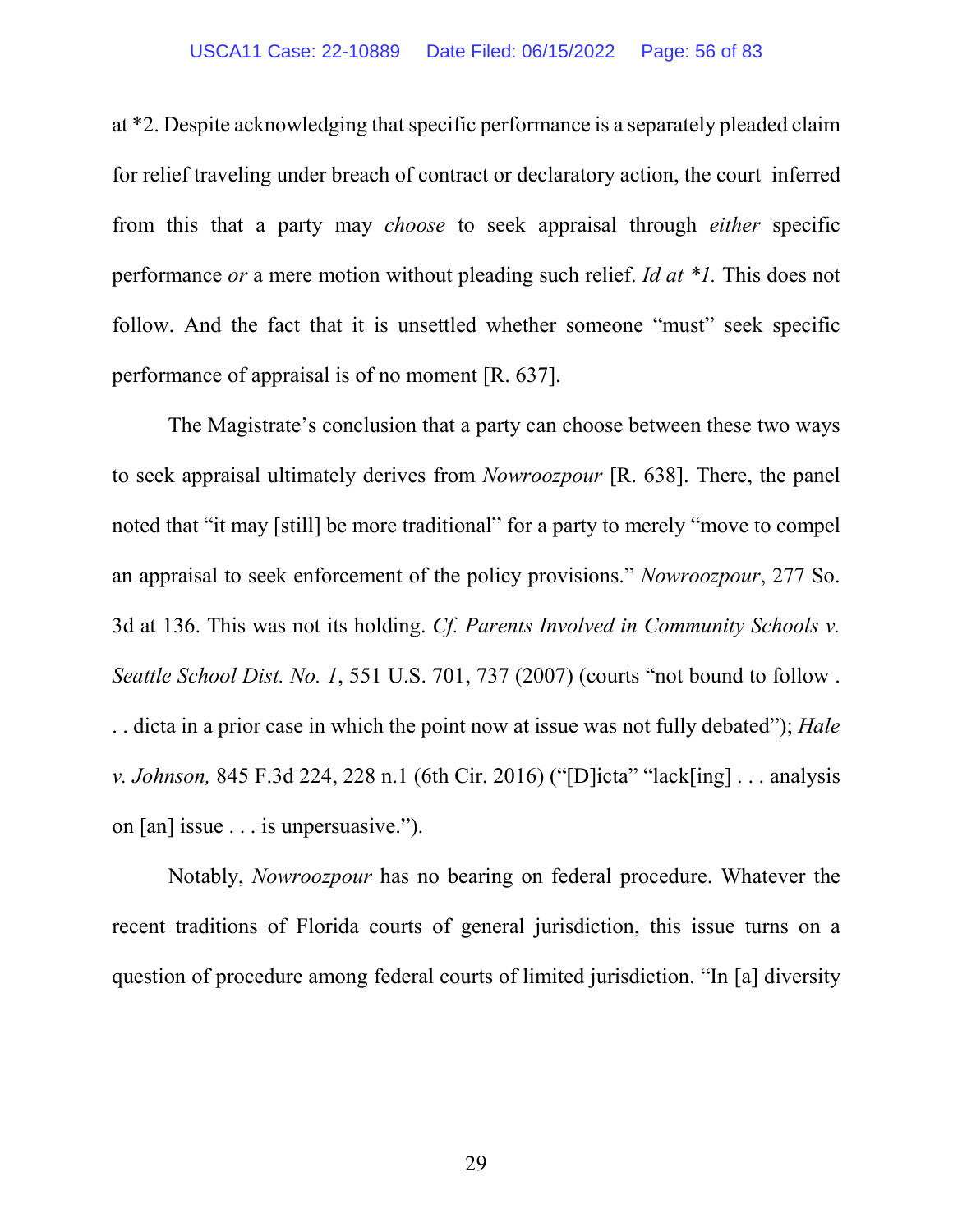case," federal courts "apply federal procedural law." *J.P.F.D. Investment Corporation,* 769 Fed. App'x at 702 n.3.<sup>28</sup>

The Magistrate also reasoned that, despite *Suarez*, "[a]ppraisal provisions" are "generally . . . treated as arbitration provisions" [R. 638, 550 (citing, among other cases, *Three Palms Pointe, Inc.*, 250 F.Supp.2d at 1362)]. But this is a matter of federal procedure. And even if Florida law controlled, no aspect of appraisals is subject to its Arbitration Code. This Court need not "make a[] [new] *Erie* guess that the Florida Supreme Court would not apply [a] statute" here like the Arbitration Code. *cf. McMahan v. Toto*, 311 F.3d 1077, 1080 (11th Cir. 2002). It did so long ago. *Southern Flapjacks*. *See Columbia Cas. Co. v. Southern Flapjacks, Inc.*, 868 F.2d 1217, 1223 (11th Cir. 1989) ("The Florida Arbitration Code applies . . . not to appraisals.").<sup>29</sup> Florida precedent has since validated *Southern Flapjacks*.

*Suarez* "held that the Florida Arbitration Code is not applicable to appraisal cases." *Citizens Prop. Ins. Corp. v. Cuban-Hebrew Congregation of Miami, Inc.*, 5

 $\overline{\phantom{a}}$ 

<sup>28</sup> *See also Vista Pointe Townhome Ass'n Inc.*, 2018 WL 1773407, at \*6 n.5 (refusing to compel appraisal on similar grounds); *Battles, Inc.*, 2020 WL 6365513, at \*4-\*5 (denying appraisal because diversity jurisdiction required application of federal procedural law); *Mapleton Processing, Inc.*, 2013 WL 3467190, at \*24 (expressing similar concerns).

<sup>29</sup> Early precedent deemed appraisals outside the scope of arbitration statutes. *See, e.g., City of Omaha v. Omaha Water Co.*, 218 U.S. 180, 192-99 (1910) (holding appraisal was not an arbitration); *Collins v. Collins*, 53 Eng. Rep. 916, 919 (1858) (same).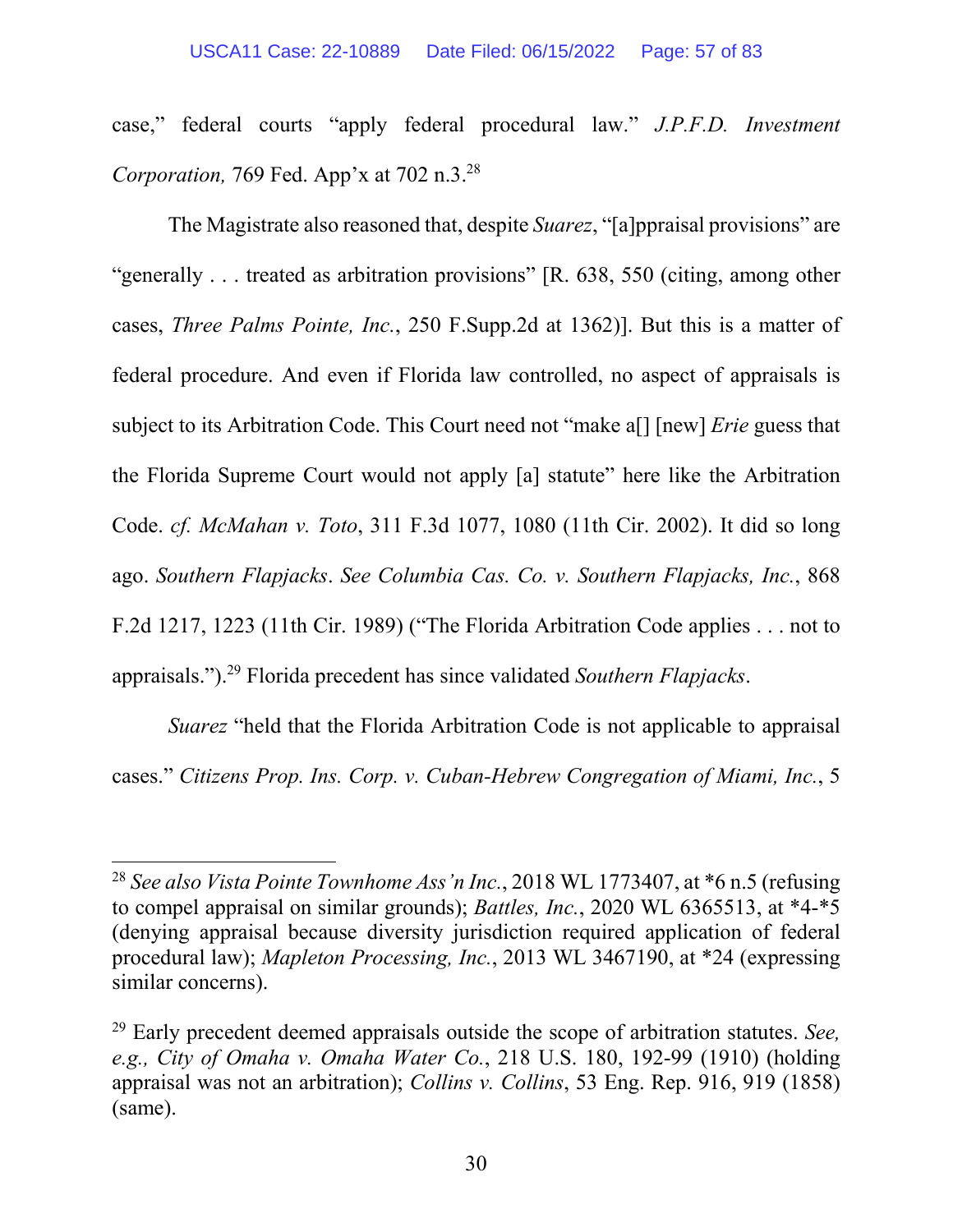So. 3d 709, 712 (Fla. 3d DCA 2009). Since *Suarez*, Florida's appellate courts have continued to curb all recourse to the Code. *See State Farm Fla. Ins. Co. v. Gonzalez*, 76 So. 3d 34, 37 (Fla. 3d DCA 2011) (rejecting "petition to confirm" appraisal award as if it were an arbitration award) (*citing Florida Insurance Guaranty Ass'n v. Olympus Ass'n*, 34 So.3d 791 (Fla. 4th DCA 2010)); *Citizens Prop. Ins. Corp. v. Mango Hill #6 Condo. Ass'n, Inc.*, 117 So. 3d 1226, 1230 (Fla. 3d DCA 2013) ("The Florida Arbitration Code is not applicable to appraisal awards."); *Cuban-Hebrew Congregation of Miami, Inc.*, 5 So. 3d at 712 (reversing trial court's refusal, based on Arbitration Code, to apply deductibles to appraisal award).

The trend is clear. For example, writing for the majority in an opinion before his ascension, Justice Canady expressly disapproved of *Three Palms Pointe's* refusal to allow the challenge of coverage for elements of loss after appraisal. *Kennedy*, 890 So. 2d at 541. Every other district with an opinion agrees with *Kennedy*. *See American Capital Assurance Corp. v. Leeward Bay at Tarpon Bay Condo. Ass'n, Inc.*, 306 So. 3d 1238, 1243 (Fla. 2d DCA 2020); *Williams v. Citizen Prop. Ins. Co.*, 285 So. 3d 334, 335 (Fla. 4th DCA 2019); *Safepoint Ins. Co. v. Hallet*, No. 5D20- 206, 2021 WL 2599656, at \*2 (Fla. 5th DCA, June 25, 2021); *Olympus Ass'n*, 34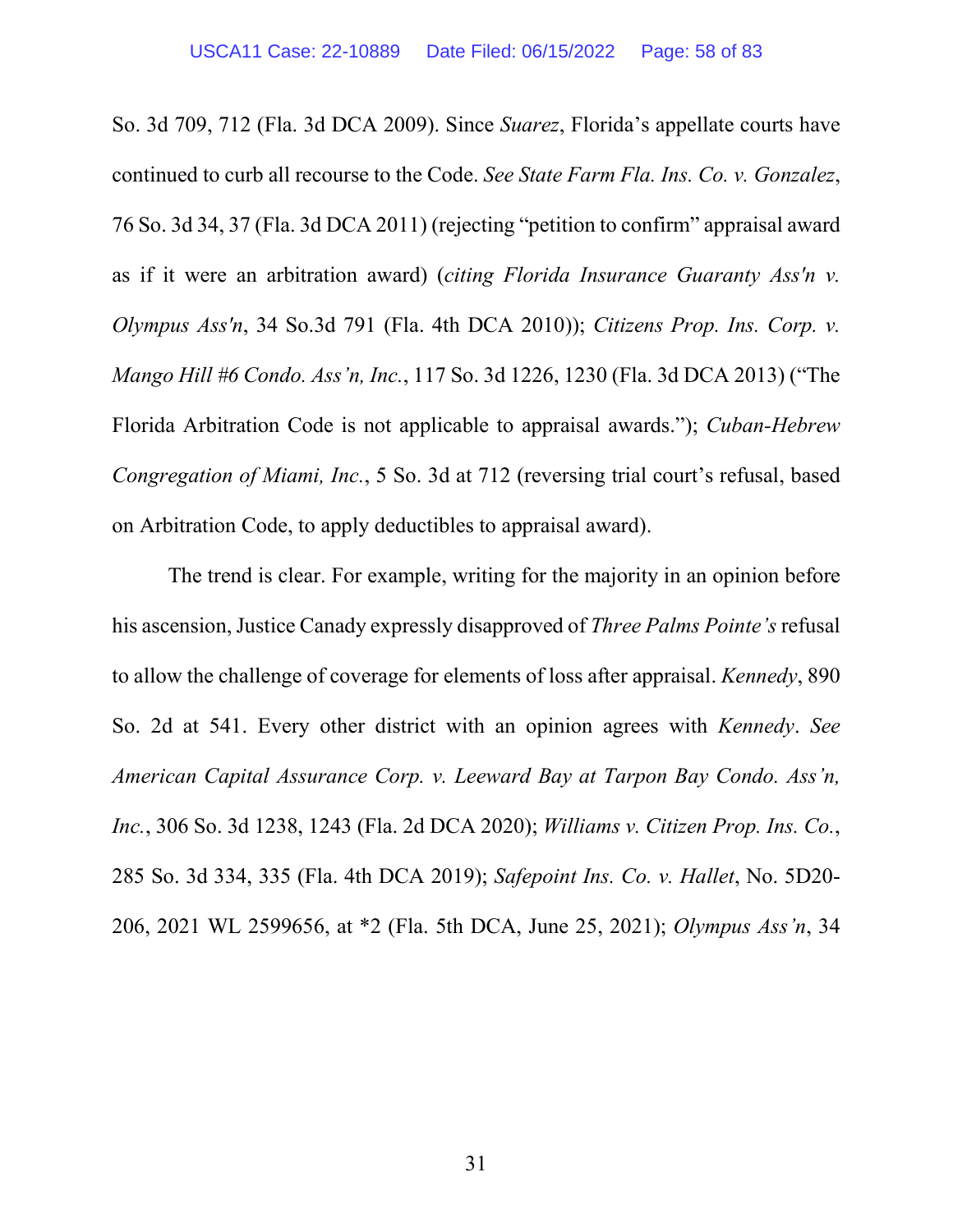So. 3d 791; *Mango Hill #6 Condo. Ass'n, Inc.*, 117 So. 3d at 1229. As do most district court rulings in this circuit. $30$ 

Although this Court would "write[] in . . . disappearing ink" on the issue, *McMahan*, 311 F.3d at 1079, writing in Florida is on the wall: "the analogy [to the Code] [i]s misplaced." *Cuban-Hebrew Congregation of Miami, Inc.*, 5 So. 3d at 712. Analogy is a tool of reasoning, not a source of power. An Article III court cannot exercise Rule 65 powers outside its bounds, anchored in mere reasoning. To say that "*Suarez* did not . . . overturn Florida's prior policy and precedent" of enforcing appraisal through motions to compel arbitration [R. 530], or that federal courts "maintain[] the ability to compel appraisal outside of granting specific performance" disregards the legal trend just described  $[R. 639]$ .<sup>31</sup>

l

<sup>30</sup> Although "federal district courts have divided as to whether . . . to follow *Three Palms Pointe* or . . . *Kennedy*," *Fouladi v. Geovera Specialty Ins. Co.*, No. 6:18-cv-326-Orl-40KRS, 2018 WL 3761039, at \*6 n.4 (M.D. Fla. April 30, 2018), a growing majority of cases in this Circuit *expressly* side with *Kennedy*. *See Fla. Gaming Corp. v. Affiliated FM Ins. Co.*, No. 07-20897-Civ-Ungaro, 2008 WL 11407210, at \*1 n.1 (S.D. Fla. Apr. 21, 2008); *Sands on the Ocean Condo. Ass'n, Inc. v. QBE Ins. Corp.*, No. 05-14362-Civ, 2009 WL 790120, at \*2-\*3 (S.D. Fla. Mar. 24, 2009); *Jin Zhi Star Lt. LLC v. American Zurich Ins. Co.*, No. 08-61101-Civ-Moreno/Torres, 2011 WL 13110260, at \*3-\*4 (S.D. Fla. June 16, 2011); *Grove Towers Condo. Ass'n, Inc. v. Lexington Ins. Co.*, No. 19-24199-Civ-Cooke/Goodman, 2020 WL 4561599, at \*4 (S.D. Fla. June 9, 2020).

<sup>&</sup>lt;sup>31</sup> Should any aspect of this issue turn on a question of Florida law, Empire respectfully requests this Court to certify it to the Florida Supreme Court. *See, e.g., Anderson v. Auto-Owners Ins. Co.*, 172 F.3d 767 (11th Cir. 1999) (certifying question involving insurance policy), *certified question answered by Auto-Owners Ins. Co. v. Anderson*, 756 So. 2d 29 (Fla. 2000); *Sun Ins. Office, Ltd. v. Clay*, 133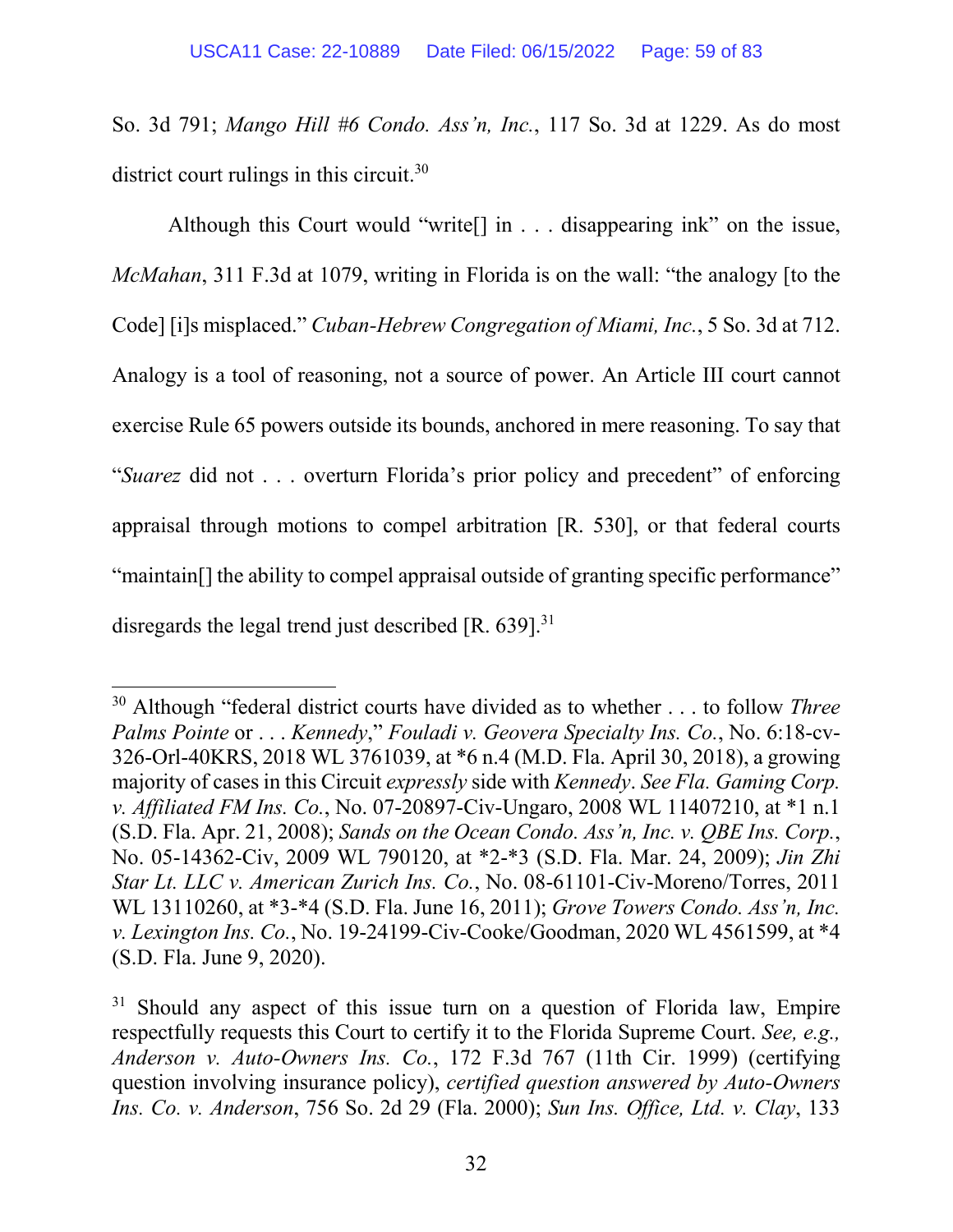#### USCA11 Case: 22-10889 Date Filed: 06/15/2022 Page: 60 of 83

Lastly, the lower court's practice has arbitrary and unfair consequences. Affording the same relief whether Positano chose to plead and prove it as specific performance or not, the court allows Positano to *choose* between a higher and lower burden to obtain the *same* thing. Nothing comparable is done in other legal contexts. It is the nature of the relief that triggers the procedural mechanisms procuring it, not the choice of vehicle that redefines such relief. The matter is all the worse where, as here, Positano did choose to plead specific performance [R. 449-52 (¶¶25-44)] only to turn around and choose *again* a different vehicle. A concise blueprint of what appraisal litigation should procedurally look like may be useful.<sup>32</sup>

 $\overline{\phantom{a}}$ 

So. 2d 735, 742 (Fla. 1961)("It is now well established procedure for a federal court to abstain from deciding the merits of a case so as to afford the state courts a reasonable opportunity to construe a state statute involved in the case.").

<sup>&</sup>lt;sup>32</sup> Ordinarily, compelling appraisal should be sufficiently pleaded as specific performance. This allows the insurer to raise equitable and other defenses. A motion to compel appraisal should require a showing under Rule 65. The movant must meet the high burden of specific performance. As argued below, it should also seek summary judgment on that relief as pleaded. If any award is not paid, then the movant (often the insured) may file a supplemental pleading alleging that the nonmovant (often the insurer) has breached the policy by failing to make payment. *Cf. J.P.F.D. Investment Corp.*, 769 Fed. App'x at 705-706 ("If the parties cannot agree on the covered loss amount, they must undergo the contractual appraisal before [the insurer's] obligation to pay . . . ripens."). The parties may then continue litigation of coverage post-appraisal, as required by *Kennedy*. And the movant may even seek summary judgment on the amount owed. *Mango Hill #6 Condo. Ass'n, Inc*.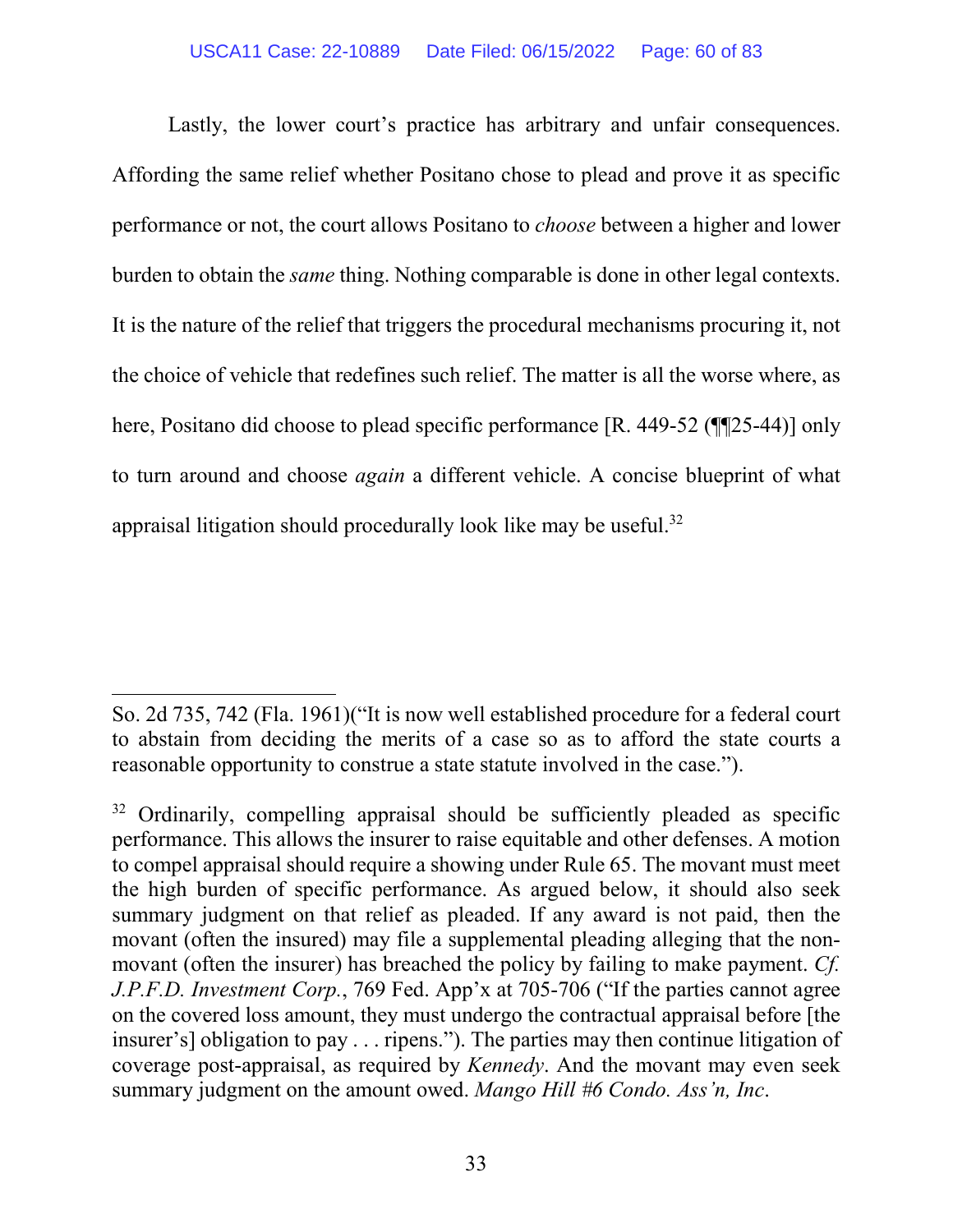# **B. Positano Failed to Plead and Show Entitlement to Specific Performance**

Equally wrong was the lower court's failure to analyze whether Positano sufficiently pleaded and showed entitlement to the "extraordinary" relief of specific performance [R. 695-96]. The Honorable Magistrate's alternative conclusion that Positano met such burden was no less incorrect [R. 636].

First, the Magistrate concluded, without analysis and on no authority, that the required showing of specific performance was disposed of by the prior order denying Empire's motion to dismiss that count [R. 636]. Even if correct, the order would only extend to the sufficiency of the complaint, not the *separate* showing of proof by motion. However, the order's analysis was incorrect.

"Specific performance shall only be granted when 1) the plaintiff is clearly entitled to it, 2) there is no adequate remedy at law, and 3) the judge believes that justice requires it." *Castigliano v. O'Connor*, 911 So. 2d 145, 148 (Fla. 3d DCA 2005) (citation omitted). *Id.* "Threadbare recitals of the elements of a cause of action, supported by mere conclusory statements, do not suffice." *Ashcroft v. Iqbal*, 556 U.S. 662, 678 (2009).

Here, Positano alleged that: (1) the Policy provided for appraisal [R. 450  $(928)$ ; (2) Positano demanded it [R. 450  $9$ ] 28, 31]; (3) Empire ignored that demand [R. 451 ¶¶ 36, 43]; (4) there is no adequate remedy at law in the absence of an order compelling it  $[R. 451 \text{ at } \P 37]$ ; (5) in the absence of specific performance, Positano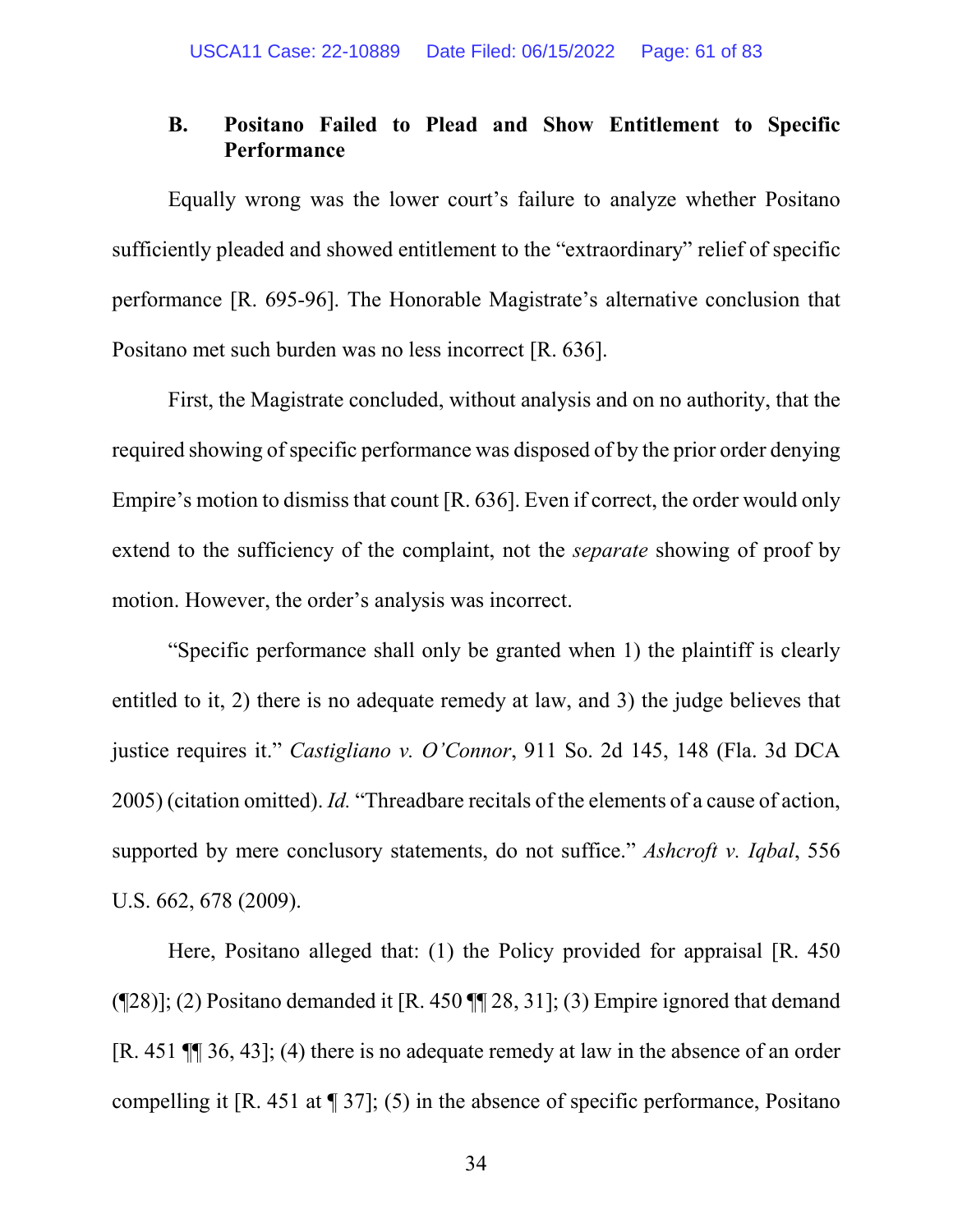would suffer irreparable harm [R. 451 at ¶ 38]; (6) Positano has a clear right to enforce appraisal [R. 695 at  $\P$  40]; and (7) justice requires compelling it [R. 452 at  $\P$ 44]. These allegations lacked the requisite factual predicate for specific performance.

Even if the first three allegations were deemed sufficient to state the first legal element, the rest fail to support the remaining legal elements. In alleging no remedy at law, Positano merely recites the requirement. And in circular fashion, stating that "[t]here is no adequate remedy at law to compel Empire to participate in the appraisal process" [R. 451 at ¶ 37]. That is, no remedy but specific performance is adequate *where specific performance is sought*. But the remedy at law that must be shown inadequate is *money damages*. These exist, as discussed above.<sup>33</sup> And Positano seeks them even under this count [R. 452 (praying for "any damages")].

Positano's allegation that a failure to appraise precludes it from repairing its property is insufficient. And meritless. Empire is not Positano's lender, but its insurer. *See Buckley Towers Condominium v. QBE Ins. Corp.*, 395 Fed. App'x 659, 662 (11th Cir. 2010) ("Although [the insured] may be unable to receive the full range

 $\overline{\phantom{a}}$ 

<sup>33</sup> *See Saba*, 159 Ohio St. at 248-249 (Hart, J., dissenting) (explaining common law refusal to specifically enforce appraisal); *Hepburn et al.*, 5 Cranch at 279 (specific performance a departure from common law); *Specific Performance of Contracts Containing A Provision to Arbitrate*, 31 Y.L.J. 670, 670-671 (1922) ("Equity will usually not grant specific performance of contracts for valuation or arbitration, even though the legal remedy is inadequate . . . . But exceptions to this rule are recognized.") (citing FRY, SPECIFIC PERFORMANCE (4th ed. 1903) sec. 356; 5 POMEROY, EQUITY JURISPRUDENCE (4th ed. 1919) sec. 2180).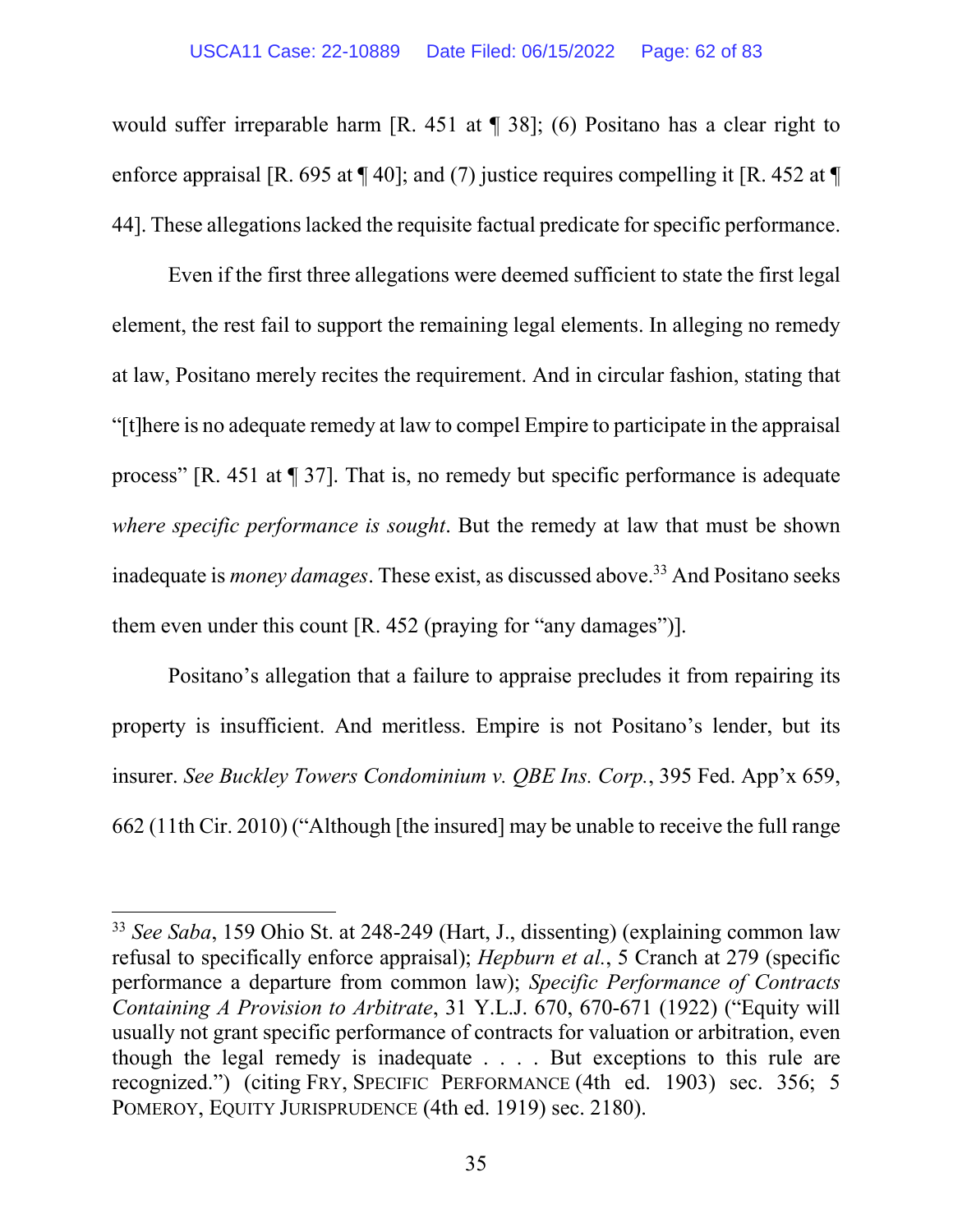of benefits of their contract without an advance payment . . . that cost and inconvenience may not relieve [it] of repairing the building prior to claiming RCV damages.").

Identical allegations are routinely deemed insufficient to specifically enforce appraisal. *See, e.g., Parkway Baptist Church, Inc. v. Guideone Elite Ins. Co.*, No. 10-23965-CIV, 2011 WL 13099891, at \*3 (S.D. Fla. Sept. 21, 2011) ("[I]t is unclear that Plaintiff can demonstrate there is no adequate remedy at law").<sup>34</sup> Other federal courts agree. *See*, *e.g., Battles, Inc.*, 2020 WL 6365513, at \*4-\*5 (same). The court and the Magistrate failed to consider *Parkway Baptist Church* or other cases.

Second, even if Positano sufficiently pleaded such relief, its motion "proved" nothing, and the court did not properly exercise discretion in granting relief. Federal procedure requires satisfaction of Rule 65, the exercise of discretion in weighing factors, and the tailoring of this remedy. *Cf.* Sturges, *supra* at 3 n.6 (recognizing courts must weigh injunctive factors and exercise discretion in compelling appraisal).<sup>35</sup> Any conflict between Florida law and Rule 65 is resolved in favor of

<sup>34</sup> *See also La Gorge Palace Condo. Ass'n, Inc.*, 733 F.Supp.2d at 1334 (same); *Sardinas v. Miami Veterinary Specialists, P.A.*, No. 1:20-cv-22987, 2020 WL 7241364, at \*10 (S.D. Fla. Dec. 8, 2020) (same in different context); *Vallina v. Mansiana Ocean Residences, LLC*, 2010 WL 11553422, at \*8 (S.D. Fla. Oct. 12, 2010) (same).

<sup>35</sup> *See also* Amy Schmitz, *Refreshing Contractual Analysis of ADR Agreements by Curing Bipolar Avoidance of Modern Common Law*, 9 HARV. NEGOT. L. REV. 1, 2, 4 n.22 (2004) (courts should not automatically compel specific performance of extra-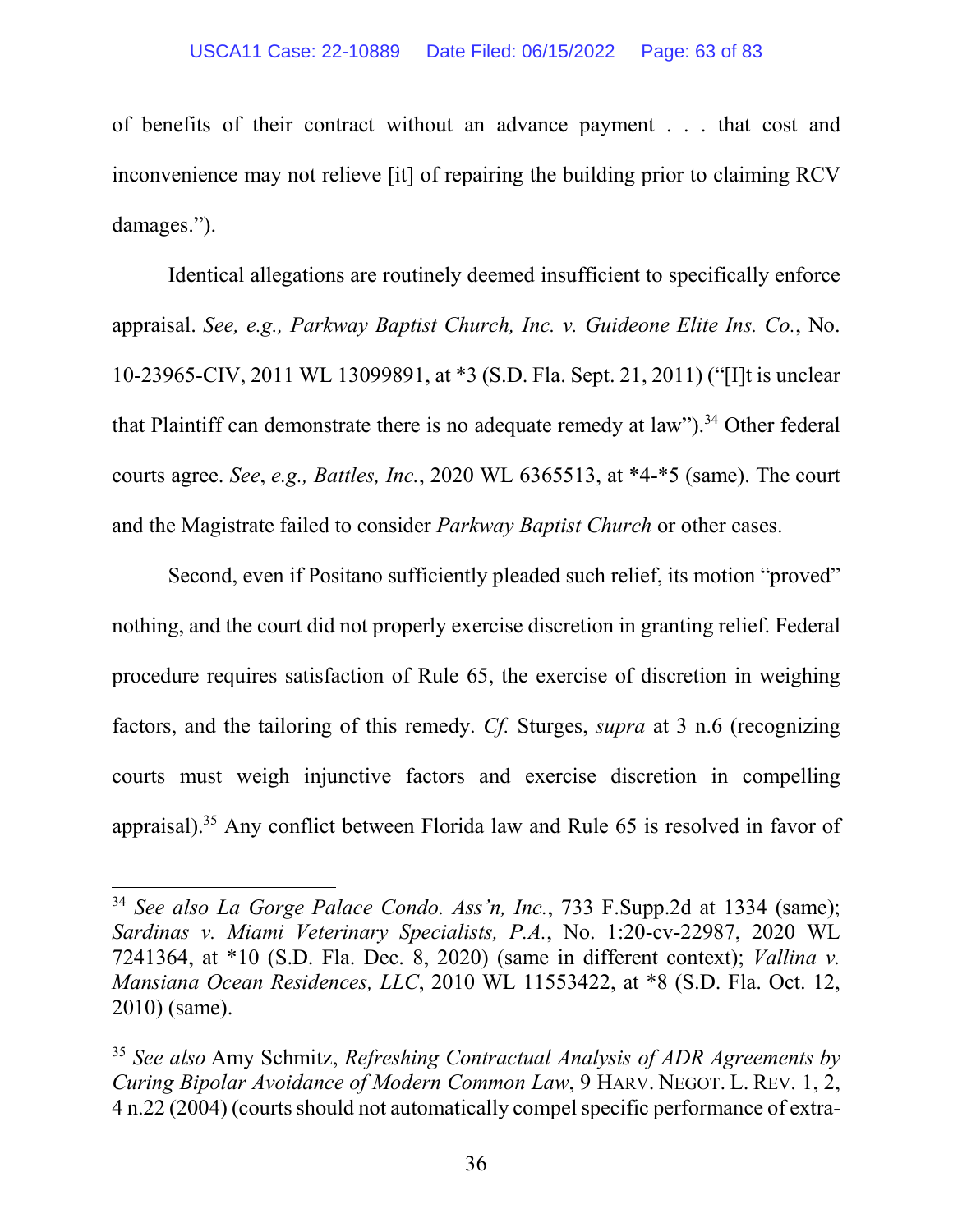the latter. *See Blue-Grace Logistics LLC v. Fahey*, 340 F.R.D. 460, 466 (M.D. Fla. 2022). The fact that Florida courts may do something else does not justify importing that practice. *Cf., e.g., MaxLite, Inc. v. ATG Electronics, Inc.*, No. 15-1116, 2019 WL 3283077, at  $*3$  (D. N.J. July 22, 2019) (refusing to enact "parallel procedure" tracking state "summary action" practice and instead evaluating injunction claim to compel payment through Rule 56).

Moreover, motions for specific performance require "testimonial and documentary evidence, including expert testimony of the specialized nature of the contract subject matter that damages would not be a just and reasonable substitution for its loss." 5 BUS. & COM. LITIG. FED. CTS.  $\S$  49:79 (4th ed.2020). Courts must find "[t]hat the comparative benefit and harm to the parties if specific performance is granted favors the party bringing the action." *Id.* 

Here, Positano's motion met no such burden. It traveled neither under Rule 65 nor Florida law, both requiring "clear proof." *Compare Castigliano*, 911 So. 2d at 149, *with Tipton v. Woodbury*, 616 F.2d 170, 178 (5th Cir. 1980). Nor did the court treat the motion as one seeking Rule 65 relief. *Cf., e.g., Gray Ins. Co. v. Fla.* 

 $\overline{\phantom{a}}$ 

judicial resolution agreements without balancing equitable factors and exercising discretion); *Georgia Advocacy Office v. Jackson*, 4 F.4th 1200, 1208 (11th Cir. 2021) (Rule 65 allows for tailoring of injunction); Samuel Bray, *The System of Equitable Remedies*, 63 UCLA L. REV. 530, 557 (2016) (noting that under Rule 65 "court is not limited to saying merely 'perform the contract', and it may impose further conditions . . . as needed").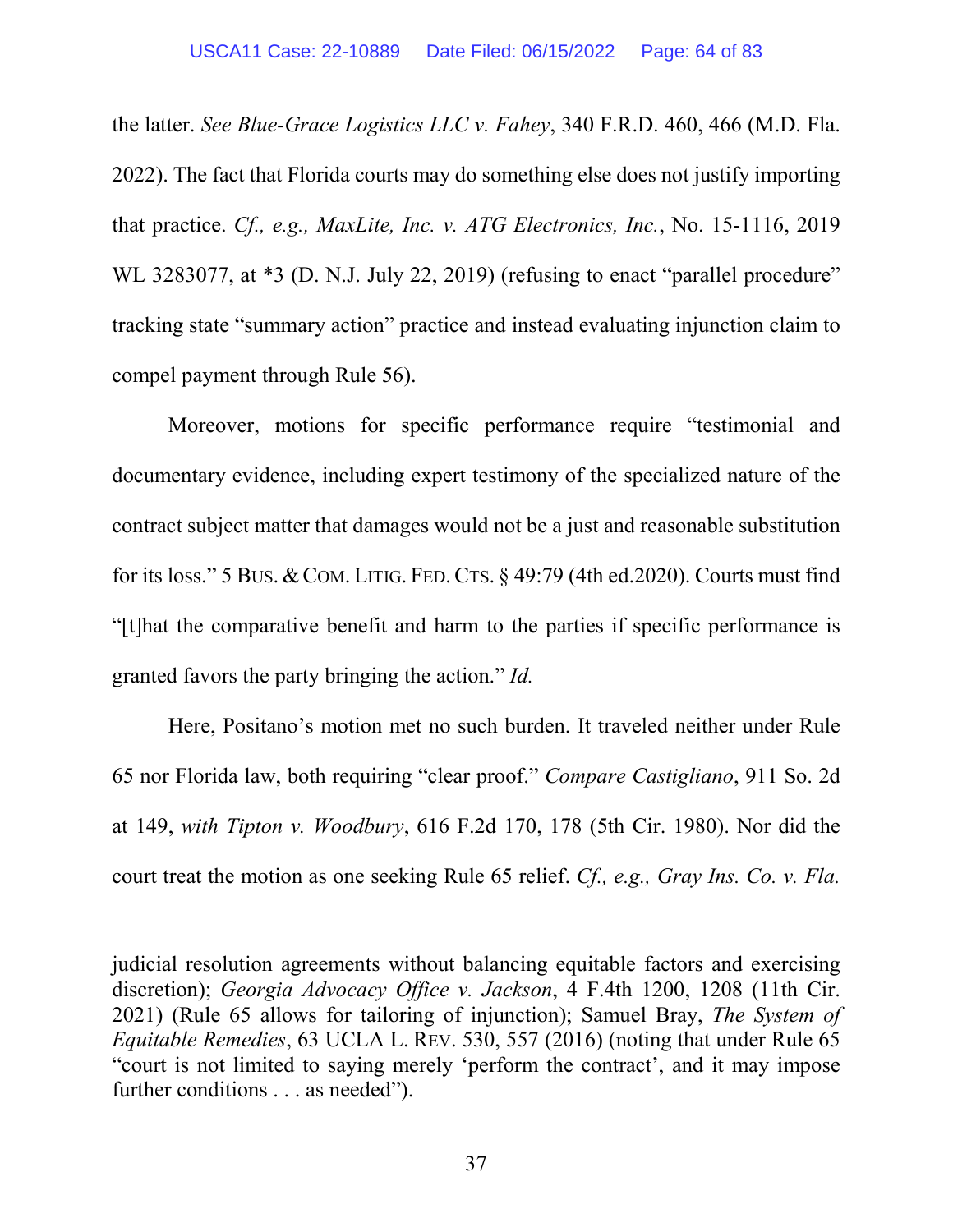*Paving & Trucking, Inc.*, 2014 WL 12776172, at \*2 (S.D. Fla. Feb. 10, 2014) (treating motion as Rule 65 one because "a stand-alone 'motion for specific performance' is not provided for").

# **II. Compelling Appraisal Absent Summary Judgment that Empire Breached the Provision Constituted a Grant of Unpled Relief Redressing an Un-adjudicated Wrong**

The court erred in concluding that did "not" need to "treat [Positano's] motion to compel appraisal as one for summary judgment" [R. 697]. In the absence of an adjudicated breach, Empire should not have been forced to perform.

First, "[s]pecific performance . . . is a remedy for breach." *Ostuw*, 2020 WL 6305105, at \*3. This entails "a cause of action which requires proof the contract was breached.'" *Macom Technology Solutions Holdings, Inc. v. Ifineon Technologies AG*, 881 F.3d 1323, 1332 (Fed. Cir. 2018) (citation omitted). *Cf. also Anoushfar*, 2021 WL 4848073, at \*3, \*7 (specific performance claim logically depended on breach of contract). It requires "proof of the contract . . . and of its breach." *Tipton*, 616 F.2d at 178. Unsurprisingly, appraisal is often sought through summary judgment. *See, e.g., Jacobs*, 236 F.3d at 1285 (reviewing summary judgment order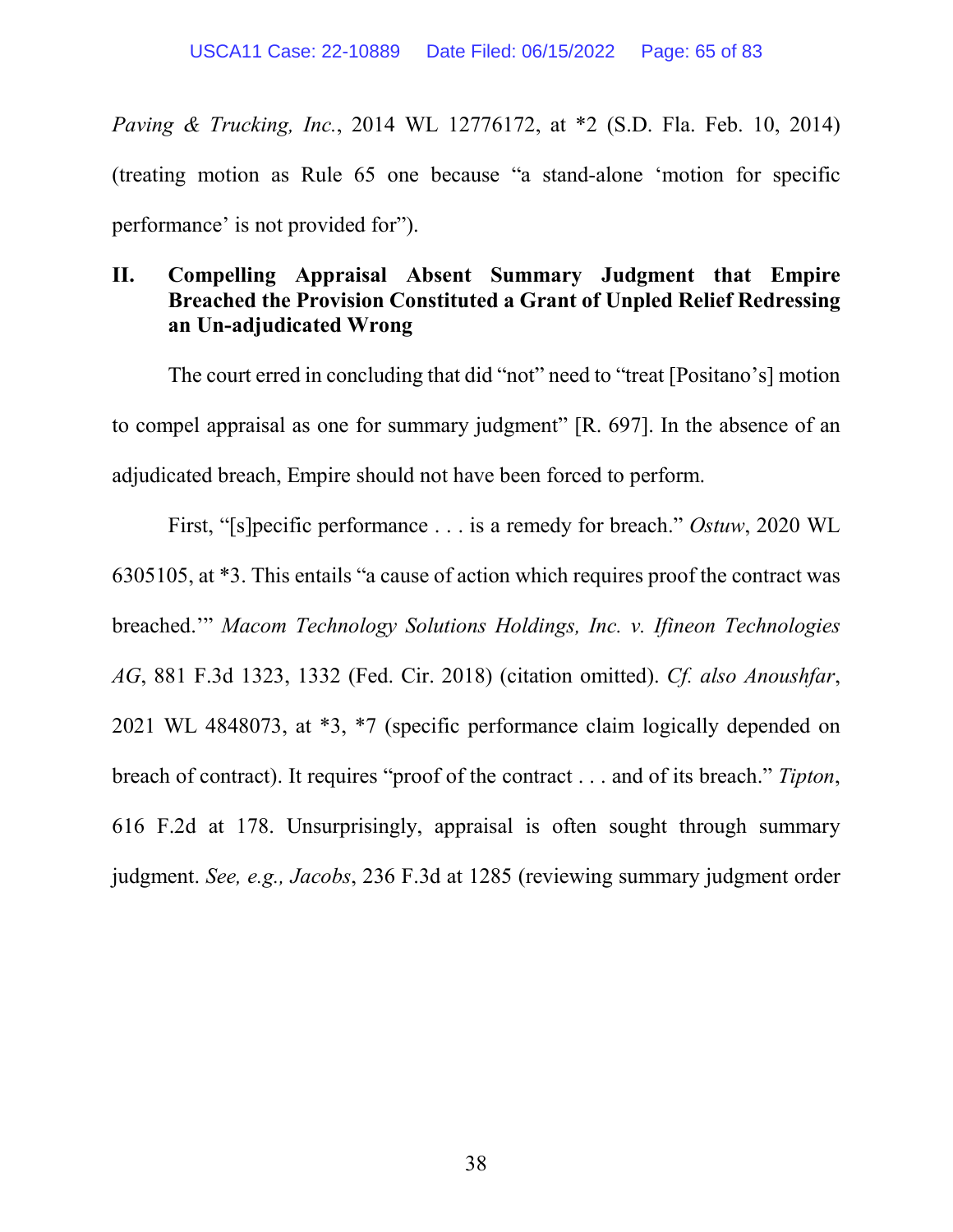compelling appraisal).<sup>36</sup> Positano would have to defeat Empire's defenses. *See Stillman v. Travelers Ins. Co.*, 88 F.3d 911, 914 (11th Cir. 1996).<sup>37</sup> It failed to do so.

Second, "[a]lthough" Positano's motion "was styled as a motion to compel [appraisal] . . . it is essentially a motion for summary judgment." *J.W. Mariner Corp. v. Zurich American Ins. Co.*, No. 5:20-cv-143, 2021 WL 4958099, at \*1 n.1 (N.D. Fla. July 7, 2021). *See also Great Lakes Ins. SE v. Concourse Plaza, A Condo. Ass'n, Inc.*, No. 21-cv-21873, 2022 WL 1681883, at \*3 (S.D. Fla. May 26, 2022) (treating motion to compel appraisal as one for summary judgment, since it "will dispose of" pleaded entitlement to appraisal).<sup>38</sup> Federal courts elsewhere agree. *See, e.g., McCoy*, 189 F.Supp.3d at 900 (motion to compel appraisal "seek[s] partial summary

 $\overline{\phantom{a}}$ 

<sup>36</sup> *See also Pernas v. Scottsdale Ins. Co.*, No. 1:15-cv-21506, 2016 WL 471949, at \*2 (S.D. Fla. Feb. 8, 2016); *Cypress Chase Condo. Ass'n A v. QBE Ins. Corp.*, No. 10-61987, 2013 WL 1191413, at \*2-\*3 (S.D. Fla. Mar. 22, 2013); *People's Trust Ins. Co. v. Slavin*, No. 4D21-3025, 2022 WL 1021043, at \*1 (Fla. 4th DCA April 6, 2022).

<sup>37</sup> *Cf., e.g., Allegro at Boynton Beach, L.L.C. v. Pearson*, 287 So. 3d 592, 602 (Fla. 4th DCA 2019) (Warner, J., dissenting) (same).

<sup>38</sup> See also *Indian Harbor Insurance Company v. International Studio Apartments, Inc.*, No. 09-60671-CIV-ALTONAGA/Brown, 2009 WL 10668754, at \*3 (S.D. Fla. Sept. 22, 2009) (treating motion to compel appraisal as one for summary judgment); *Palmer v. Fidelity Nat'l Prop. & Cas. Ins. Co.*, No. 13-80741, 2014 WL 12461372, at \*5 (S.D. Fla. Nov. 7, 2014) ("Plaintiff's Motion to Compel . . . Appraisal . . . is essentially [its] own motion for summary judgment on this issue.").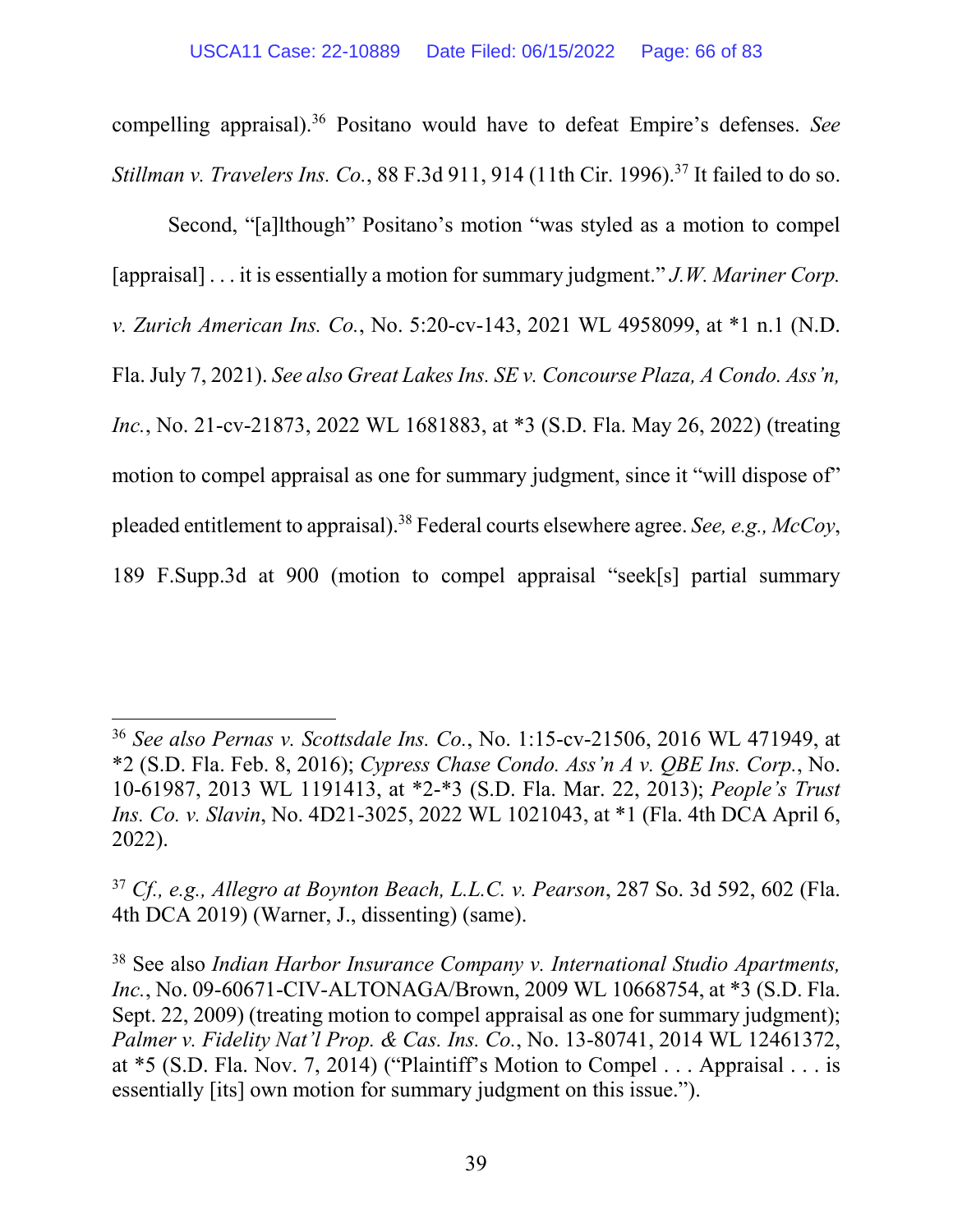judgment on . . . claim that [insurer] has breached the Policy by refusing to participate in the appraisal process").<sup>39</sup>

Third, the lower court's sole reason to the contrary is unpersuasive [R. 697 (citing *Waterford Condo. Ass'n of Collier Cty., Inc.,* 2019 WL 3852731, at \*2)]. *Waterford* is neither analogous nor persuasive.<sup>40</sup> There, the court acknowledged that, where "[o]ne of the counts . . . [is] a demand for appraisal," courts have "treated a motion to compel appraisal as a request for summary judgment on that claim." 2019 WL 3852731, at \*2 (citing *Int'l Studio Apartments, Inc.*, 2009 WL 10668574, at \*3). Here, Positano's complaint sought relief compelling appraisal [R. 449-55 (¶¶25-44, 61(g))]. The rationale of *Int'l Studio Apartments* applied.

Regardless, *Waterford* incorrectly reasoned that what determines if summary judgment is necessary to compel appraisal is whether appraisal will decide if the amount is owed. 2019 WL 3852731, at \*2. But what determines whether summary

<sup>39</sup> *See also St. Panteleimon Russian Orthodox Church*, 2013 WL 6190400, at \*3 (motion seeking appraisal functionally summary judgment motion seeking specific performance); *Battles, Inc.,* 2020 WL 6365513, at \*4-\*5 (court "declin[ing] to exercise its power [to grant a motion to compel appraisal] without a motion for summary judgment or an adjudication on the merits"); *Mapleton Processing, Inc.*, 2013 WL 3467190, at \*24 (same); *Battles, Inc.*, 2020 WL 6365513, at \*5 (same).

<sup>40</sup> Empire has appealed many of those cases recently rejecting its argument. *See, e.g., Creekside Crossing Condo. Ass'n, Inc. v. Empire Indem. Ins. Co.*, No. 2:20-cv-136, 2022 WL 780950, at \*2 (M.D. Fla. Mar. 15, 2022); *Positano Place at Naples III Condo. Ass'n, Inc. v. Empire Indem. Ins. Co.*, No. 2:21-cv-183, 2022 WL 714810, at \*2 (M.D. Fla. Mar. 10, 2022).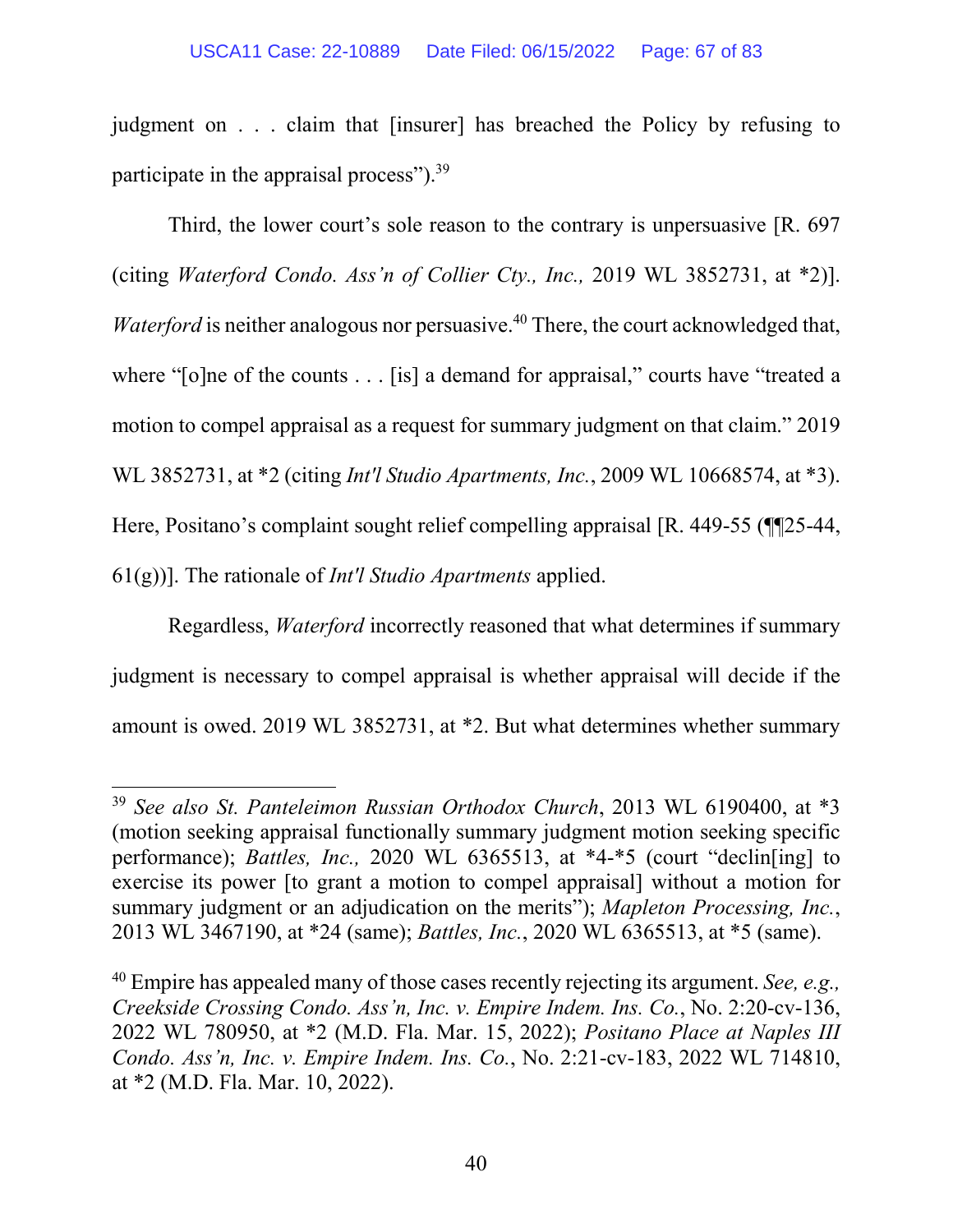judgment is required is whether the movant is seeking an adjudication—partial or not—of a claim, defense, or affirmative relief that is a component of either. Fed. R. Civ. P. 56(a). If the amount of loss, once calculated by appraisers, is appropriate for summary judgment, $41$  why is entitlement to compelling that calculation not also appropriate? There should be no procedural carve-out for insurance cases involving appraisal.

# **III. The District Court Erroneously Compelled Appraisal of Buildings for Which Coverage Was Denied**

The lower court erred in compelling appraisal of all buildings [R. 698]. Neither reason advanced supported its conclusion.

First, appraisal of all buildings in a multi-building property without regard to the insurer's denial of coverage to each building is inappropriate. Where, as here, the Policy schedules several buildings, "the amount recoverable for a loss affecting one . . . must be determined independently of any loss affecting the other" for purposes of appraisal. *Pernas*, 2016 WL 471949, at \*3 (denying appraisal of building for which insurer denied coverage). *See also Florida Ins. Guar. Ass'n v. B.T. of Sunrise Condo. Ass'n, Inc.*, 46 So. 3d 1039 (Fla. 4th DCA 2010) ("[E]ach separately scheduled building is covered by a separate contract of insurance with its own recoverable amount[.]").

l

<sup>41</sup> *Mango Hill #6 Condo. Ass'n, Inc.*, 117 So. 3d at 1230.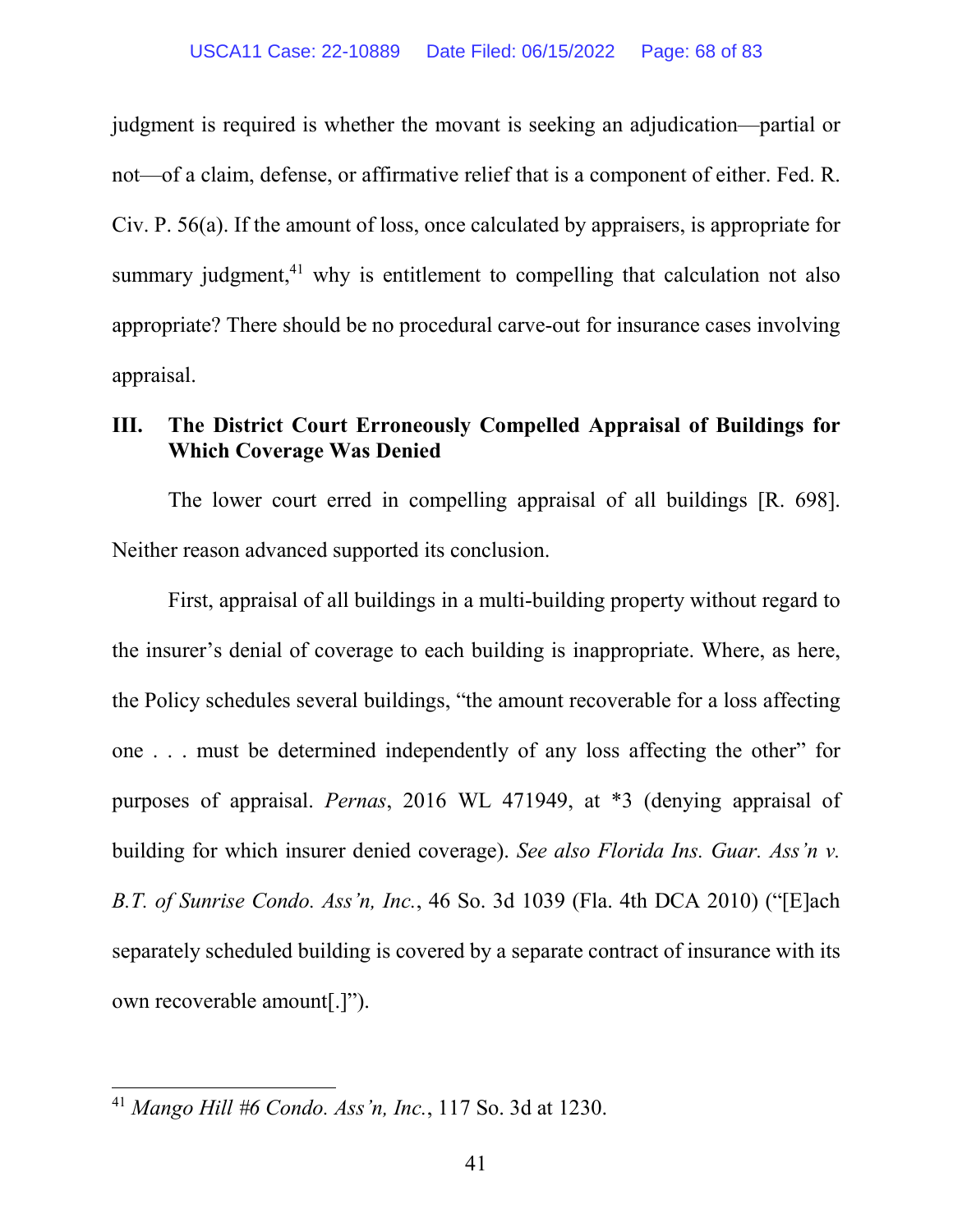Here, Empire wholly denied coverage for three of the buildings because they suffered no damage [R. 593 (¶11)]. Thus, they were not appraisable. *See Pernas*, 2016 WL 471949, at \*3 ("[E]ven though they are insured under the same policy, each property is its own entity, subject to potentially unique coverage issues," such that "because [the insurer] completely denied coverage for the losses to the 211 building, appraisal of those losses is not available."); *Johnson*, 828 So. 2d at 1022 ("[C]ausation is a coverage question for the court when an insurer wholly denies that there is a covered loss[.]"). Nationwide, it "is generally sacrosanct that the values to be appraised are as to each item of loss claimed," WILKOFSKY, THE LAW AND PROCEDURE OF APPRAISAL at 69, not a generalized "claim" or "loss." Positano never addressed the argument before the Magistrate [R. 534].

Second, the court's two reasons for concluding the opposite are unpersuasive. For example, it incorrectly analogized this case to *Merrick Preserve Condo. Ass'n, Inc. v. Cypress Prop. & Cas. Ins. Co.*, 315 So. 3d 45, 50 (Fla. 4th DCA 2021), relying on the Magistrate's report [R. 698]. That analysis was equally incorrect [R. 644- 646]. He reasoned that the three undamaged buildings were appraisable because, to avoid appraisal, Empire needed to wholly deny coverage for Positano's *entire* claim, not individual buildings [R. 644].

*Merrick* is distinguishable because, as the briefs show, there, the insurer agreed that there existed *some* damage—albeit under the deductible—to the relevant

42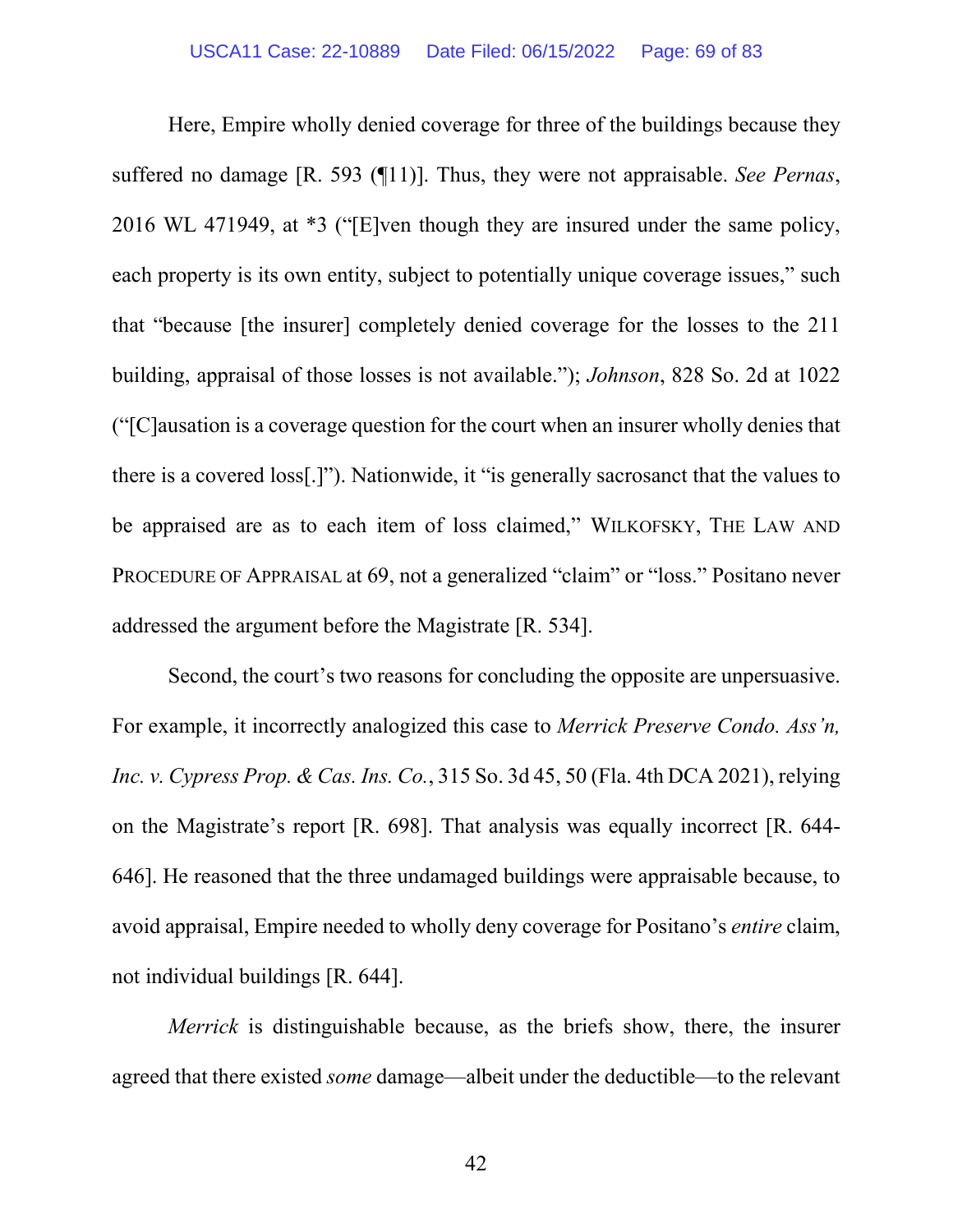building. *Reply Brief*, 2020 WL 8611204, at 2 (Fla. 4th DCA Nov. 6, 2020). Here, Empire's position always denied coverage for three buildings for lack of hurricane damage: a coverage—not an amount of loss—dispute*.*

*Merrick* is also unpersuasive because it relied on distinguishable precedent. 315 So. 3d at 50 (citing to *Kendall Lakes Townhomes Developers, Inc. v. Agricultural Excess & Surplus Lines Insurance Co.*, 916 So. 2d 12 (Fla. 3d DCA 2005), *Underwriters at Lloyd's, London v. Sorgenfrei*, 278 So. 3d 930 (Fla. 5th DCA 2019), and *People's Trust Ins. Co. v. Tracey*, 251 So. 3d 931 (Fla. 4th DCA 2018)). *Tracey* and *Sorgenfrei* are homeowner cases involving *one* building. *See Tracey*, 278 So. 3d at 932; *Sorgenfrei*, 278 So. 3d at 930. Thus, the insurers' coverage denials there concerned only portions of the single-building property involved. And unlike here, in *Kendall Lakes*, "the insurance carrier *agree[d]* that there is a covered loss, but disagree[d] as to the amount of loss." 916 So. 2d at 16 (emphasis added).

The Magistrate did not successfully distinguish *Pernas* [R. 644-45]. He reasoned that *Pernas* was different because it involved an insurer's assertion of unsatisfied post-loss duties, and, here, Empire "has not alleged" such violations. Yet, Empire *did* allege that Positano violated post-loss duties [548]. Critically, *Pernas'* rationale on this issue did not hinge on post-loss duty violations.

*Pernas* reasoned that "the two properties are effectively covered by separate insurance contracts, meaning that the amount recoverable for a loss affecting one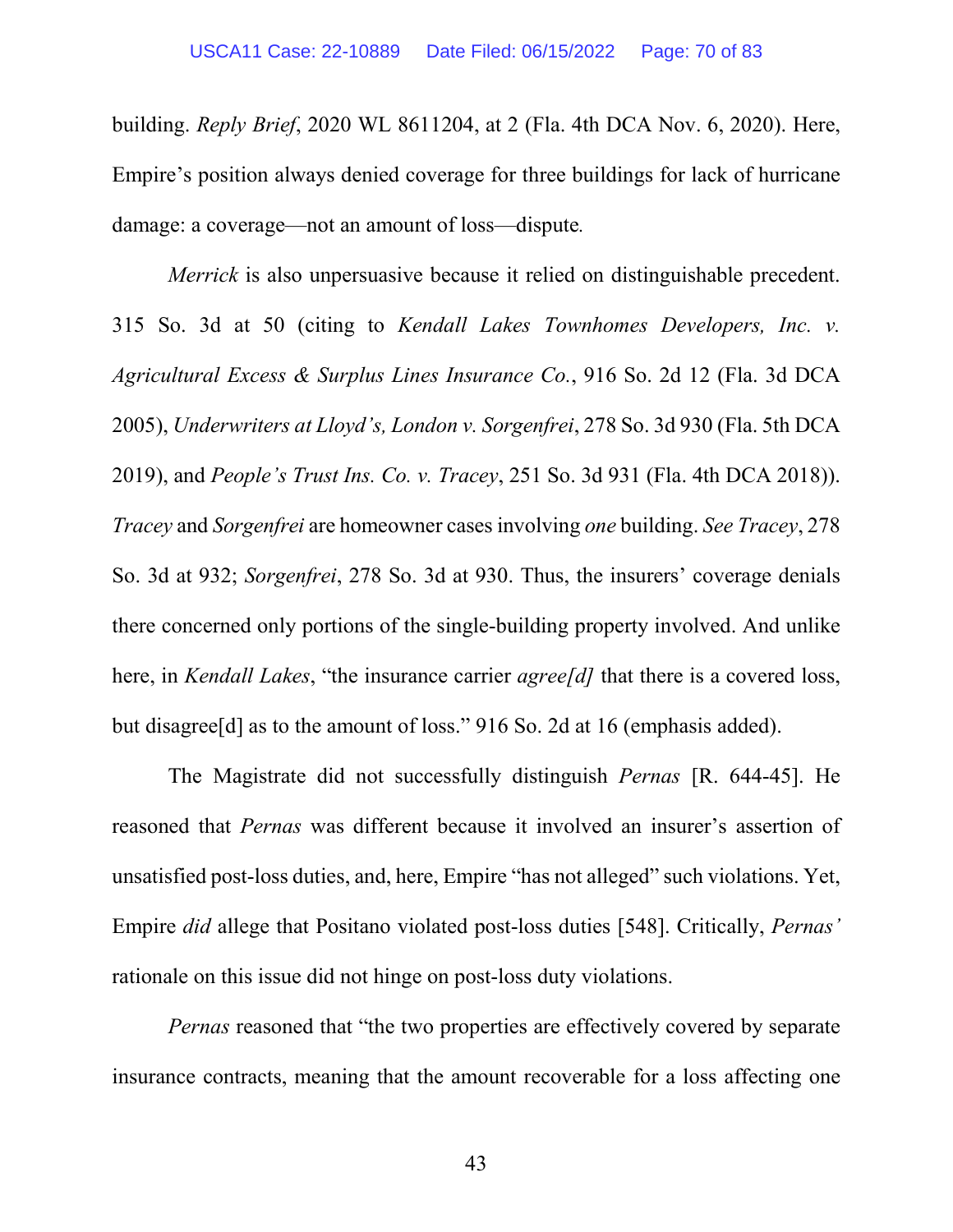property must be determined independently of any loss affecting the other," and "[a]n independent coverage determination for each property is thus required." 2016 WL 471949, at  $*3$ . The court agreed with the insurer's argument that building 221, undamaged, should not be appraised along with building 211. However, the court noted that it was "unable to decide whether the losses to the 211 building are covered," since critical coverage issues remained, including, but not exclusively, whether a covered peril caused it or the insured failed to mitigate damage. *Id.*  Building 211 was the building the insurer admitted as damaged. The court relied on outstanding post-loss duty issues only to deny the *insured's* motion for summary judgment, since coverage could not be shown as a matter of law for the admittedly damaged building. *Id*.

Alternatively, the lower court wrongly asserted that, even if Empire was correct, it retained discretion to compel appraisal of all buildings [R. 646, 698]. But it relied on no precedent. Importantly, the conclusion does not follow. Discretion over the *timing* or order of appraisal and *coverage* adjudication is unrelated to the requirements defining what is appraisable. The latter are controlled by the Policy.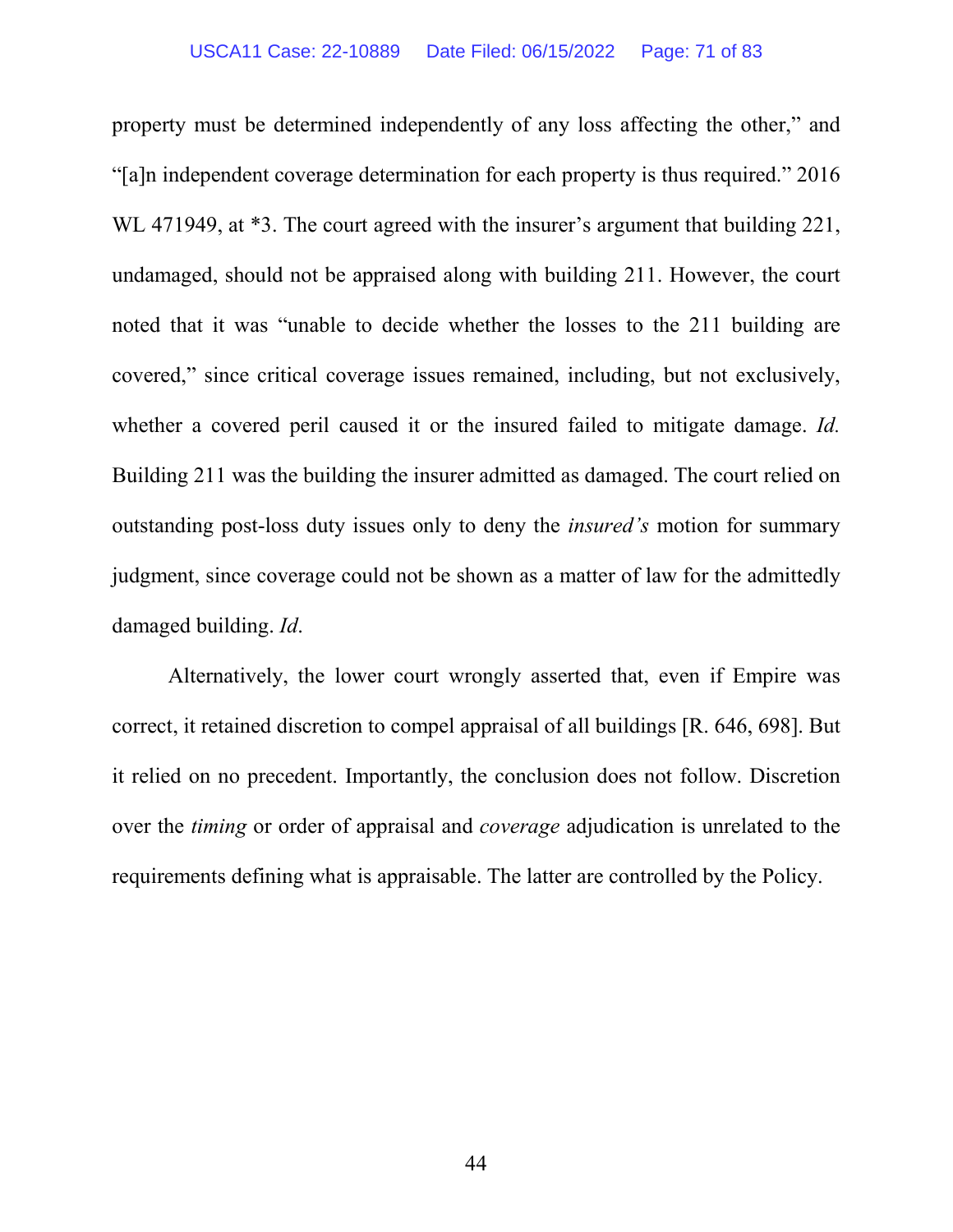# **IV. The District Court Refused Imparting Guidelines for Appraisal Based on the Erroneous Legal Conclusion that It Lacked Such Discretion**

## **A. The District Court Failed to Review the Issue De Novo**

Despite recognizing that it needed to review the Magistrate's report *de novo* [R. 694], the district court improperly analyzed its conclusions on this issue for clear error only [(R. 699-700)]. All issues required *de novo* review.

The court was "obligated to make a *de novo* review of . . . those factual findings and legal conclusions that are the subject of objections" in a ruling "compelling appraisal." *Calzadilla v. Scottsdale Ins. Co.,* No. 18-25424, 2019 WL 2245518, at  $*$ 5 (S.D. Fla. April 10, 2019). The practice is nearby universal.<sup>42</sup> And for good reason. Such reports pass on a "matter dispositive of a claim or defense." Rule 72(b)(1). *See also* 28 U.S.C. §636(b)(1)(B); *J.P.F.D. Investment Corporation v.,* 769 Fed. App'x at 703 (same). Other federal courts agree. *See, e.g., State Farm* 

l

<sup>42</sup> *See Baldwin Realty Group Inc. v. Scottsdale Ins. Co.*, No. 6:18-cv-785-Or1- 41DCI, 2018 WL 5221228, at \*1 (M.D. Fla. Oct. 22, 2018) (adopting magistrate's ruling on appraisal only "[a]fter a de novo review of the record"); *Castillo at Tiburon Condominium Ass'n, Inc. v. Empire Indemnity Ins. Co.,* No. 2:20-cv-468, 2021 WL 4438370, at \*2 (M.D. Fla. Sept. 28, 2021) (same); *Coral Reef Metro, LLC v. Scottsdale Ins. Co.,* 2019 WL 700114, at \*1 (M.D. Fla. Feb. 20, 2019) (same); *Waterford Condominium Ass'n of Collier County, Inc.,* 2019 WL 3852731, at \*1 (same); *Michelle Condominium, Inc. v. Certain Underwriters at Lloyd's, London,*  2021 WL 4244899, at \*1 (S.D. Fla. Sept. 17, 2021) (same); *SB Holdings I, LLC v. Indian Harbor Ins. Co*., No. 6:19-cv-668-Or1-40DCI, 2020 WL 1674326, at \*1 (M.D. Fla. Jan. 9, 2020) (same); *Metropolitan Casualty Ins. Co. v. SFR Services L.L.C.,* 2020 WL 4207375, at \*1 (M.D. Fla. July 22, 2020) (same); *Bettor v. Esurance Property and Casualty Ins. Co.*, No.: 18-61860-CIV-MORENO, 2019 WL 3408900, at \*1 (S.D. Fla. June 17, 2019) (same).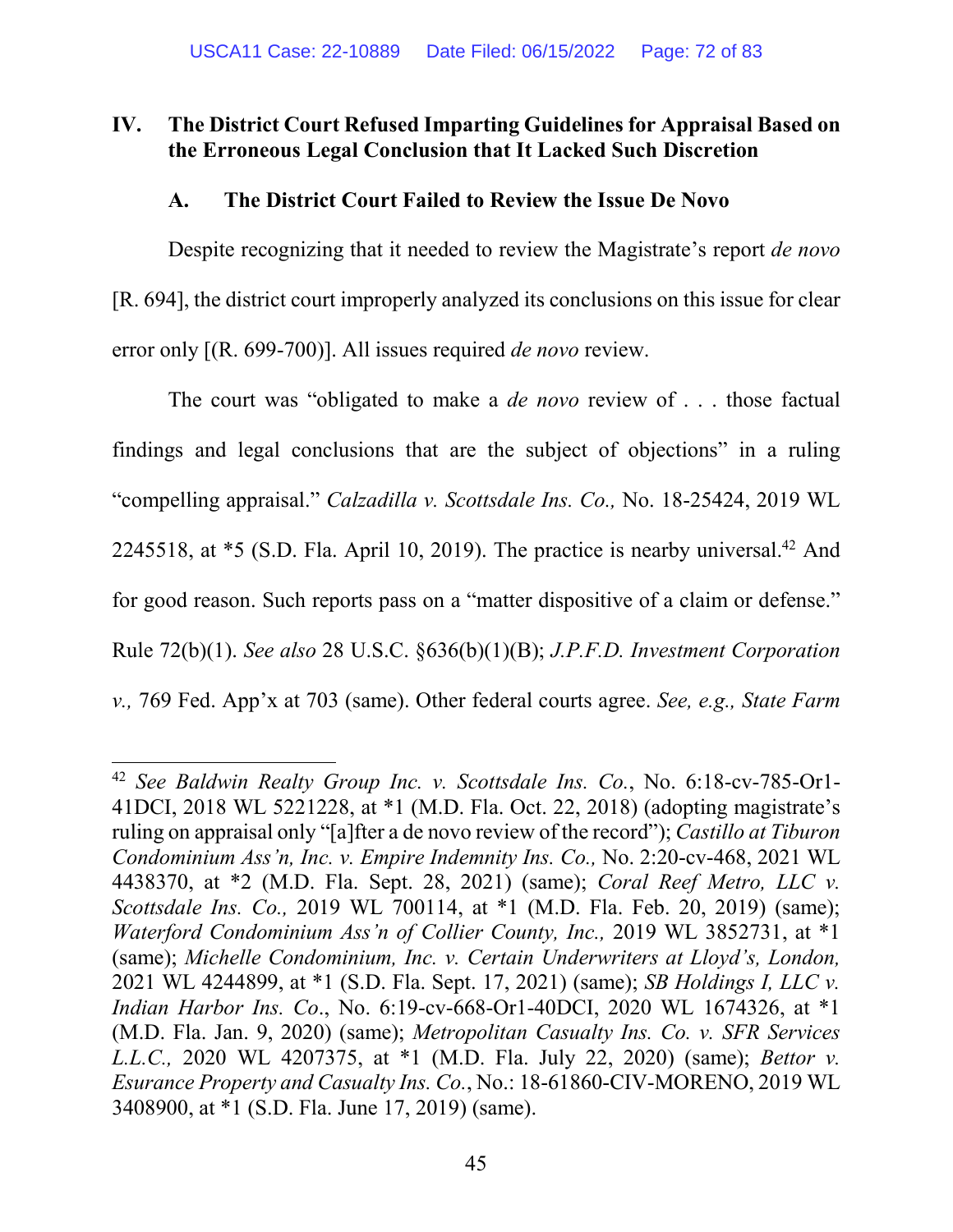*Fire & Cas. Co. v. Harper*, No. 3:20-cv-00856, 2022 WL 989088, at \*2-\*3 (M.D. Tenn. Mar. 31, 2022) (reviewing appraisal order *de novo* because it required specific performance and policy interpretation). Here, the error affected the outcome.

### **B. The District Court Improperly Refused to Impart Appraisal Guidelines**

The lower court improperly refused to consider any reasonable guidelines for the appraisal process except itemization of the award, incorrectly assuming it lacked the power to prescribe them [R. 699]. This fell short of the "great care" that "must be taken to assure that the power of a court to require . . . action does not result in unwarranted harm to the defendant," *Alabama v. U.S. Army Corps of Engineers,* 424 F.3d 1117, 1127 (11th Cir. 2005).

First, a district court judge is required to exercise discretion in tailoring the specific performance of appraisal. *Cf.* Sturges, *supra* at 3 n.6 (courts must weigh injunctive factors and exercise discretion in compelling appraisal).<sup>43</sup> Although the "court is not limited to saying merely 'perform the contract', and it may impose further conditions . . . as needed," Samuel Bray, *supra* at 557, that is just what the lower court did here.

<sup>43</sup> *See also* Amy Schmitz, *supra* at 4 n.22 (specific performance of extra-judicial resolution agreements requires balancing of factors and discretion); *Jackson*, 4 F.4th at 1208 (Rule 65 allows for tailoring).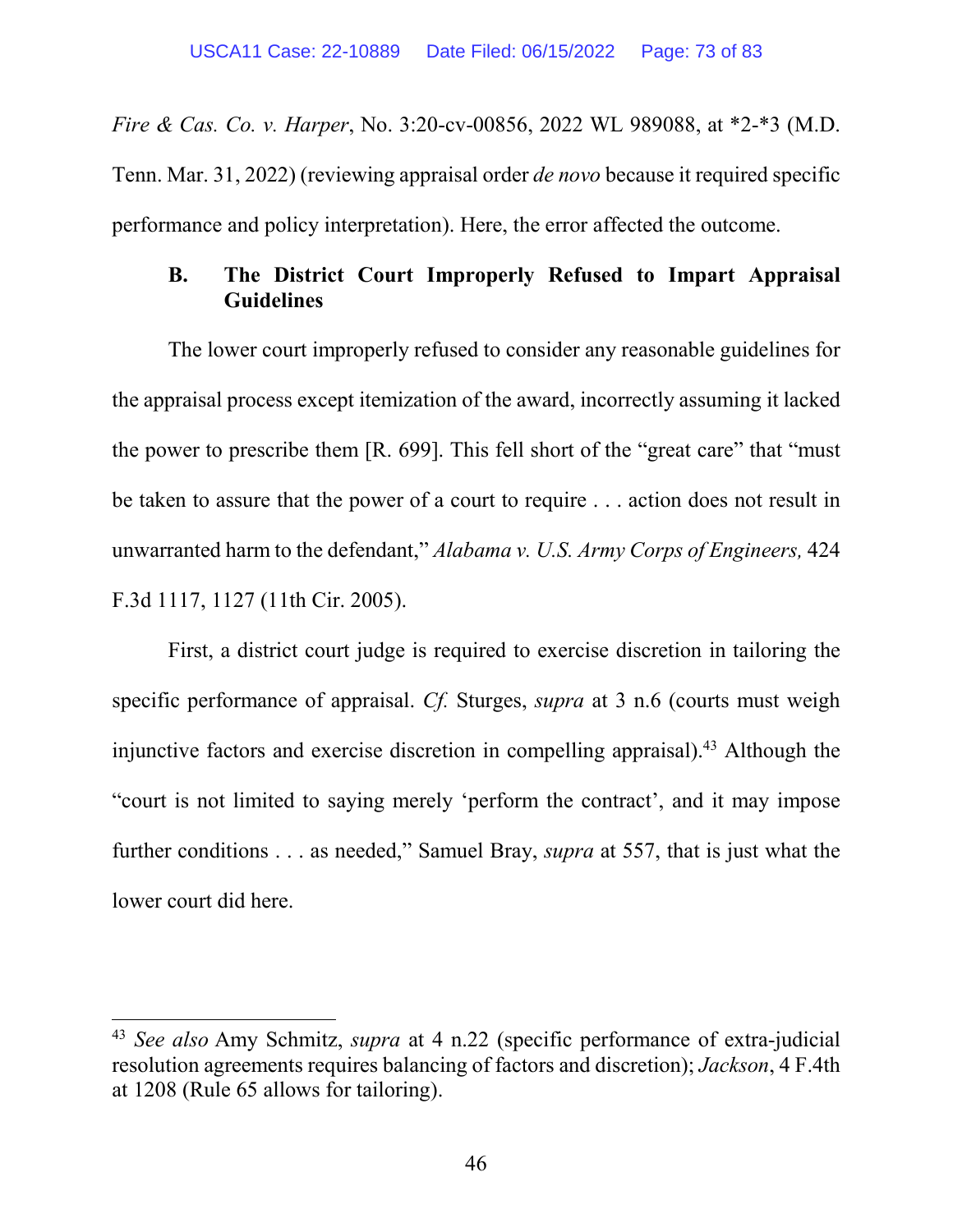#### USCA11 Case: 22-10889 Date Filed: 06/15/2022 Page: 74 of 83

Second, a district court may also impart reasonable instructions for appraisal to safeguard its efficiency and the parties' due process. "'[C]ertain implied powers must necessarily result to our Courts of justice.'" *Chambers v. Nasco, Inc.*, 501 U.S. 32, 43 (1991) (citation omitted). "These powers are 'governed not by rule or statute but by the control necessarily vested in courts to manage their own affairs so as to achieve the orderly and expeditious disposition of cases.'" *Id.* (citation omitted).

Relatedly, "the Due Process Clause requires certain *minimum procedures* 'to ensure that [a property interest] is not arbitrarily abrogated.'" *Smith v. Organization of Foster Families for Equality and Reform*, 431 U.S. 816, 859 (1977) (Stewart, J., concurring) (internal quotations and citation omitted) (emphasis added). "[T]hat minimum is any reasonable procedure . . . which fairly protects . . . from arbitrary action." *Burgess v. Miller*, 492 F.Supp. 1284, 1290 (N.D. Fla. 1980).

Governmental action mandating appraisal implicates due process. *See, e.g., Hardware Dealers' Mut. Fire Ins. Co. of Wis. v. Glidden Co.*, 284 U.S. 151, 158 (1931) (upholding constitutionality of statute mandating insurance appraisals only if "procedure it adopts satisfies the constitutional requirements of reasonable notice and opportunity to be heard"). Judicial enforcement is no different. Courts have long required appraisal to respect minimal due process despite its informality. *See, e.g., Providence Washington Ins. Co. v. Gulinson*, 215 P. 154, 155 (Col. 1923) (reversing appraisal award because "[a]rbitrators constitute a quasi court, and while no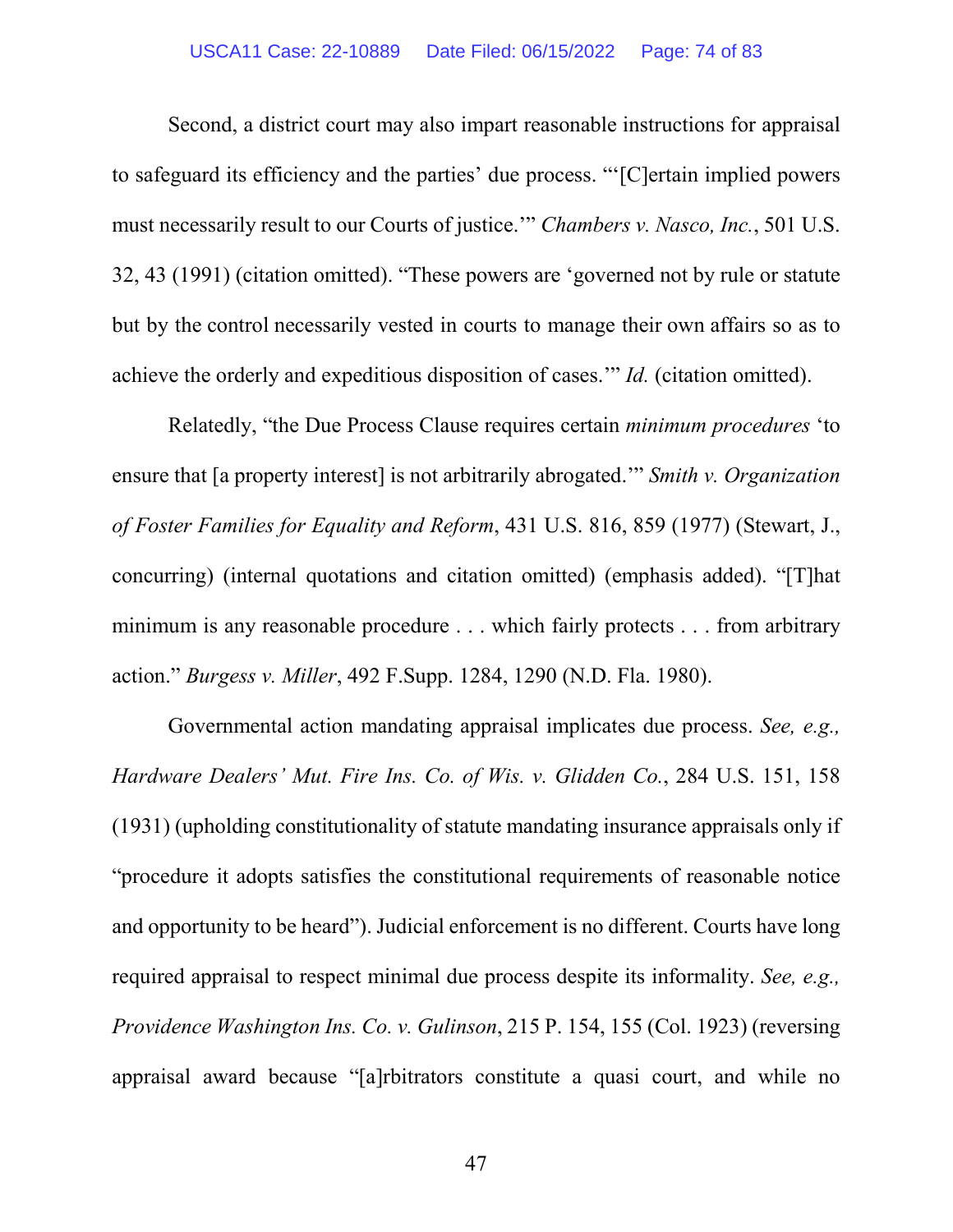formalities are necessary, yet some . . . duties and responsibilities are similar"), *approved by Owners Ins. Co. v. Dakota Station II Condo. Ass'n, Inc.*, 443 P.3d 47, 52 (Col. 2019).<sup>44</sup> The same is true of Florida. *See, e.g., Lewis*, 10 So. at 302 (noting appraisal award not binding if "irregularity, unfairness, or fraud" shown) (relying on *Burchell v. Marsh*, 58 U.S. 344, 349 (1854) (award valid only "[i]f [it] is within the submission, and contains the honest decision of the arbitrators, after a full and fair hearing of the parties")).

Federal courts continue to exercise inherent powers to safeguard efficiency and due process. *See, e.g., Auto-Owners Ins. Co. v. Summit Park Townhome Ass'n*, 129 F.Supp.3d 1150, 1155 (D. Colo. 2015) (imposing minimal guidelines under "inherent power 'to control and supervise its own proceedings'") (citing *United States v. Carrigan*, 804 F.2d 599, 603 (10th Cir. 1986)).<sup>45</sup> Reasonable instructions

l

<sup>44</sup> *See also St. Paul Fire & Marine Ins. Co. v. Walsenburg land & Development Co.*, 278 P. 602, 603 (Col. 1929) ("It is axiomatic that every man has a right to be heard before judgment; also that he may waive that right. We do not think this appraisal clause was such a waiver."); *Itasca Paper Co. v. Niagara Fire Ins. Co.*, 220 N.W. 425, 426-27 (Minn. 1928) ("The duties of the board of appraisal are in the nature of common-law arbitration."); *Hozlock v. Donegal Companies/Donegal Mut. Ins. Co.*, 745 A.2d 1261, 1263 (Pa. Super. Ct. 2000) (appraisal judicially reviewed like common law arbitration).

<sup>45</sup> *See also Villareal v. Owners Ins. Co.*, No. 16-cv-01862, 2016 WL 9735733, at \*2 (D. Col. Dec. 1, 2016) (crafting appropriate guidelines for appraisal); *Am. Storage Centers v. Safeco Ins. Co. of Am.*, 651 F.Supp.2d 718, 720 (N.D. Ohio 2009) (referencing "instructions for the . . . appraisal process"); *CIGNA Ins. Co. v. Didimoi Prop. Holdings, N.V.*, 110 F.Supp.2d 259, 275 (D. Del. 2000) (ordering issues to be addressed by appraisers); *Terra Indus., Inc. v. Commonwealth Ins. Co. of Am.,* 981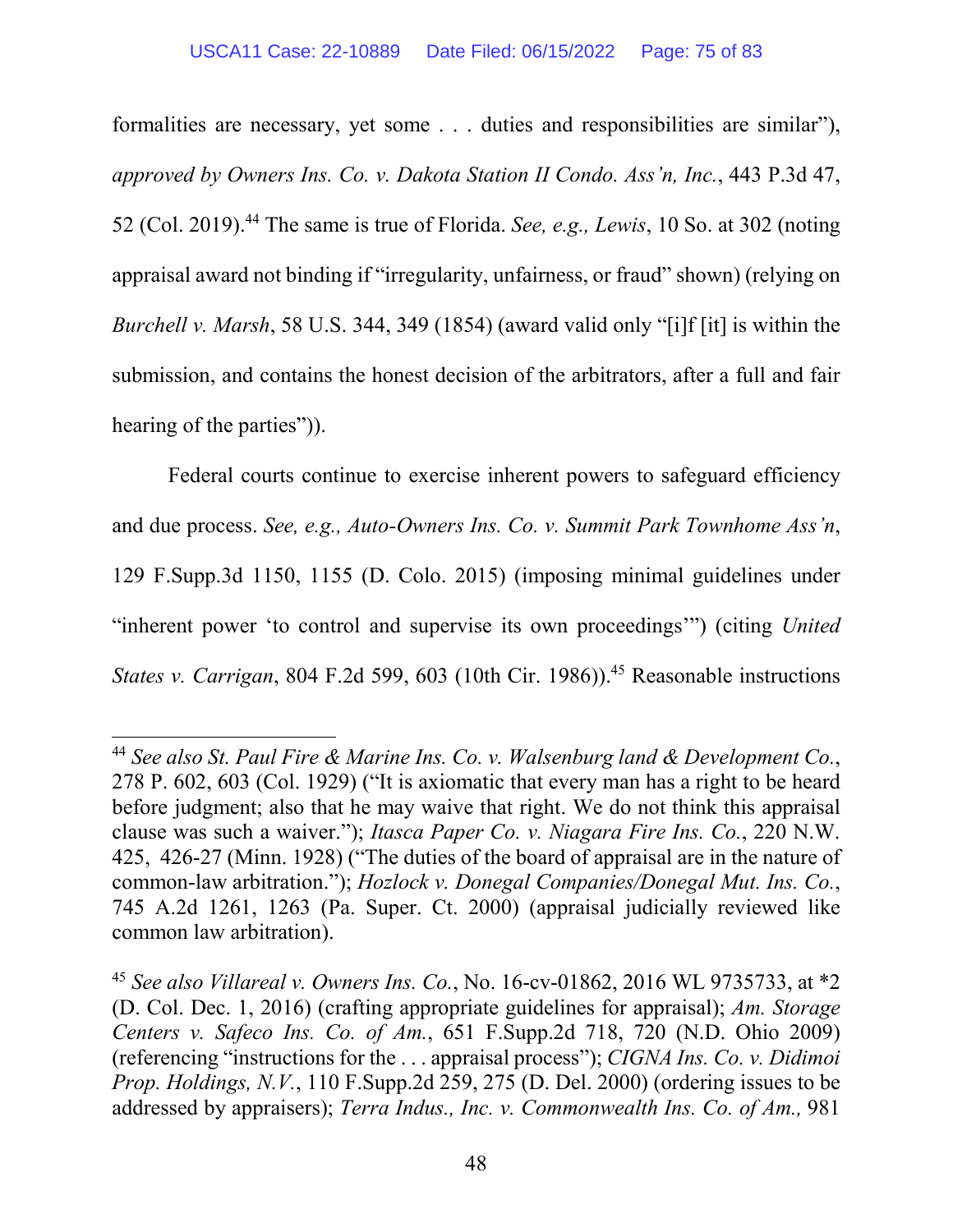"protect the integrity of the process[,]" "increase the likelihood of a valid appraisal award," and "allow the appraisal process to proceed in an orderly and efficient manner that conserves the Court's resources and minimizes the need for further involvement of the Court." *Id.* In *Summit Park*, the court imposed some of the guidelines requested by Empire below. *Id.* at 1156-58 [*cf.* R. 585-87]. Yet, the lower court refused to consider these authorities.

Third, lower court's authorities for refusing guidelines are unpersuasive. The reasonable instructions sought by Empire included: (1) access to information relied on by the appraisers; (2) empowering appraisers to request needed information; (3) no ex parte communications with the panel without notice; (4) a calculation of ACV that excludes matching and depreciates labor; and (5) the panel's reliance solely on documents showing amounts actually spent on completed repairs in ascertaining RCV, not estimates [R. 584-87].

Without elaboration, the court relied on district court rulings denying itemization because "no policy language requires" them [R. 699]. The Magistrate's reasoning was similar. He reasoned that, unless Empire could quote specific Policy provisions expressly providing for the requested due process instructions, entertaining and imposing them would necessarily amount to "rewriting" the Policy

F.Supp. 581, 607 (N.D. Iowa 1997) (parties may seek instructions if intractable disputes arose over appraisal process).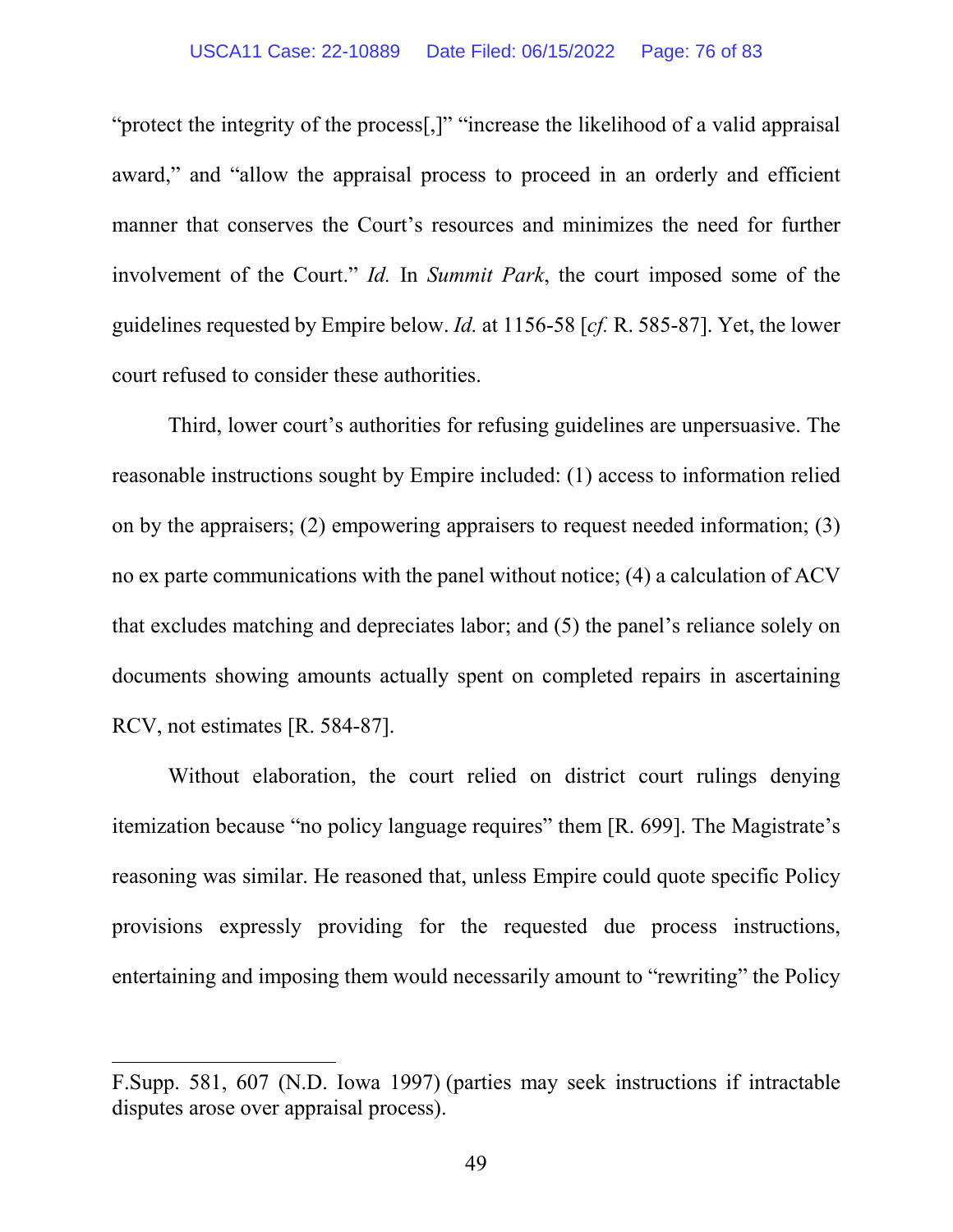[R. 647-48]. In support, he relied on rulings from other members of the bench [R. 648 (citing *Coral Reef Metro, LLC v. Scottsdale Ins. Co*., No. 2:18-cv-460, 2019 WL 721286, at \*3 (M.D. Fla. Jan. 30, 2019), and *Waterford*, 2019 WL 3852731, at \*3)]. Yet, *Coral Reef* and *Waterford* are not binding. *Harris v. Equifax Information Services, LLC,* No. 8:20-cv-1770, 2020 WL 6545977, at \*2 n.3 (M.D. Fla. Nov. 6, 2020) ("[F]ederal district judges . . . lack authority to render . . . decisions binding other judges, even members of the same court.").

Nor are *Coral Reef* and *Waterford* relevant: here, the Magistrate did recommend—and the lower court upheld—imparting itemization instructions based on the Policy "as a whole" [R. 649]. They also did not involve the exact due process guidelines, arguments, and authorities presented by Empire in this case. Critically, neither relied on binding or persuasive precedent for its result. *Coral Reef* relied exclusively on *Intervest Constr. Of Jax, Inc. v. Gen. Fid. Ins. Co.*, 133 So. 3d 494 (Fla. 2014). *Coral Reef Metro, LLC*, 2019 WL 721286, at \* 3. But *Intervest Constr.* did not involve an appraisal award or consider the question posed below. 133 So. 3d at 497.

Waterford's rationale against itemization, that it "will . . . rewrite the policy," *Waterford*, 2019 WL 3852731, at  $*3$ , cannot defeat Empire's due process argument. On the one hand, it is incorrect. *See Bonafonte v. Lexington Ins. Co.*, No. 08-cv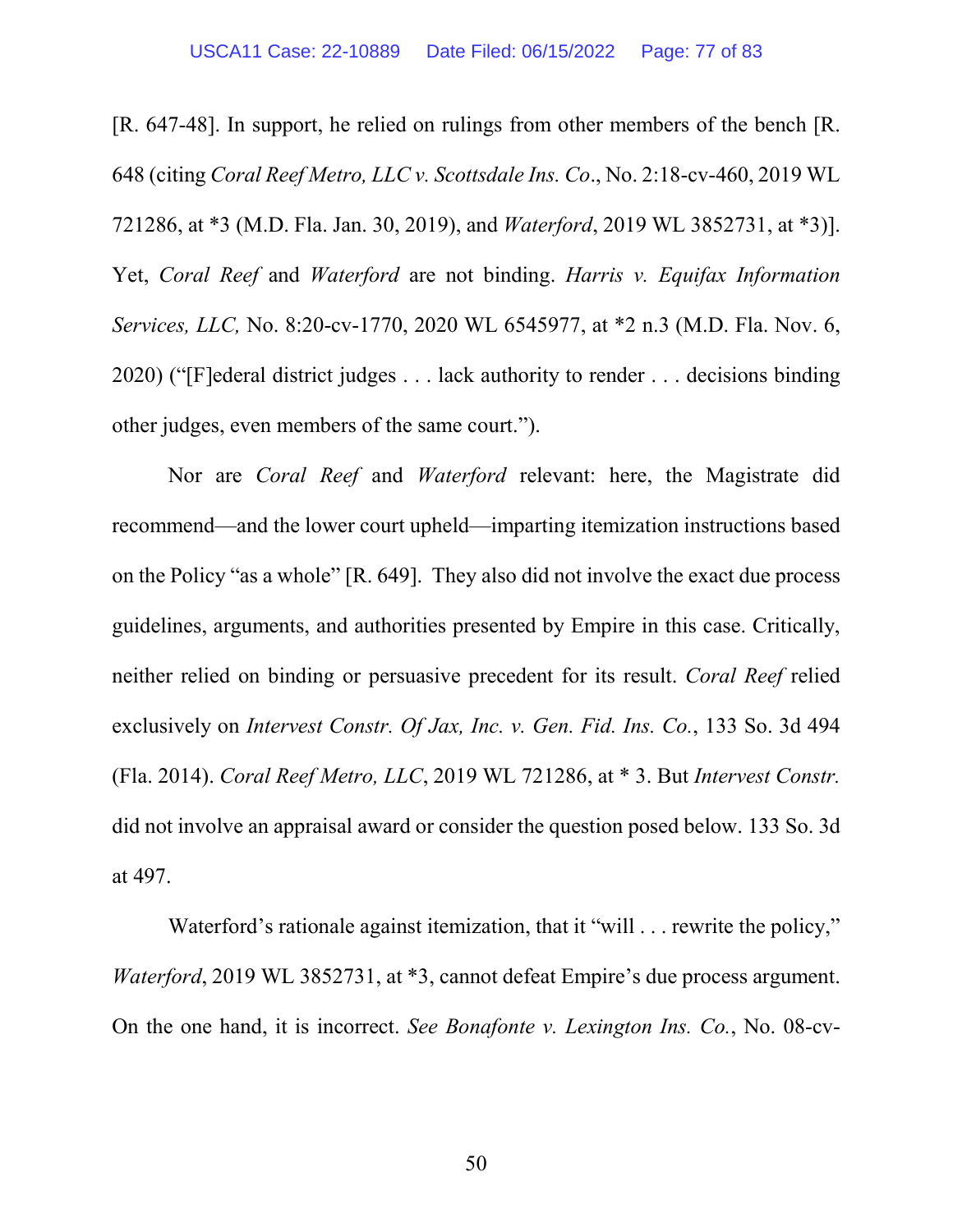21062-CIV, 2008 WL 2705437, \*2 (S.D. Fla. July 9, 2008) (itemization instruction proper); *Olympus Ass'n, Inc.*, 34 So. 3d at 796 n.1 (approving of *Bonafonte*).

On the other hand, the same textual analysis supporting itemization supports Empire's instructions for calculating ACV and RCV, and safeguarding due process. The appraisal provision "leave<sup>[s]</sup> much to the imagination  $\dots$  with regard to  $\dots$ procedure." WILKOFSKY, THE LAW AND PROCEDURE OF APPRAISAL at 69. But it implies just enough. Appraisal will be of "the loss," and appraisers "will state separately the value of the property and the amount of loss" [R. 497]. The payable value of lost or damaged property must be "in accordance with" the valuation provision [R. 491]. That provision, in turn, separately outlines ACV, RCV, and other expenses as the kinds of value in the Policy [R. 492]. ACV is generally read as meaning replacement cost minus depreciation. *Sos v. State Farm Mutual Auto. Ins.*   $Co.$ , 396 F.Supp.3d 1074, 1079 (M.D. Fla. 2019).<sup>46</sup> The RCV provision replaces the valuation provision, requiring actual expenditures and repairs [R. 495]. Appraisers must also be "competent and impartial" [R. 497]. "[P]rocedures" that "help to ensure 'due process and fair notice' . . . are . . . supported by the policy language requiring

<sup>46</sup> *See also Trinidad v. Fla. Peninsula Ins. Co.*, 121 So. 3d 433, 438 (Fla. 2013) (same); *Allen v. USAA Cas. Ins. Co.*, 790 F.3d 1274, 1279 (11th Cir. 2015) (noting undefined ACV deducts depreciation value based on *Trinidad*). ACV excludes matching costs. *Vasquez v. Citizens Property Ins. Corp.,* 304 So. 3d 1280, 1283 (Fla. 3d DCA 2020).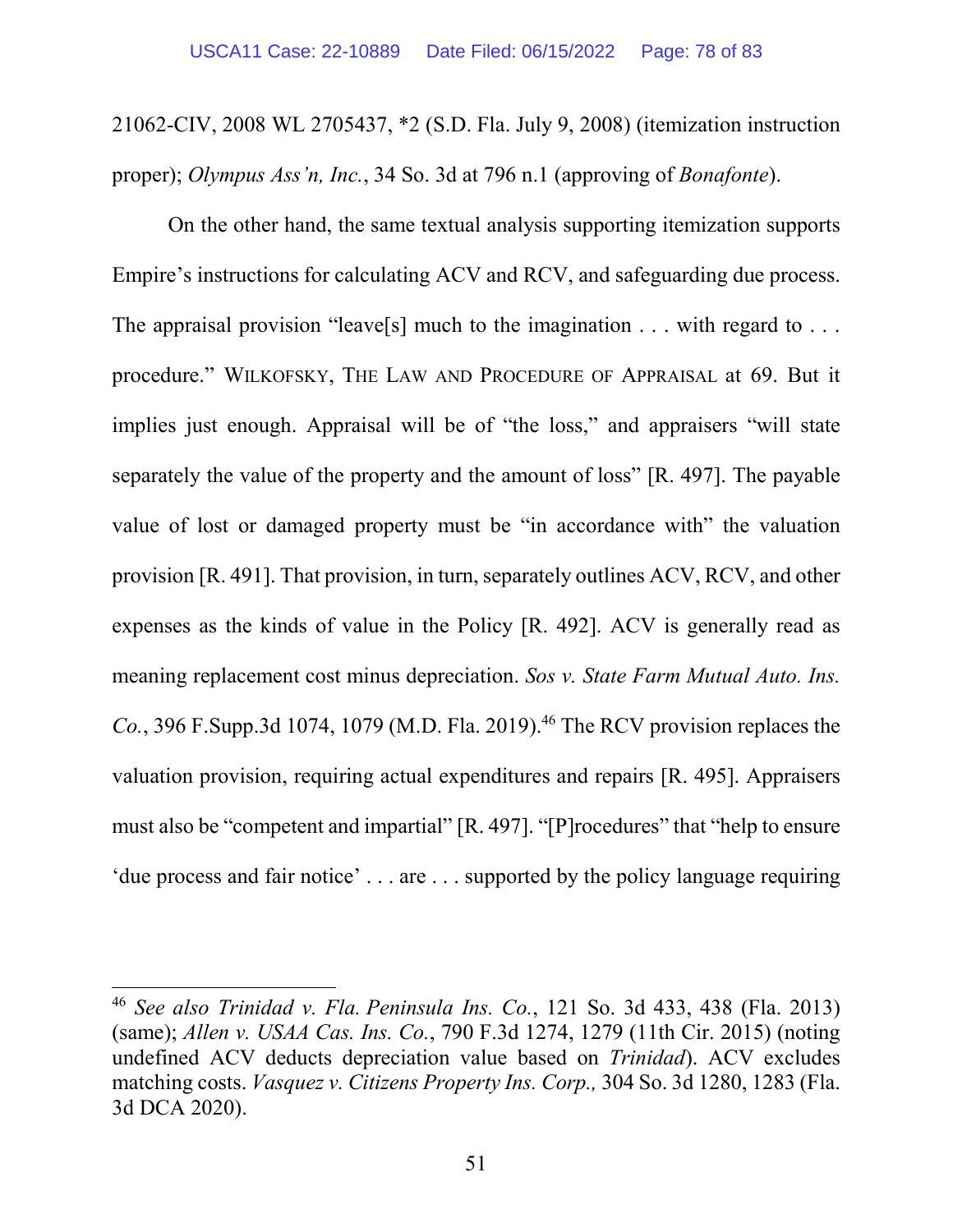the appraisers to be 'competent and impartial.'" *Summit Park Townhome Ass'n*, 129 F.Supp.3d at 1152.

Similarly, where, as in this case, the amount sought in RCV benefits has not been "actually spent" on completed repairs, Empire cannot owe it. *Metal Products Co., LLC v. Ohio Security Ins. Co.*, No. 21-11612, 2022 WL 104618, at \*2 (11th Cir. Jan. 11, 2022) (citing *Ceballo v. Citizens Prop. Ins. Corp.*, 967 So. 2d 811, 815 (Fla. 2007)); *Buckley Towers Condo., Inc. v. QBE Ins. Corp.*, 395 Fed. App'x 659, 665 (11th Cir. 2010). This renders appraisal of RCV "a purely speculative appraisal of damages as to which it may be contended no liability at all exists." *New Amsterdam Cas. Co. v. J.H. Blackshear, Inc.*, 156 So. 695, 696 (Fla. 1934).

Appraisal is a mechanism to liquidate an unspecified amount of loss in the Policy. *Id.* Here, there is nothing to liquidate in terms of RCV. Positano's claim is not even ripe under Article III. *See Executive Plaza, LLC v. Peerless Ins. Co.*, No. 09-1976, 2010 WL 11632677, at \*3 (E.D. N.Y. Feb. 8, 2010) (dismissing RCV claim for lack of repairs or replacements completed and paid for); *Cresthaven-Ashley Master Ass'n, Inc. v. Empire Indem. Ins. Co.*, No. 19-80959-civ, 2022 WL 873998, at \*4 (S.D. Fla. Mar. 24, 2022) (dismissing O&L claim); *Diamond Lake Condo. Ass'n, Inc. v. Empire Indem. Ins. Co.*, No. 2:19-cv-547, 2021 WL 6118076, at \*3 (M.D. Fla. Dec. 27, 2021) (same). Consequently, it is not appraisable. *See Jossfolk v. United Property & Cas. Ins. Co.*, 110 So. 3d 110, 111 (Fla. 4th DCA 2013)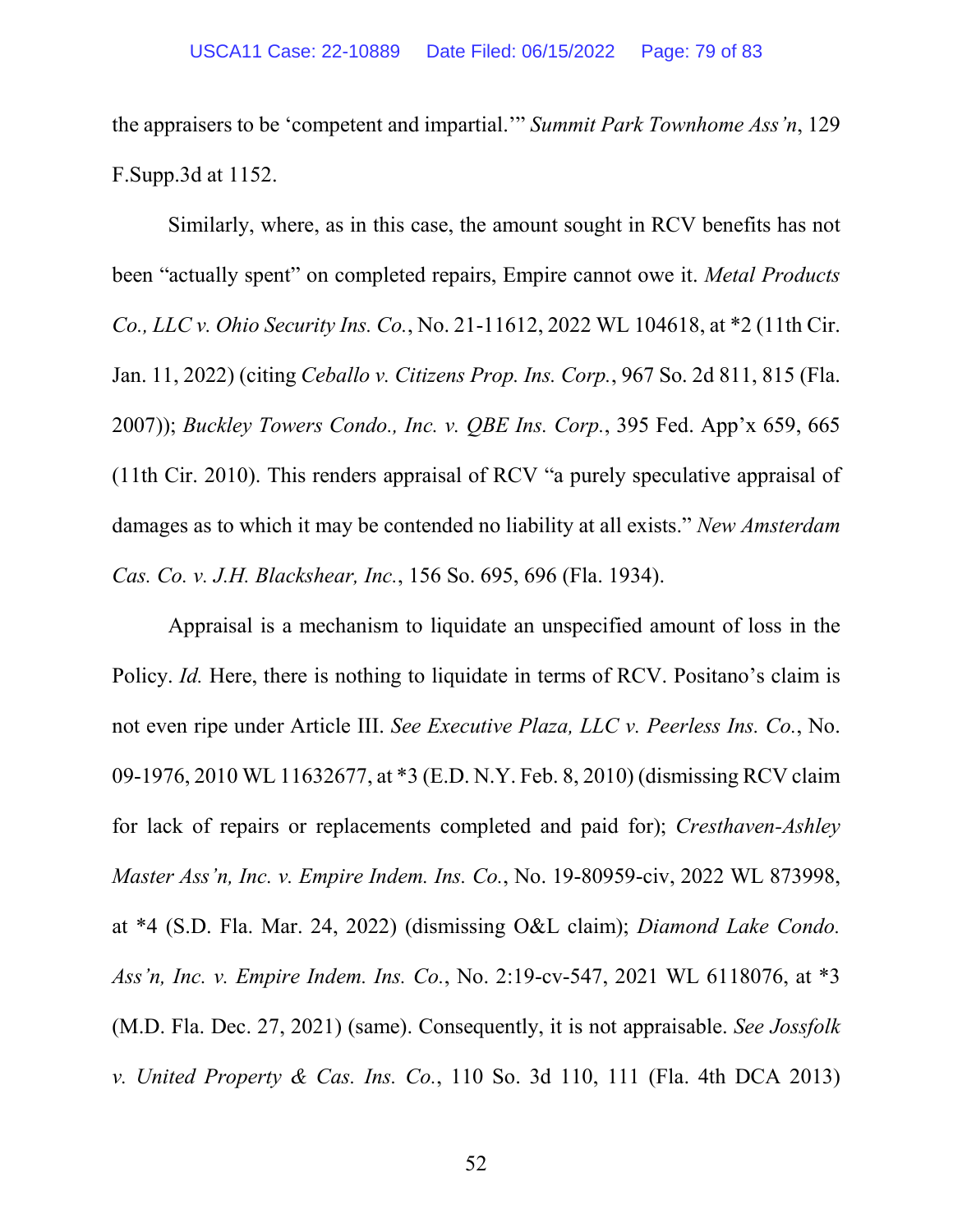("[P]rior [appraisal] proceeding had not appraised Ordinance and Law coverage, nor could it because none had been incurred at the time of the appraisal." $^{1,47}$ 

In sum, despite its authority to impart itemization instructions, the court below refused to even consider the reasonableness of any of Empire's other requested guidelines, whether as a matter of tailoring specific performance, inherent powers, or due process. The court thought it lacked any such power and exercising it would rewrite the Policy. Respectfully, this was incorrect.

<sup>47</sup> The lower court will later disregard such calculation. *See Ford v. American Security Ins. Co.*, No. 1:19-cv-20223-JLK, 2019 WL 6609239, at \*3 (S.D. Fla. Dec. 5, 2019) (reducing award by subtracting prior payments and granting summary judgment to insurer); *Allen v. Amica Mutual Ins. Co.*, No. 1:12-cv-49, 2013 WL 11927705, at \*6 (N.D. Ga. Feb. 28, 2013) (RCV component of appraisal award not owed absent completed repairs).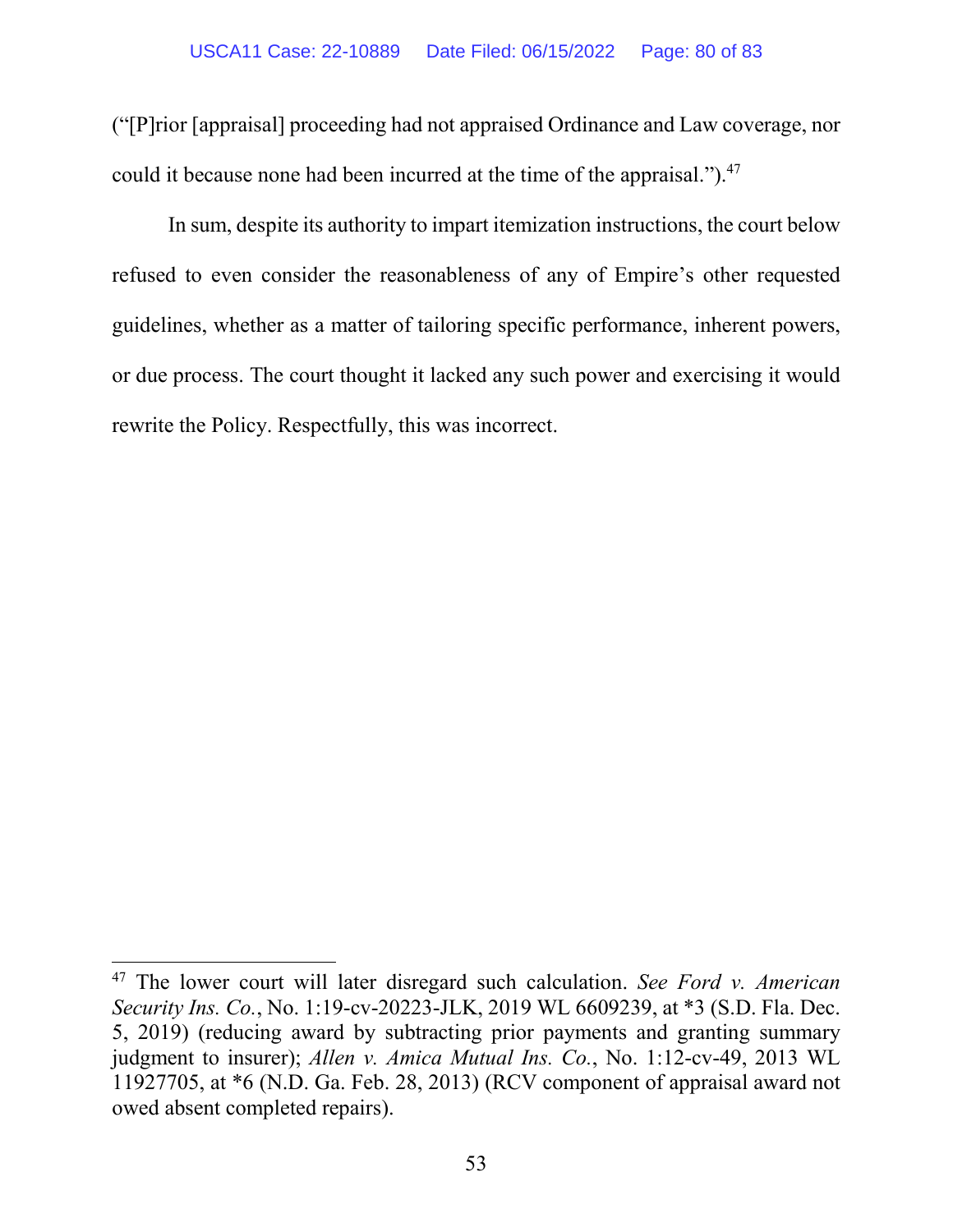### **CONCLUSION**

Empire respectfully asks this Court to reverse the Honorable District Court

Judge's appraisal order and remand for further proceedings.

BUTLER WEIHMULLER KATZ CRAIG LLP

*s/Christian Lee Gonzalez-Rivera* 

J. PABLO CÁCERES, ESQ. Florida Bar No.: 131229 pcaceres@butler.legal CHRISTIAN GONZÁLEZ-RIVERA, ESQ. Florida Bar No. 1020707 cgonzalez-rivera@butler.lega1 400 N. Ashley Drive, Suite 2300 Tampa, Florida 33602 Telephone: (813) 281-1900 Facsimile: (813) 281-0900 *Counsel for Empire Indemnity Insurance Company*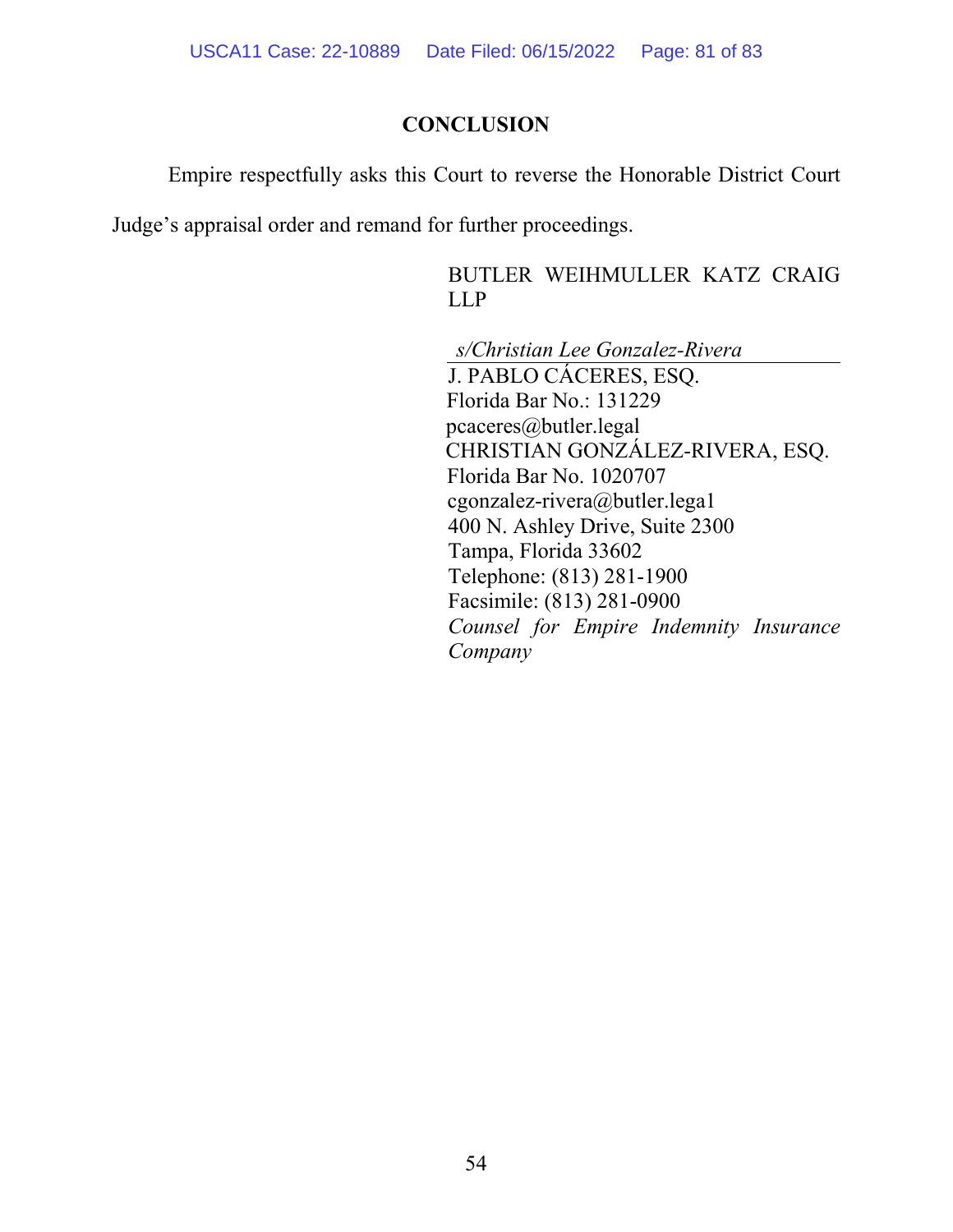## **CERTIFICATE OF COMPLIANCE**

Appellants brief complies with the word and page limits of the Federal Rule of Appellate Procedure  $32(a)(7)(B)$  because, excluding all parts of the document exempted by rule 32(f), this document contains 12,349 words. This document complies with the typeface requirements of Fed. R. App. P. 32(a)(5) and the typestyle requirements of Fed. R. App. P. 32(a)(6) because this document has been prepared in proportionally spaced typeface using Microsoft Word in size 14 font.

> /s/ *Christian Lee Gonzalez-Rivera* CHRISTIAN L. GONZALEZ-RIVERA